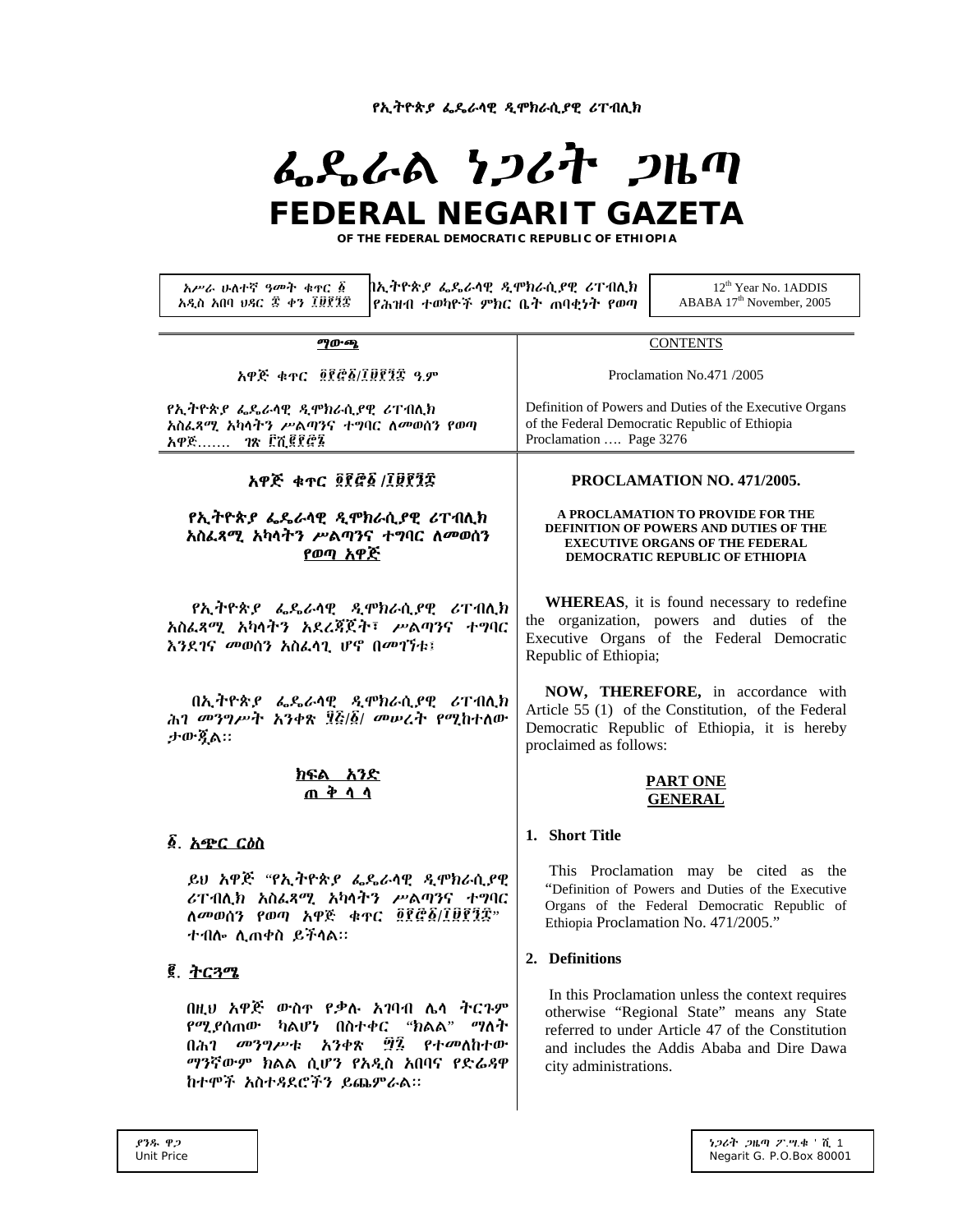# <u>ክፍል ሁለት</u> <u>ስለጠቅሳይ ሚኒስትሩ፣ ስለ ምክትል ጠቅሳይ</u> ሚኒስትሩና ስለሚኒስትሮች ምክር ቤት

# <u> ፫. ስለጠቅላይ ሚኒስትሩ ሥልጣንና ተግባር</u>

የኢትዮጵያ ፌዴራሳዊ ዲሞክራሲያዊ ሪፐብሊክ ጠቅሳይ *ሚኒ*ስትር ሥልጣንና ተግባር በሕገ መንግሥቱ አንቀጽ ፸፬ የተመለከተው ይሆናል።

# ፬. ስለምክትል ጠቅላይ ሚኒስትሩ ሥልጣንና ተግባር

የኢትዮጵያ ፌዴራሳዊ ዲሞክራሲያዊ ሪፐብሊክ *ምክት*ል ጠቅሳይ ሚኒስትር ሥልጣንና ተግባር በሕ*ገ መንግሥ*ቱ አንቀጽ *፸*?፭ የተመለከተው ይሆናል።

# 

የኢትዮጵያ ፌዴራሳዊ ዲሞክራሲያዊ ሪፐብሊክ የሚኒስትሮች ምክር ቤት ሥልጣንና ተግባር በሕገ መንግሥቱ አንቀጽ *@፝*፯ *የተመ*ለከተው ይሆናል።

# ፮. የሚኒስትሮች ምክር ቤት አባሳት

- ፩/ የሚኒስትሮች ምክር ቤት የሚከተሉት አባላት ይኖሩታል፤
	- ሀ) ጠቅሳይ *ሚኒስትር*፤
	- ለ) ምክትል ጠቅሳይ ሚኒስትር፤
	- ሐ) በዚህ አዋጅ አንቀጽ ፱ የተመለከቱትን ሚኒስቴሮች የሚመሩ ሚኒስትሮች
	- $\mathbf{a}$ በጠቅሳይ ሚኒስትሩ የሚሰየሙ ሌሎች ባለሥልጣኖች።
- ፪/ በዚህ አንቀጽ ንዑስ አንቀጽ ፩ /ሐ/ የተመለ ከተው ማንኛውም ሚኒስትር በምክር ቤቱ ስብሰባ ሳይ ሊገኝ በማይችልበት ጊዜ በተለይ ካልወከለ በስተቀር በሹመት ቅድሚያ ያለው ሚኒስትር ዴኤታ ወይም ምክትል ሚኒስትር በምክር ቤቱ ስብሰባ ላይ ይሳተፋል።

# 3. የሚኒስትሮች ምክር ቤት አባላት የስብሰባ ሥነ ሥርዓት

- ፩/ የሚኒስትሮች ምክር ቤት፣
	- ሀ) የራሱ የውስዋ ደንብ ይኖረዋል፤
	- ለ) በውስዋ ደንቡ በሚወሰነው መሠረት መደ በኛና አስቸኳይ ስብሰባዎች ያደርጋል፤
	- የማኖረው ሐ) ምልአተ ንባኤ ከአባሎቹ ከማማሽ በሳይ ሲገኙ ይሆናል፤

# **PART TWO** THE PRIME MINISTER, THE DEPUTY PRIME MINISTER AND THE COUNCIL OF **MINISTERS**

# 3. Powers and Duties of the Prime Minister

The powers and duties of the Prime Minister of the Federal Democratic Republic of Ethiopia shall be as specified under Article 74 of the Constitution.

# 4. Powers and Duties of the Deputy Prime Minister

The powers and duties of the Deputy Prime Minister of the Federal Democratic Republic of Ethiopia shall be as specified under Article 75 of the Constitution.

# 5. Powers and Duties of the Council of Ministers

The powers and duties of the Council of Ministers of the Federal Democratic Republic of Ethiopia shall be as specified under Article 77 of the Constitution

## 6. Members of the Council of Ministers

- 1/ The Council of Ministers shall have the following members:
	- a) the Prime Minister;
	- b) the Deputy Prime Minister,
	- c) Ministers heading the ministries specified under article 9 hereunder;
	- d) other officials to be designated by the Prime Minister.
- $2/$ Where any minister referred to in Sub-Article 1(c) of this Article cannot attend the meeting of the Council, the senior minister of state or the vice minister of the ministry shall, unless specific delegation has been given, take part in the meeting of the Council.

# 7. Meeting Procedure of the Council of Ministers

- 1/ The Council of Ministers shall:
	- a) have its own rules of procedure;
	- b) conduct ordinary and extraordinary meetings in accordance with its rules of procedure;
	- $c)$ have a quorum where more than half of its members are present;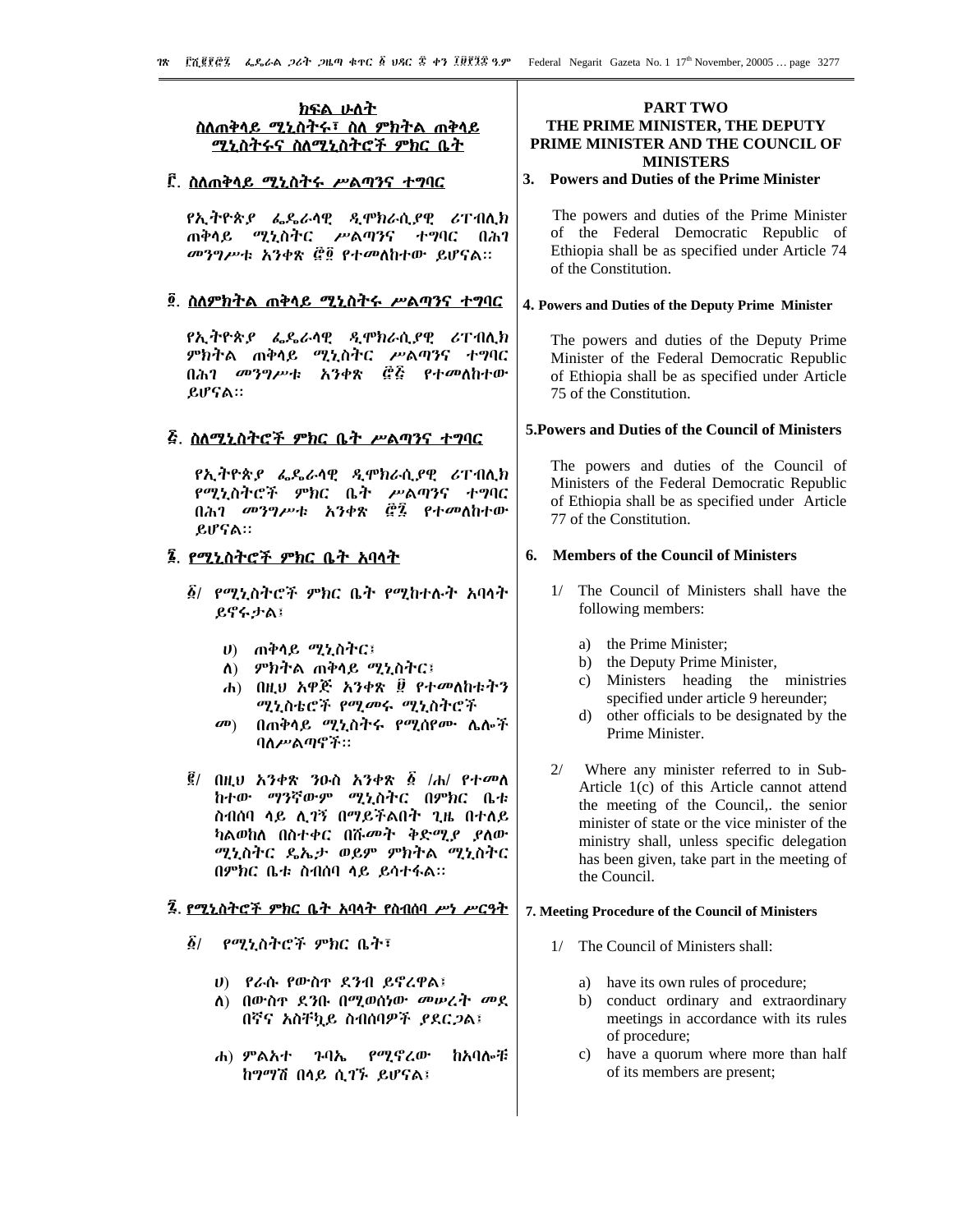- መ) የሚያስተሳልፌው ውሣኔ በተባበረ ድምጽ ይሆናል፤ በተባበረ ድምጽ መወሰን ካልተ ቻለ በድምጽ ብልጫ ይወሰናል።
- ፪/ ጠቅሳይ ሚኒስትሩ፣
	- υ) የሚኒስትሮች ምክር ቤት አባሳት አጀንዳ የማስያዝ መብታቸው እንደተጠበቀ ሆኖ፣ ለምክር ቤቱ በአጀንዳ የሚቀርቡ ጉዳዮችን ይወስናል፤
	- ለ) የምክር ቤቱን ስብሰባ ይመራል፤
	- ሐ) ለምክር ቤቱ በአጀንዳ የቀረበ **7.8 P.** በሚመለከተው የምክር ቤቱ ኮሚቴ መታየት የሚያስፌልገው ሆኖ ካገኘው ስብሰባውን ለሌሳ ጊዜ ያስተሳልፋል።
- ፫/ ጠቅሳይ በማይኖርበት ሚኒስትሩ  $2H$ ምክትል ጠቅሳይ ሚኒስትሩ የምክር ቤቱን ስብሰባ ይመራል።

# ፰. <u>የምክር ቤቱ ቋሚ ኮሚቴዎች</u>

- *፩/ የሚኒ*ስትሮች *ምክ*ር ቤት ሥልጣንና ተግባሩን ለ*መ*ወጣት ይረዳው ዘንድ የምክር 0.4 አባላት የሚገኙባቸው ልዩ  $\phi$ ay ልዩ ኮሚቴዎች ሊኖሩት ይችላል።
- ፪/ *የቋሚ* ኮሚቴዎች ሥልጣንና ተግባር በምክር ቤቱ የውስዋ ደንብ ይወሰናል።

# ክፍል ሦስት ስለ*ሚኒ*ስቴሮች

# ፱ መቋቋም

የሚከተሉት ሚኒስቴሮች በዚህ አዋጅ ተቋቁመዋል፤

- $\delta/$ *የአቅም ግን*ባ*ታ ሚኒ*ስቴር፤
- ĝ/ የትምህርት ሚኒስቴር፤
- Ê/ የንግድና ኢንዱስትሪ ሚኒስቴር፤
- $\ddot{\bm{\theta}}$ / የግብርናና ገጠር ልማት ሚኒስቴር፤
- $\mathbf{Z}/$ የትራንስፖርትና *መገ*ናኛ ሚኒስቴር፤
- $\bar{\mathbf{z}}$ / የሥራና ከተማ ልማት ሚኒስቴር፤
- $\bar{\mathbf{z}}_l$ የገንዘብና የኢኮኖሚ ልማት ሚኒስቴር፤
- *፰/ የገቢዎች ሚኒስቴር*፤
- ĝ/ የፌዴራል ጉዳዮች ሚኒስቴር፤
- $\tilde{l}$ የጤና **ዋበ**ቃ ሚኒስቴር፤
- ፲፩/ የፍትሕ ሚኒስቴር፤
- ፲፪/ የአገር መከላከያ ሚኒስቴር፤
- ፲፫/ *የ*ውጭ ጉዳይ ሚኒስቴር፤
- d) pass decisions by consensus or, failing that, by majority vote.
- 2/ The Prime Minister shall
	- without prejudice to the rights of the a) members of the Council of Ministers to propose agenda items, determine the agenda of the Council:
	- b) preside over the meetings of the Council:
	- adjourn the meetings of the Council  $c)$ under circumstances where he finds it necessary to refer a case, included in the Council's agenda, to the relevant committee of the Council;
- 3/ In the absence of the Prime Minister, the Deputy Prime Minister shall preside over the meetings of the Council.

#### 8. Standing Committees of the Council

- 1/ The Council of Ministers may, with a view to exercising its powers and duties, have various standing committees comprising of its members.
- 2/ The powers and duties of standing committees shall be defined in the manuals of the Council.

#### **PART THREE MINISTRIES**

## 9. Establishment

The following Ministries are hereby established:

- $1/$ the Ministry of Capacity Building;
- $2/$ the Ministry of Education;
- 3/ the Ministry of Trade and Industry;
- $4/$ the Ministry of Agriculture and Rural Development
- $5/$ the Ministry of Transport and Communicationsns;
- $6/$ the Ministry of Works and Urban Developments;
- 7/ the Ministry of Finance and Economic Development;
- $8/$ the Ministry of Revenue;
- $9/$ the Ministry of Federal Affairs;
- $10/$ the Ministry of Health;
- $11/$ the Ministry of Justice;
- $12/$ the Ministry of National Defense;
- $13/$ the Ministry of Foreign Affairs;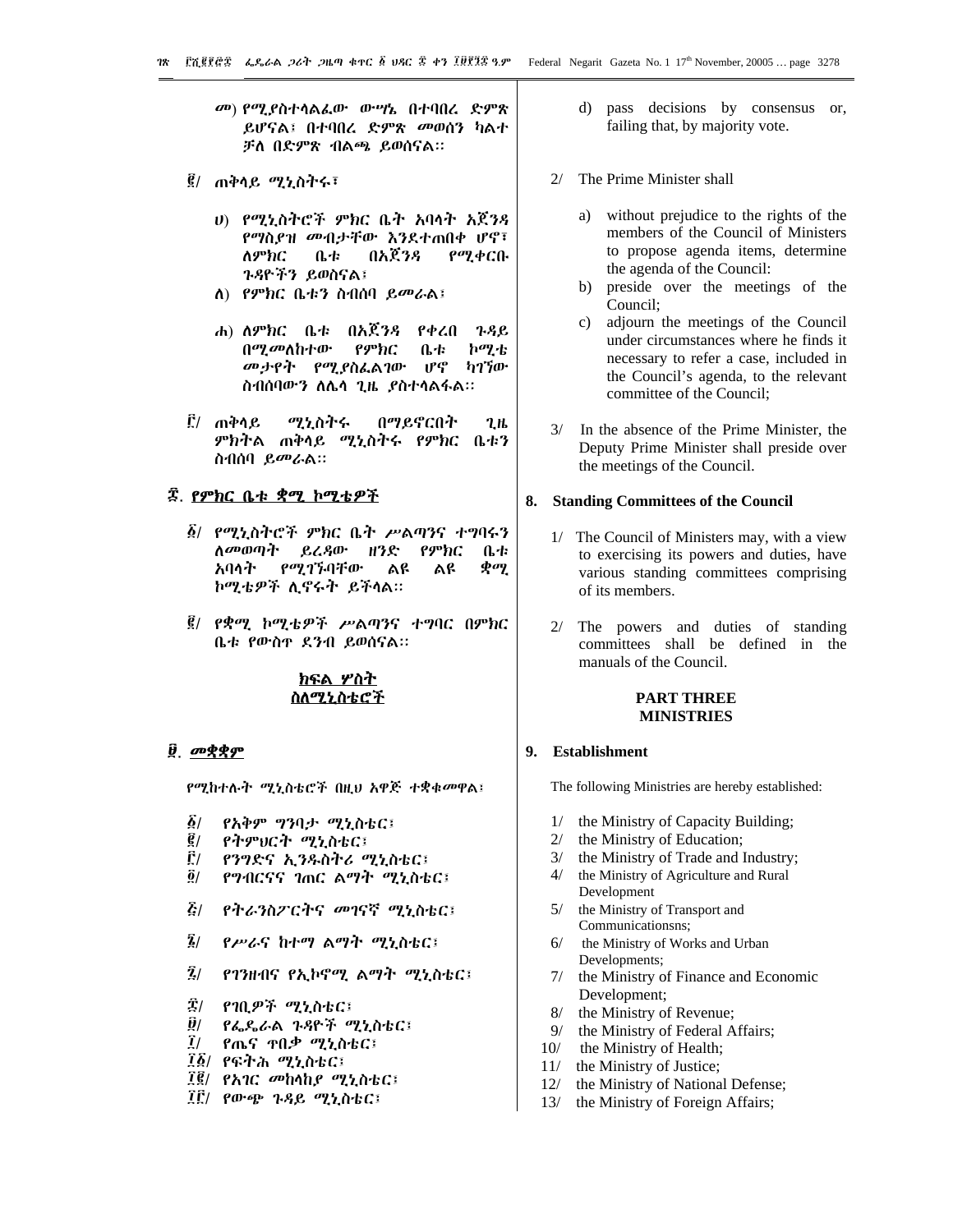- $\overline{1}\overline{0}$ የማስታወቂ*ያ ሚኒ*ስቴር፤  $\vec{l}$ የውሃ ሀብት ሚኒስቴር፤  $\vec{1}\vec{2}/$ የወጣቶችና ስፖርት ሚኒስቴር፤
- 
- <u>77 /</u> የሴቶች *ጉዳይ ሚኒ*ስቴር፤
- ፲፰/ የባህልና ቱሪዝም ሚኒስቴር፤
- ÎÛ/ የማዕድንና ኢነርጂ ሚኒስቴር፤
- $\mathbf{\hat{A}}$ / የሥራተኛና ማኅበራዊ ጉዳይ ሚኒስቴር፤

# ፤ የሚኒስቴሮች የወል ሥልጣንና ተግባር

እያንጻንዱ ሚኒስቴር፣

- $\vec{\Omega}$ /  $0\nu$  and  $\vec{\Omega}$  and  $\vec{\Omega}$  is a set of  $\vec{\Omega}$  is a set of  $\vec{\Omega}$  is a set of  $\vec{\Omega}$  is a set of  $\vec{\Omega}$  is a set of  $\vec{\Omega}$  is a set of  $\vec{\Omega}$  is a set of  $\vec{\Omega}$  is a set of  $\vec{\Omega}$  is a set of  $\vec{\Omega}$  is
	- ፖሊሲዎችንና ふうぞう  $\rho$ መነጫል፣  $\mathbf{U}$ *ለቅድና* በጀት *ያዘጋ*ጃል፣ ሲፈቀድም በሥራ ሳይ ያውሳል፤
	- ለ) የፌደራል መንግሥቱ ሕጎች በሥራ ሳይ መዋሳቸውን ያረጋግጣል፤
	- ሐ) የተናትና ምርምር ተግባሮችን ያከናውናል፤ መረጃዎችን ይሰበስባል፣ *ያቀነ***ባ**ብራል፣ **ያሰራጫል፤**
	- *መ*) ለክልሎች እንዳስፌሳጊነቱ ድጋፍና ምክር ይሰጣል፤
	- *w***) በሕ***ግ መሠ***ረት ውሎችንና ዓለም አቀፍ** ስምምነቶችን ያደርጋል፤
- ፪/ በማቋቋሚያ ሕጎቻቸው ወይም በዚህ አዋጅ አንቀጽ ፴፫ ተጠሪ የተደረጉለትን አስፌጻሚ አካሳት አፌጻጸም በበሳይነት ይመራል፣ ያስ ተባብራል፤ አደረጃጀቶቻቸውን እንዲሁም የሥራ ፕሮግራሞቻቸውን መርምሮ ለሚ መለከተው የመንግሥት አካል እንዲቀርቡ ይወስናል፤
- <u>ຼີຕ</u> ተጠራ የተደረጉለትን የመንግሥት የልማት ድርጅቶች በመንግሥት የልማት ድርጅቶች አዋጅ ቁዋር ፳፭/፲፱፻፬ መሥረት ይቆጣጠ ራል፣ የልማት አ*ጋ*ዥ ሆነው መሥራታ ቸውንም ያረጋግጣል፤
- ፬/ በዚህ አዋጅና በሌሎች ሕጎች የተሰጡትን ሥልጣንና ተግባሮች በሥራ ሳይ ያውሳል፤
- $E/$  ስለሥራው ክንዋኔ በየወቅቱ ለጠቅሳይ ሚኒስትሩና ለሚኒስትሮች ምክር ቤት ሪፖርት ያቀርባል።

# ፲፩. የሚኒስትሮች ተጠሪነትና ኃላፊነት

እያንዳንዱ ሚኒስትር፣

*፩/ ተጠሪነ*ቱ ለጠቅሳይ ሚኒስትሩና ለሚኒስ ትሮች ምክር ቤት ይሆናል፤

- $14/$ the Ministry of Information;
- $15/$ the Ministry of Water Resources;
- $16/$ the Ministry of Youth and Sports;
- 17/ the Ministry of Women's Affairs;
- the Ministry of Culture and Tourism;  $18/$
- $19/$ the Ministry of Mines and Energy;
- $20/$ the Ministry of Labour and Social Affairs.

#### 10. Common Powers and Duties of Ministries

Each Ministry shall:

- 1/ in its field of activity;
	- initiate policies and laws, prepare a) plans and budgets, and upon approval implement same:
	- $b)$ ensure the enforcement of federal laws:
	- $c)$ undertake study and research; collect, compile and disseminate information:
	- d) provide assistance and advice to Regional States, as necessary;
	- enter into contracts and international  $e)$ agreements in accordance with the law;
- direct and coordinate the performances of the  $2/$ executive organs made accountable to it under the laws establishing them or under Article 33 of this Proclamation; review the organizational structures as well as the work programs and budgets of the executive organs and approve their submission to the appropriate government organs;
- supervise the public enterprises, made  $3/$ accountable to it, in accordance with the Public Enterprises Proclamation No. 25/1992, and ensure that they operate as development catalysts;
- $\Delta/$ exercise the powers and duties given to it under this Proclamation and other laws:
- $5/$ submit periodic performance reports to the Prime Minister and the Council of Ministers.

#### 11. Accountability and Responsibility of Ministers

Each Minister shall:

1/ be accountable to the Prime Minister and the Council of Ministers: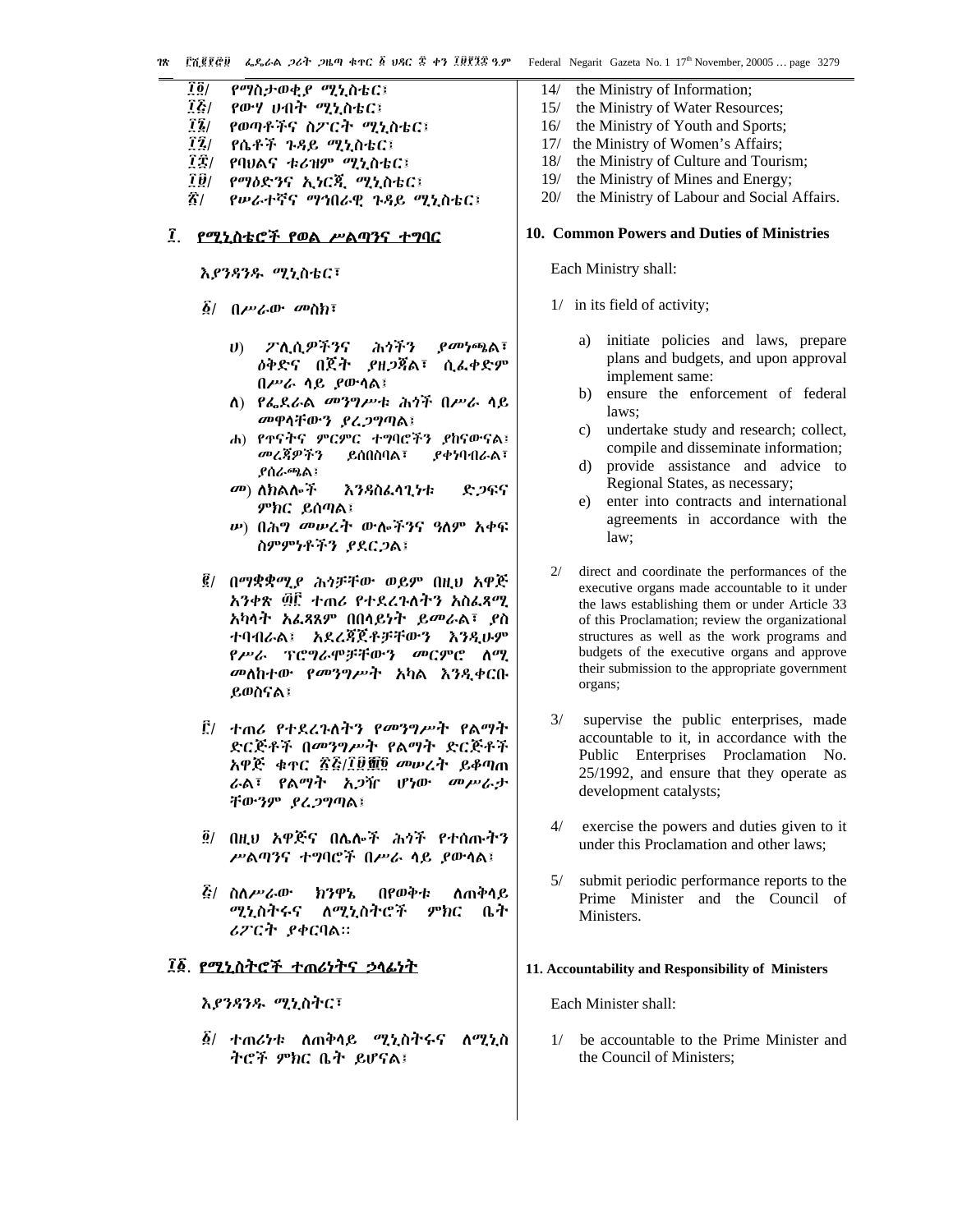- *፪/ የሚመራ*ውን ሚኒስቴር ይወክላል፣ ሥልጣ ንና ተግባሩን ሥራ ሳይ ያውሳል፤
- ፫/ ለሚኒስቴሩ በተፌቀደው በጀትና  $\rho_{\mu\nu}$ ፕሮግራም መሠረት **73HA**  $\omega_{6D}$  $PACDAI$
- ፬/ በሚኒስቴሩ ውስ**ዋ የአ**ፌጻጸም *አመ*ራር ሥርዓት ተግባራዊ መደረጉን ያረጋግጣል።

## ፲፪. የሚኒስትር ዴኤታዎችና የምክትል ሚኒስትሮች <u>ተጠሪነትና ኃላፊነት</u>

- *፩/ የእያንጻንዱ ሚኒ*ስቴር ሚኒስትር ዴኤታ ወይም ምክትል ሚኒስቴር ተጠሪካቱ ለሚኒስትሩ ሆኖ ተለይተው የሚሰጡትን ተግባሮች ያከናውናል።
- *፪/ ሚኒ*ስትሩ በማይኖርበት  $2.1<sub>b</sub>$ በተለይ ካልወከለ በስተቀር በሹመት ቅድሚያ ያለው ምክትል ሚኒስትር **ዲኤታ** ወይም ሚኒስትር ተክቶት ይሰራል።

# ፲፫. የአቅም ግንባታ ሚኒስቴር

የአቅም ツንባታ ሚኒስቴር የሚከተሉት ሥልጣንና ተግባሮች ይኖሩታል፤

- ፩/ የአገሪቱን የረጅም ጊዜ የልማት አቅጣጫ መሰረት በማድረግ በየጊዜው የሚታዩ የአቅም ክፍተቶችን በማዋናት ይለያል፤
- *፪*/ አስፌሳጊ የማሻሻ*ያ* ፕሮግራሞችና ፕሮጀክ ቶች በተቀናጀ ሁኔታ መቀረጻቸውንና መተ ግበራቸውን ያረጋግጣል፤
- ፫/ ልዩ ልዩ የማሻሻ*ያ* ፕሮግራሞችን ውጤታማ ለማድረግ የሚያስችል አጠቃሳይ የክትት ልና የግምገማ ሥርዓት ይዘረጋል፤
- ፬/ የአቅም መገንቢያ አቅሞች እንዲገነቡና በሚገባ ዋቅም ሳይ እንዲውሉ ያደርጋል፤
- *ξι በፌ*ዴራል ሲቪል ሰርቪሱ ውስዋ ዘመናዊና *የተማሳ የ*ሰው *ህብት አመራ*ር ሥርዓት መዘር ጋቱንና መዋሉን በተማባር ሳይ ያሬጋግጣል፤
- ቴክኖሎጂ *፮/ የኢንፎርሜ*ሽንና ኮሙኒኬሽን አጠቃቀም የሚስፋፋበትና የሚጠናከርበት ሁኔታ መመቻቸቱን ያረጋግጣል።
- $2/$ represent and exercise the powers and duties of the Ministry he is heading;
- $3/$ effect payments in accordance with the budget and work programs approved for the ministry;
- ensure the implementation of performance  $4/$ management system within the ministry.

#### 12. Accountability and Responsibility of Ministers of **State and Vice Ministers.**

- 1/ Each minister of state or vice minister of a ministry shall be accountable to the minister and shall carry out the responsibilities specifically entrusted to him.
- 2/ The senior minister of state or vice minister of a ministry shall, unless the minister has given specific delegation, act on behalf of the minister in his absence.

#### 13. The Ministry of Capacity Building

The Ministry of Capacity Building shall have the powers and duties to:

- $1/$ undertake studies, on the basis of the country's long term development directions, to identify capacity gaps that may be observed from time to time;
- ensure the integrated formulation and coordinated implementation of the necessary reform programs and projects;
- $3/$ establish a general monitoring and evaluation system to ensure the effectiveness of various reform programs;
- cause the creation and optimum utilization of capacity building capabilities;
- 5/ ensure the establishment and proper implementation  $\sigma$ modern and comprehensive system for human resource management within the federal civil service:
- 6/ ensure the creation of conducive conditions for expanded and strengthened utilization of information and communication technology.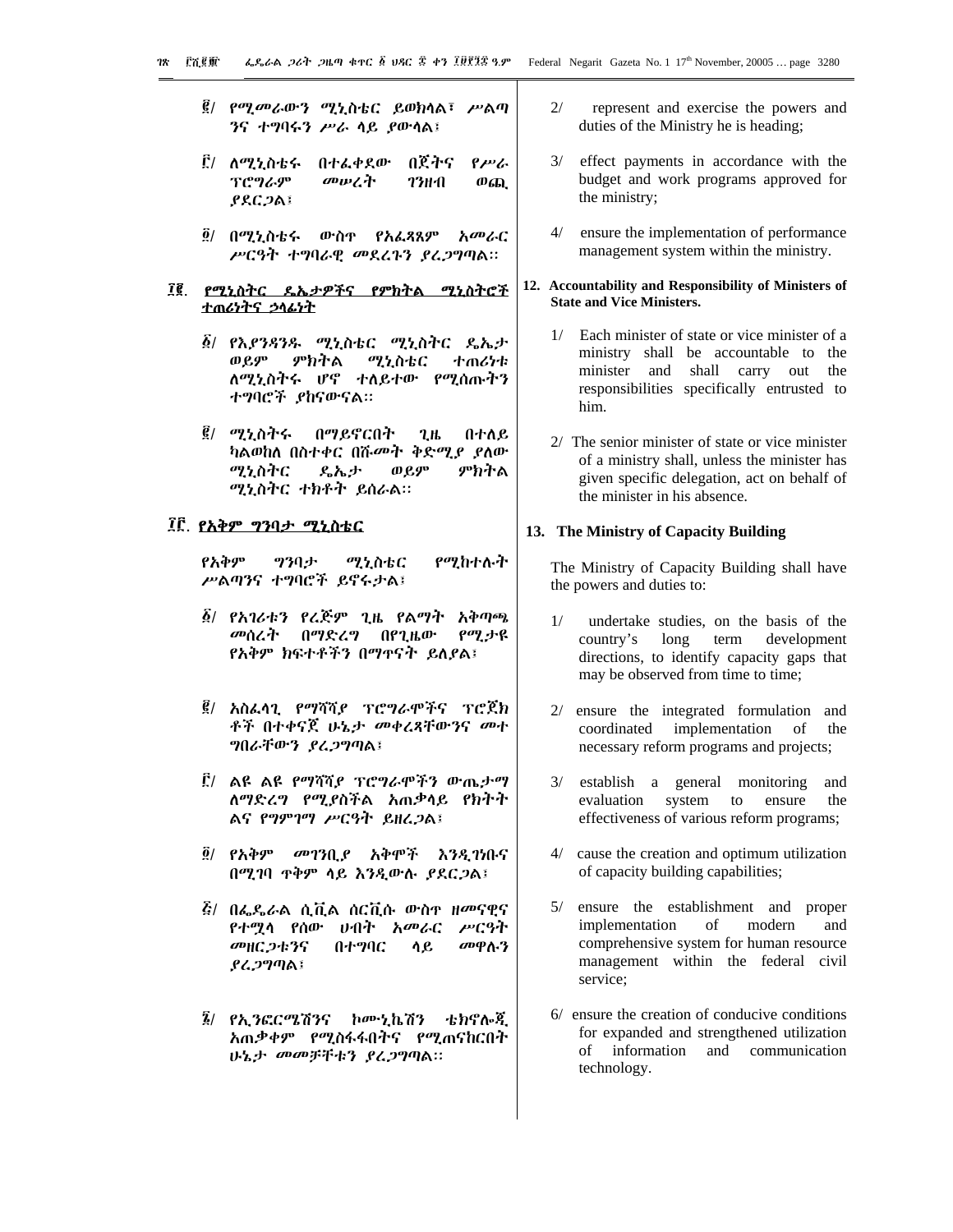# ፲፬. የትምህርት ሚኒስቴር

የትምህርት ሚኒስቴር የሚከተሉት ሥልጣንና ተግባሮች ይኖሩታል፤

- ፩/ የትምህርትና ሥልጠና ስታንጻርድ ያወጣል፤ ሥራ ሳይ መዋሉንም ያፈጋግጣል፤
- $\vec{g}$ / የዚህ አንቀጽ ንዑስ አንቀጽ / $\vec{g}$ / አጠቃላይ አነጋገር እንደተጠበቀ ሆኖ፣
	- ሀ) አጠቃላይ የሥርዓተ ትምሀርት ማእቀፍ ያዘጋጀል፤
	- መምህራን ለ) ለአንደኛና ሁለተኛ ደረጃ አነስተኛውን የትምህርት ብቃት መለኪያ ያወጣል፤
	- ሐ) በሙያና ቴክኒክ ዘርፍ የሙያ ሥልጠና የብቃት ደረጃና ማረ ጋገጫ ደረጃ  $\rho$ ወጣል፤
	- መ) የከፍተኛ ትምህርት ተቋማት ሊያማሉ የሚገባቸውን አነስተኛውን ደረጃ **ያወጣል፤**
- ፫/ የከፍተኛ ትምህርት ተቋማትን *ያ*ቋቁማል፣ **ያስፋፋል፣ እውቅና** ይሰጣል፤ <u>ዋራትና</u> አግባብነት ያለው ትምህርት መስጠታቸውን ይቆጣጠራል፤
- <u>፬/ ተምህርትና ሥልጠናን በተመለከተ አገራዊ</u> የአሕዝቦት ተግባሮችን ያከናውናል።

# ፲፭. የንግድና ኢንዱስትሪ ሚኒስቴር

የንግድና ኢንዱስትሪ ሚኒስቴር የሚከተሉት ሥልጣንና ተግባሮች ይኖሩታል፤

- $\vec{\Delta}$ /  $\gamma$ %} ኢንዱስትሪና ኢንቨስት*መን*ት እንዲስፋፋ ያደርጋል፤
- *፪/ የአገሪቱ የወጪ ንግድ* <u>የሚስፋፋበትንና</u> የሚጠናከርበትን ሁኔ*ታ ያመቻቻ*ል፤
- ፫/ የአገሪቱን  $\rho_0 \cdot \epsilon_P$ ንግድ ツクブウヂブ **ያ**ጠናክራል፤ የወደብና የንግድ  $\overline{\mathbf{r}}$ የትራንዚት አገልግሎት ስምምነቶችን ይደራደራል፣ ያስፈጽማል፤
- $\tilde{g}$ / የአገር ንግድን ለማስፋፋትና ውስዋ ለማጠናከር ቀልጣፋ የግብይት ሥርዓትና የንግድ አሥራር እንዲሰፍን ナフル **PRC2A1**
- *ξι አግ*ባብ ባሳቸው *ሕጎች መሠረት የንግ*ድ ምዝገባና ፌቃድ አገልግሎቶችን ይሰጣል፣ ይቆጣጠራል፤

## 14. The Ministry of Education

The Ministry of Education shall have the powers and duties to:

- $1/$ set education and training standards, and ensure the implementation of same;
- $2/$ without prejudice to the generality of Sub-Article (1) of this Article,
	- a) formulate a general framework of curricula for education;
	- b) set minimum educational qualification requirements for primary and secondary school teachers;
	- set standards for vocational and  $c)$ technical training and certification;
	- d) set minimum standards for higher education institution.
- $3/$ establish, expand and accredit higher education institutions; and ensure that they offer quality and relevant education:
- $\Delta/$ undertake national popularization programs on education and training.

#### 15. The Ministry of Trade and Industry

The Ministry of Trade and Industry shall have the powers and duties to:

- promote the expansion of trade, industry  $1/$ and investment:
- 2/ create conducive conditions for the promotion and development of the country's export trade;
- $3/$ strengthen the country's foreign trade relations and negotiate and implement trade, port and transit agreements;
- $4/$ maintain efficient marketing systems and fair trade practices to promote and develop domestic trade;
- 5/ provide business registration and licensing services and regulate same in accordance with the relevant laws;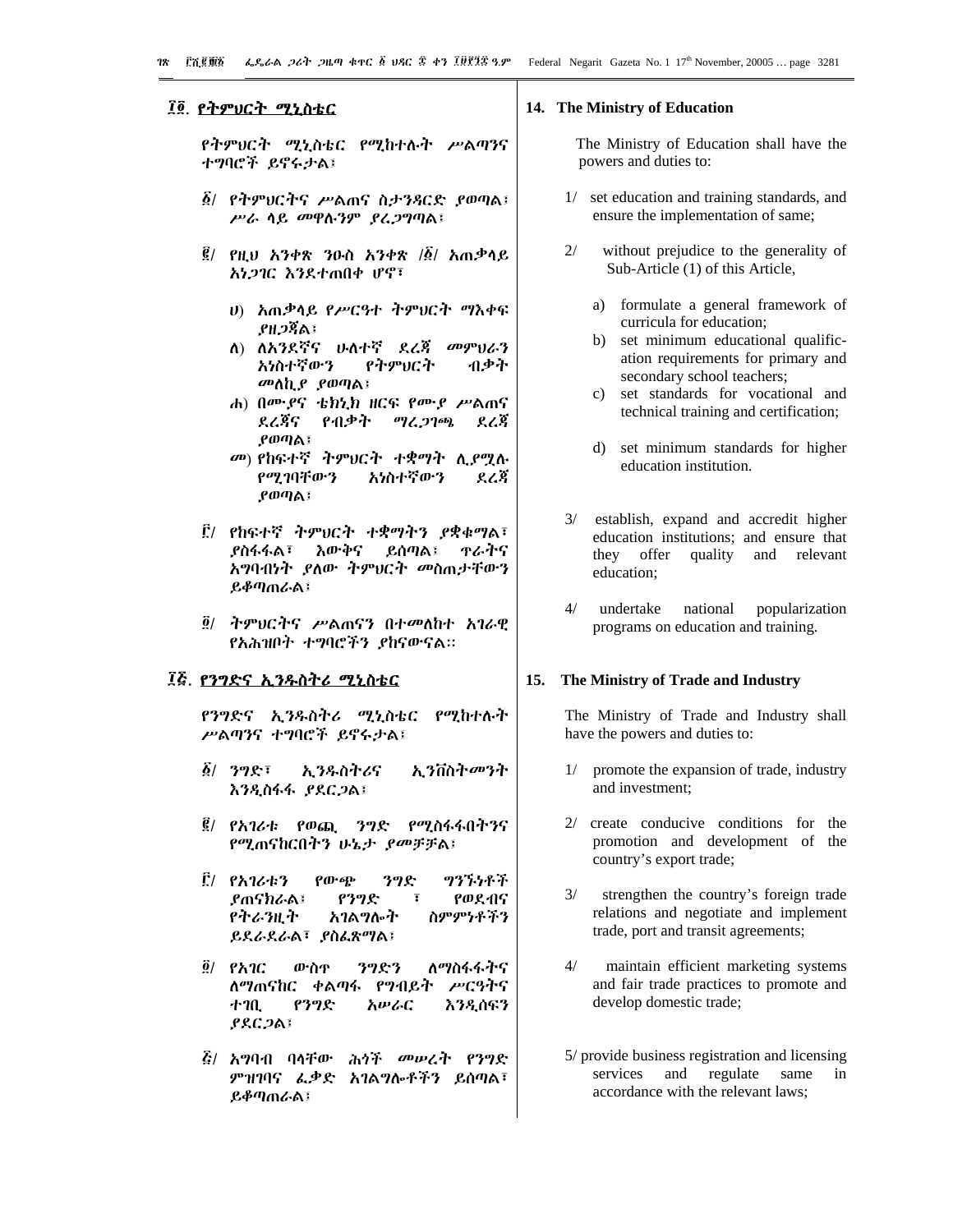ቁዋዋር **የሚገቡ** ፮/ የዋጋ ሊደረግባቸው መሠረታዊ የንግድ **ዕ**ቃዎችንና አገልግሎቶችን ዋጋ እያጠና ለሚኒስትሮች ምክር ቤት ያቀርባል ሲፌቀዱም ተግባራዊነታቸውን ይከታተሳል፤

- *፯*/ *የኢን*ዱስትሪ ልማትን ለማፋጠን የሚያስችሉ いとナዎች የተመቻቹ እንዲፌጠሩ ያደርጋል፤
- ፰/ ስትራቴጂያዊ ትኩረት ለ*ሚ*ሰጣቸው ኢንዱስትሪዎች ድጋፍ ይሰጣል፤
- ፱/ የጥቃቅንና የአነስተኛ ንግድ ሥራዎች ልማት እንዲስፋፋ ያደርጋል፤
- $\vec{l}$ / የመንግሥት የልማት ድርጅቶች እንዲጠናከሩና ወደ ግል ይዞታ እንዲዛወሩ  $PACDA$
- ፲፩/ የተራትና ደረጃዎች ምደባ አገልግሎት በአግባቡ እንዲሰዋ መደረጉን ደረጋግጣል፤
- ፲፪/ የንግድና የዘርፍ ማኅበራት ምክር ቤቶች እንዲሁም በኢንዱስትሪ መስክ የሚደራጁ የሙያ ማኅበራት እንዲቋቋሙ ያበረታታል፣ የተቋቋሙትንም እንዲጠናከሩ ያደርጋል፤
- $\vec{I}\,\vec{\Gamma}/$ ለአገር ውስኖና ለውጭ ኢንቨስትመንት *ምቹ ሁኔታዎችን ይሌ*ኖራል፤
- 7 ö / ለአ ንቨስተሮች የተቀሳጠራ አገልግሎት ለመስጠት እንዲቻል ሁሉም አገልግሎቶች ማዕከል የሚሰጡበትን በአንድ ひとよ ያመቻቻል።

#### ፲፮. <u>የግብርናና ገጠር ልማት ሚኒስቴር</u>

- ልማት  $\delta/$ የማብሮናና  $2mC$ ሚኒስቴር የሚከተሉት ሥልጣንና ተግባሮች ይኖሩታል፤
	- ምርታማነት ሀ) የግብርናውን HCG ለማሻሻል ለአርሶ አደሩና ለአርብቶ አደሩ **እንዲሁም** ሰግል ባለሃብቱ የሚሰጡ የኤክስቴንሽንና የሥልጠና አገልግሎቶች እንዲስፋፉ ያደርጋል፤
	- ለ) ወደ ሀገር በሚገቡትም  $0<sup>2</sup>$  hvnc ዕጽዋት፣ አዝርዕት፣ በሚወጡት እንሰሳትና የእንሰሳት ተዋጽኦ ሳይ የካራንቲን ቁጥኖር ያደርጋል፤
	- ሐ) የእንሰሳትና የዕጽዋት በሽታዎች ወረር ሽኝንና ተዛማች ተባዮችን ይከላከላል፤
- $6/$ undertake and submit to the Council of Ministers price studies relating to basic commodities and services that have to be under price control and, upon approval, follow up the implementation of same;
- $7/$ create conducive conditions for the acceleration of industrial development;
- $8/$ provide support to industries considered to be of strategic importance;
- $Q/$ promote the expansion of micro and small enterprises;
- 10/ ensure the strengthening and privatization of public enterprises;
- 11/ ensure the proper provision of quality and standardization service:
- 12/ encourage the establishment of chambers of commerce and sectoral associations as well as professional associations in the industrial sector and strengthen those already existing;
- 13/ create enabling environment for domestic and foreign investment;
- 14/ facilitate the provision of efficient onestop-shop service to investors.

### 16. The Ministry of Agriculture and Rural Development

- The Ministry of Agriculture and Rural  $1/$ Development shall have the powers and duties to:
	- promote the expansion extension a) and training services provided to peasants and pastoralists as well as private investors to improve the productivity of the agricultural sector;
	- conduct quarantine on plants,  $h)$ seeds. animals and animal products brought into and taken out of the country;
	- $\mathbf{c})$ control the outbreak of animal and plant diseases and migratory pests;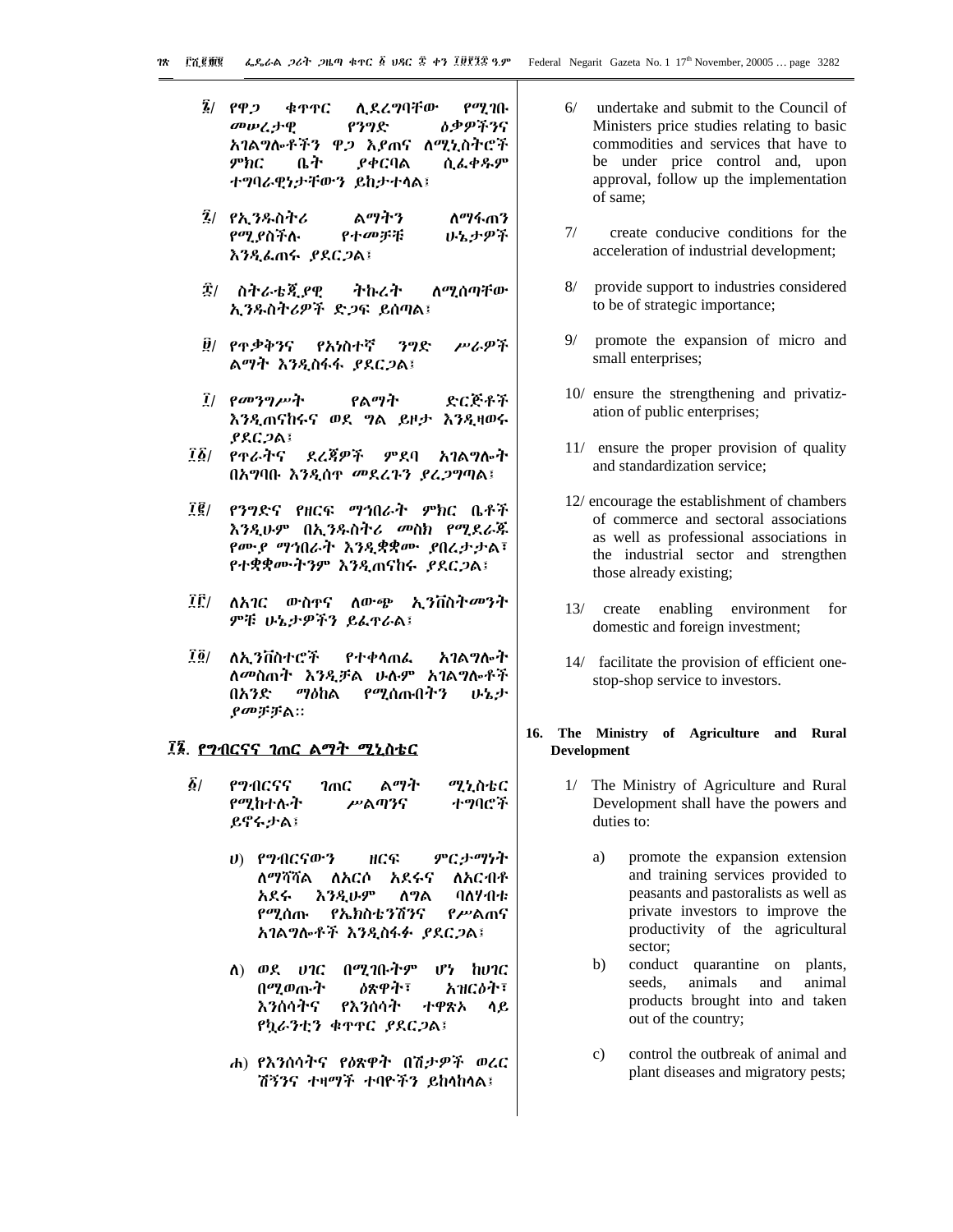- የማብርና መ) የተፌዋሮ ひイイト  $0H$ ሳቂ ልማት የሚጠበቅበትንና የሚለማበትን ስልት ይቀይሳል፣ ተግባራዊ የሚሆን በትን ሁኔታ ያመቻቻል፤
- ሥ) የ*ግብርና ግብዓት አቅርቦት፣ ሥርጭ* ትና *ግ*ብይት አቅምን  $6759$ ል፣ አቅርቦቱን ያሬጋግጣል፤
- ሬ) የግብርና ልማቱን ገበያ መር በማድረግ ምርቶች የወጪ ለማብርና  $70.93$ ስማሬ.ጋገጥ ተወዳዳሪ የንብይት ሥርዓት መልጠሩን ያረ*ጋግ*ጣል፤
- ሰ) የምግብ ዋስትና ፕሮግራም መተግበ ሩንና የአደ*ጋ መ*ከላከልና ዝግጁነት ሥራዎች  $0<sup>q</sup>2<sup>q</sup>$ እንዲከናወኑ መደረጋቸውን ያረጋግጣል፤
- ሽ) ከሚመለከታቸው አካላት *ጋ*ር በመተባ በር የገጠር መሠረተ ልማት አገልግሎ ቶች እንዲስፋፉ ሁኔታዎችን ያመቻ チム
- ቀ) የኅብረት ሥራ ማኅበራት የሚስፋፉበ ትና የብድር አገልግሎቶች ለአርሶአደ ሮችና ለአረብቶ አደሮች የሚቀርቡበት ሁኔታ መመቻቸቱን ያረጋግጣል፤
- $(1)$   $(12)$ ምርት ተፅዕኖ ሳይ *የሚያ*ስከትሉ ወቅታዊ いとナዎችን ይከታተሳል፤ የቅድሚያ ማስጠንቀቂያ ሥርዓት ይዘረጋል፤
- ተ) የግብርና ልማትን ለማፋጠንና የገጠር ቴክኖሎጂን ለማሻሻል የሚረዱ የማሰ ልጠኛ ተቋሞችንና ማዕከሎችን ያቋቁ *ግ*ል፣ ይመራል፤
- ች) የግብርና ምርምርና የብዝሀ ሕይወት **ዋበቃ ሥራዎች በአ**ማባቡ እንዲከናወኑ መደረጋቸውን ያረጋግጣል።
- $\vec{g}_I$ በሥራ ላይ ባሉ የሌሎች ሕጎች ድንጋጌዎች ለግብርና ሚኒስቴርና ለገጠር ልማት ሚኒስቴር ተሰዋተው የነበሩ ሥልጣንና ተግባሮች፣ ቡና ወደ ውጭ ለመሳክ የሚያስችል የምስክር ስለ*መ*ስጠት በአዋጅ ወረቀት ቁጥር **&RI&/IQMA \*\*\*\*** *ξ/፮/ ለቡናና* ሻይ ባለሥልጣን ተሰዋተው የነበሩ ሥልጣንና ተግባሮች፣ በማዳበሪያ ማምረትና ንግድ አዋጅ ቁጥር ፩፻፴፯/፲፱፻፺፩፣ በዕፅዋት ዘር አዋጅ **GRA/IDRIG** በአዋጅ ቁዋር እና ቁዋር ፪页空/፲፱፻፺፬ አንቀጽ ፲፪ ለብሔራዊ የግብርና *ግ*ብዓት ባለሥልጣን ተሰዋተው የነበሩ ሥልጣንና ተግባሮች እንዲሁም በዕቃ ደረሰኝ ሥርዓት አዋጅ ቁተር ፫፻፸፪/፲፱፻፺፮ ለንግድና ኢንዱስ ትሪ ሚኒስቴር ከተሰጠው ሥልጣንና ተግባር ውስዋ የግብርና ምርቶችን የሚመለከተው በዚህ አዋጅ ለማብርናና የገጠር ልማት ሚኒስቴር ተሰዋተዋል።
- d) devise and facilitate the implementation of a strategy for natural resources protection through sustained agricultural development;
- $e)$ build capacity for the supply, distribution and marketing of agricultural inputs, and ensure the supply of same;
- ensure the creation of export market f)  $\overline{a}$ for agricultural products through market led agricultural competitive development and marketing system;
- ensure the implementation of the  $\mathfrak{g}$ ) food security program and the proper carrying out of disaster prevention and preparedness activities:
- h) in cooperation with the concerned organs. create conducive conditions for the expansion of rural development infrastructure;
- ensure the creation of enabling  $\mathbf{i}$ environment for the expansion of cooperatives and the provision of credit facilities to peasants and pastoralists;
- monitor events affecting agricult- $\ddot{1}$ ural production and set up an early warning system;
- establish and direct training est- $\bf k$ ) ablishments that assist the acceleration of agricultural developpment and the improvement of rural technology;
- $\overline{1}$ ensure the proper carrying out of agricultural research and conservation of biodiversity.
- 2/ The powers and duties given to the Ministry of Agriculture and the Ministry of Rural Development by the provisions of other laws, currently in force, the powers and duties which were given to the Coffee and Tea Authority under Article 5(6) of Proclamation No. 116/1995 with regard to the issuance of coffee export authorization certificate, the powers and duties given to the National Agricultural Input Authority under the Fertilizer Manufacturing and Trade Proclamation No. 137/1998, the Seed Proclamation No. 206/2000 and Article 12 of Proclamation No. 288/2002 and the powers and duties vested in the Ministry of Trade and Industry under the Proclamation to Provide for a Warehouse Receipts System No. 372/2003 with respect to agricultural products are hereby given to the Ministry of Agriculture and Rural Development.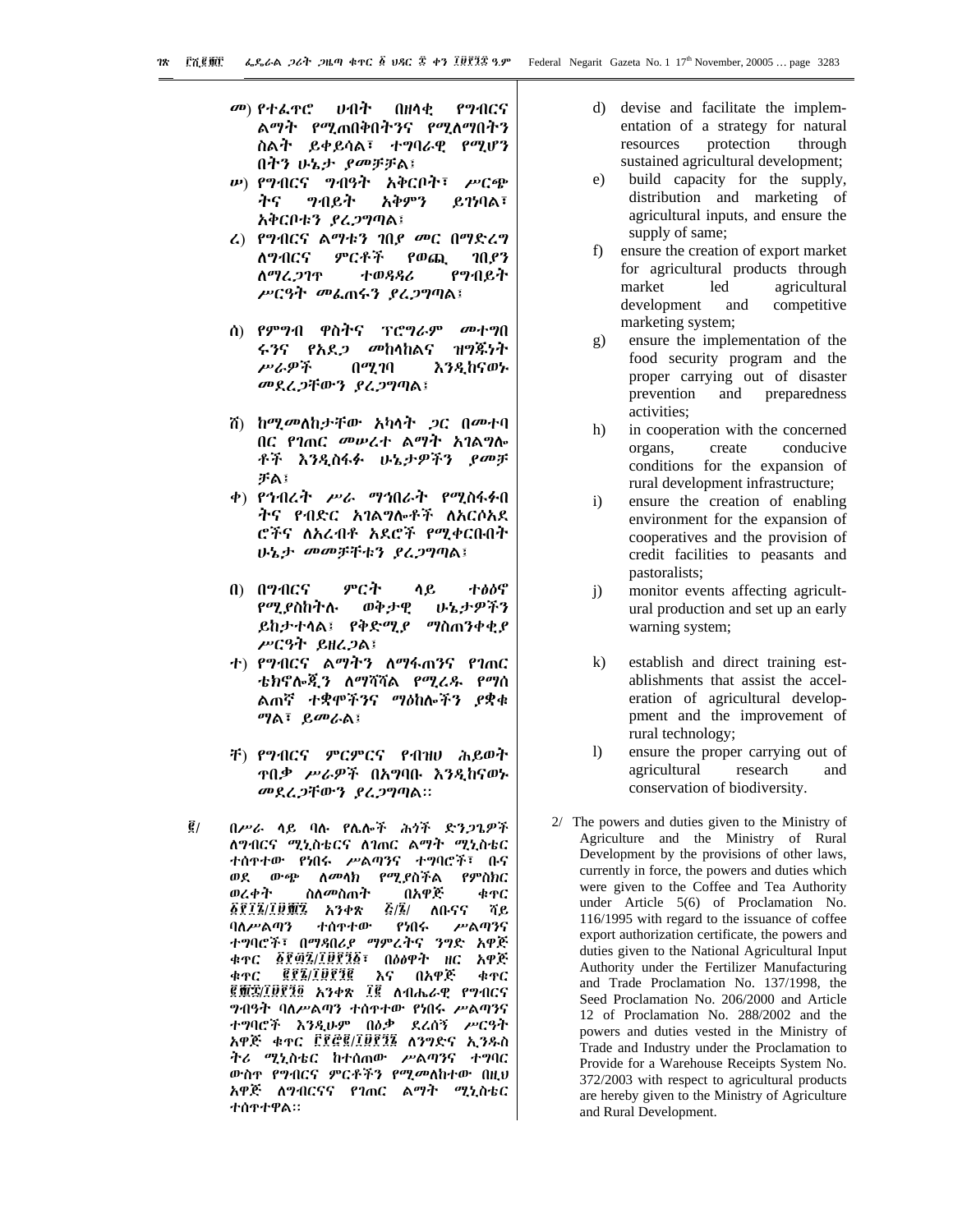# ፲፯. የትራንስፖርትና መገናኛ ሚኒስቴር

የትራንስፖርትና መገናኛ ሚኒስቴር የሚከተ ሉት ሥልጣንና ተግባሮች ይኖሩታል፤

- ፩/ የትራንስፖርትና *የመገ*ናኛ አገልግሎቶች እንዲስፋፉ ያደርጋል፤
- ፪/ የትራንስፖርትና የመገናኛ አገልግሎቶች ስትራቴጂ አቅርቦት የሀገሪቱን የልማት በተሟሳ ሁኔታ እንዲያገለግልና የተመጣጠነ ክልሳዊ ሥርጭት እንዲኖረው መደረጉን ያሬጋግጣል፤
- ፫/ *የትራንስፖርትና* የመገናኛ አገልግሎቶች አቅርቦት በተቀናጀ መንገድ እንዲፌጸም መደረጉን ያረጋግባል፤
- ፬/ የትራንስፖርትና የመገናኛ አገልግሎቶች አስተማማኝና ደህንነታቸው የተጠበቀ መሆኑን ለማረጋገጥ የሚያስችል የቁጥር ሥርዓት እንዲዘሬጋና ሥራ ሳይ እንዲውል  $PACDA$
- *ξι* εσυςς የትራንዚት አገልግሎቶችን ይቆጣጠራል፤
- *፮/ የኢት*ዮ-ጅቡቲ *ምድር* ባቡር ድርጅትን በሁለቱ አገሮች የሥራ እንቅስቃሴዎች መካከል በተደረገው ስምምነት መሠረት **ይከታተሳል።**

# ፲፰. *የሥራ*ና ከተማ ልማት ሚኒስቴር

- *፩/ የሥራ*ና ከተማ ልማት ሚኒስቴር የሚከተ ሉት ሥልጣንና ተግባሮች ይኖሩታል፤
	- ሀ) ለዲዛይንና ለኮንስትራክሽን ሥራዎች ያወጣል፣ ተግባራዊነታቸውን ደረጃ ይከታተሳል፣ ይቆጣጠራል፤
	- ለ) በፌዴራል *መንግሥት* በጀት ለሚሥሩ የኮንስትራክሽን ሥራዎች ዲዛይኖችና የኮንስትራክሽን ሥራ ውሎች እንዲዘ ጋጁ ያደርጋል፤
	- ሐ) በፌዴራል መንግሥት የሚከናወን የኮን ስትራክሽን ሥራ በተገባለት ውል መሥ ረት የተራት ደረጀው፣ የጊዜና የዋጋ ገደቡ ተጠብቆ *መ*ሥራቱን ስማረ*ጋ*ገዋ የሚያስችል ቁዋዋር እንዲኖር *ያደርጋ*ል፣ በበሳይነትም ይቆጣጠራል፤

#### 17. The Ministry of Transport and Communications

The Ministry of Transport and Communications shall have the powers and duties to

- promote the expansion of transport and  $1/$ communication services;
- $2/$ ensure that the provisions of transport and communication services are in line with the country's development strategy and meet the requirements of equitable regional distribution;
- $3/$ ensure the integrated provision of transport and communication services;
- 4/ cause the formulation and implementation of regulatory frameworks to ensure the provision of reliable and safe transport and communication services;
- 5/ regulate maritime and transit services;
- $6/$ follow up the activities of the Ethio-Djibouti Railways in accordance with the agreements concluded between the two countries.

#### 18. The Ministry of Works and Urban Development

- The Ministry of Works and Urban  $1/$ Development shall have the powers and duties to:
	- $a)$ set standards for design and construction works, and follow up and supervise the implementation of same;
	- $b)$ ensure the preparation of designs and contract documents for construction works financed by the Federal Government;
	- c) cause the supervision of and inspect the execution of construction works financed by the Federal Government to ensure their conformity with the quality standards, time limits and cost as provided in their contracts;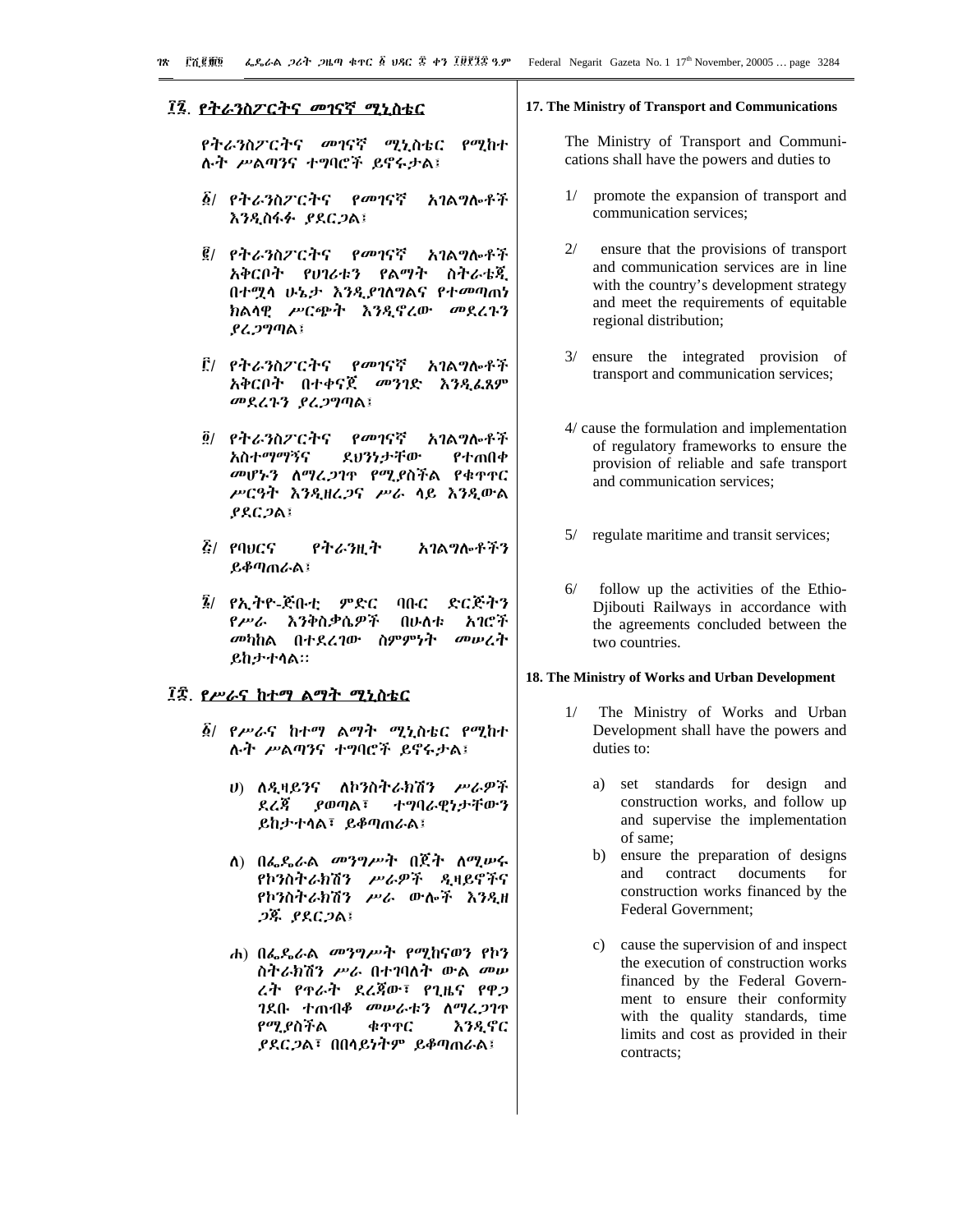- መ) መሐንዲሶችንና አርክቴክቶችን ይመዘግ ባል፣ የሙያ ችሎታ ማረጋገጫ የምስ ክር ወረቀት ይሰጣል፤ የሥራ ተቋራ ጮችንና የአማካሪዎችን ደረጃ ይወ ስናል፣ ከአንድ በላይ በሆኑ ክልሎች ለሚችሉ ውስዋ መሥራት  $\rho_{\mu\nu}$ ተቋራጮችና አማካሪዎች የብቃት *ግረጋገጫ የምስክር ወረቀት ይ*ሰጣል፤
- የሚመረቱ የኮንስት  $\n *u*$ ) በአገር ውስዋ ጥራት ራክሽን ዕቃዎችን ዓይነትና ለማሻሻል የሚረዳ ምርምር ያካሂዳል፤
- $L$ )  $P_{\alpha}$  $P_{\alpha}$  $C_{\alpha}$ መንገዶች በአማባቡ እንዲገነቡና ደህንነታቸው እንዲጠበቅ መደረጉን እንዲሁም የመንገድ ፌንድ በአማባቡ በዋቅም እንዲውል ሳይ መደረጉን ያረጋግጣል፤
- ጥናት ሰ) አከታተምን በ*ሚመ*ለከት *ያካሂጻ*ል፣ የከተሞችን ደረ*ጃ መመ*ዘኛ ያወጣል፤
- ሽ) የከተማ ነዋሪው ሕዝብ ከአቅሙ *ጋ*ር የተመጣጠነ መኖሪያ ቤት እንዲሠራ አጠቃሳይ አቅጣጫ ለ*መ*ቀየስ የሚ*ያ* ስችሉ ተናቶችን ያካሂጻል፤ ለተግባራዊነ ታቸውም ለከተሞች የአቅም ግንባታ ድ*ጋ*ፍ ይሰጣል፤
- ቀ) የከተማ ልማት ሥራ ከድህነት ቅነሳ *ጋ*ር የተቀናጀ እንዲሆን ዋናቶችን *ያካሂጻ*ል፤ ለተግባራዊነታቸውም ድ*ጋ*ፍ ይሰጣል፤
- የልማት በ) ከተሞች የአካባቢ ያቸው ማዕከል እንዲሆኑ ሁለገብና የተቀናጀ ድ*ጋ*ፍ ይሰጣል፤
- ナ) カナヂ芥 **የአገል**ግሎት አሰጣጣቸውን እንዲያሻሽሉ የአቅም ツクリナ አንዛ լ/հ ሲገኝ **ያደር ጋል፤** አስፌሳጊ በከተሞች ልማት መስክ የማሥልጠኛና የምርምር ተቋሞችን ያቋቁማል፤
- ቸ) ከክልሎች ጋር በመተባበር የከተሞች ልማት ከገጠር ልማት *ጋ*ር በተቀናጀ የሚከናወንበትን መንገድ いっよ በሚመለከት ዋናት ያደርጋል፤ ተግባ ራዊ እንዲሆን ያግዛል፤ አፌጻጸሙንም **ይከታተሳል፤**
- ጎ) ለፌዲራል መንግሥት ተጠሪ የሆኑ የከተማ አስተዳደሮችን የሥራ እንቅስ ቃሴዎች ይከታተሳል፤
- d) register and issue certificates of competence professional  $f<sub>O</sub>$ engineers and architects; determine the grades of contractors and consultants, and issue certificates of competence to those operating in more than one Regional State;
- e) undertake research for improving the types and qualities of local construction materials:
- ensure the proper construction and  $f$ maintenance of federal roads and the proper utilization of the road fund:
- g) undertake studies relating to urbanization, and set criteria for grading urban centers;
- h) undertake studies for setting general directions for urban dwellers to build dwelling houses compatible with their own means; provide capacity building support to urban centers for the implementation of same;
- undertake studies for the integration  $i)$ of urban development with poverty reduction activities, and support the implementation of same;
- provide all-round and coordinated  $i)$ support to urban centers to make them development centers capable of influencing their surroundings;
- provide capacity building support to  $\bf k$ ) urban centers for improving their service delivery; and where necessary, establish training and research institutions in the field of urban development;
- in cooperation with Regional  $\mathbf{D}$ States, undertake studies for the integration of urban and rural development activities; assist and follow up the implementation of same;
- m) follow up the activities of the city administration accountable to the **Federal Government:**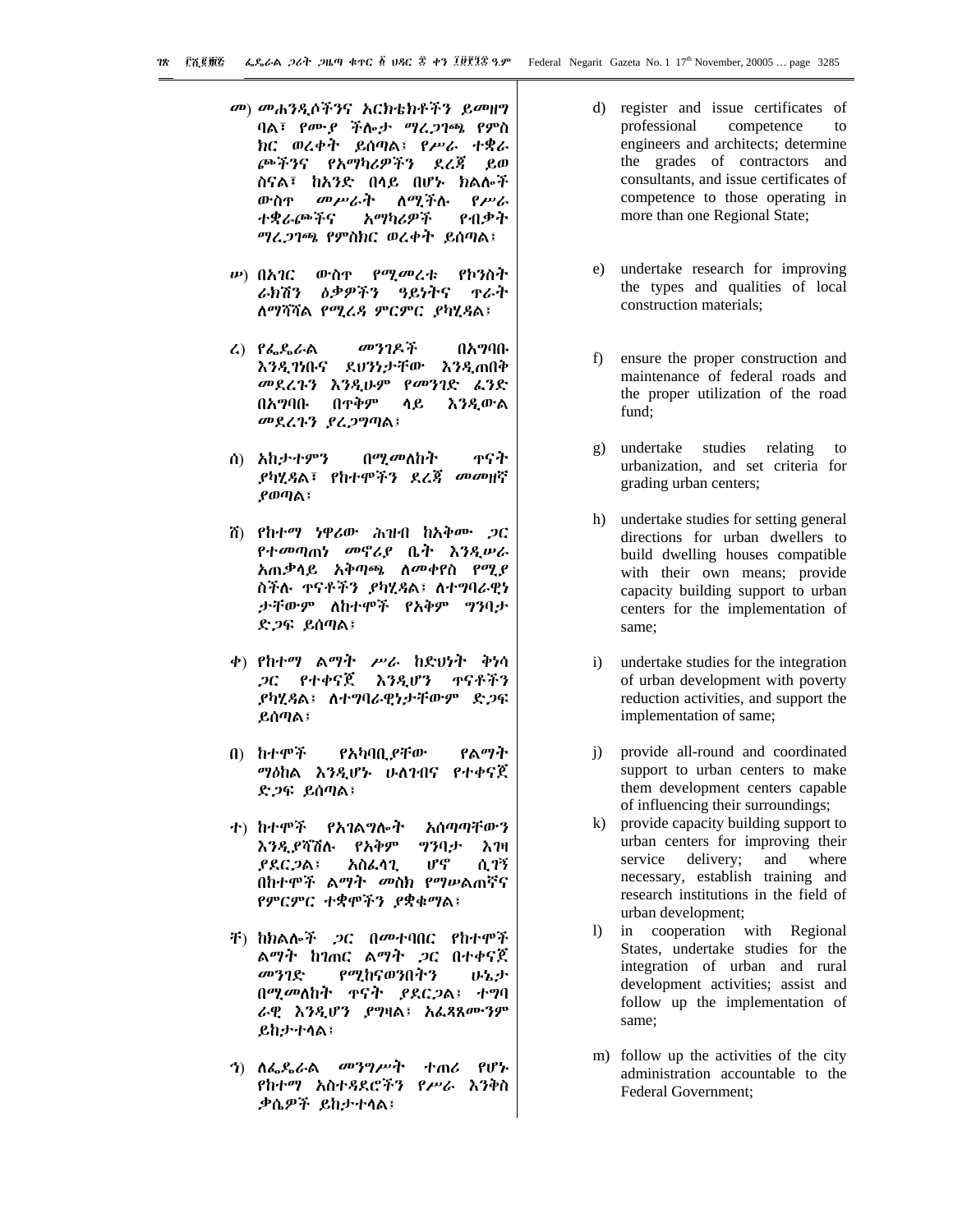- የመንግሥት ን) ለሌሳ አካል በሕግ የተሰጠው ሥልጣን እንደተጠበቀ ሆኖ፣ በፌዴራል መንግሥት ባለቤትነት ሥር የሚገኙ ቤቶች አስተዳደር በአግባቡ እንዲከናወን መደረጉን ያረጋግጣል፤
- ን) አስፌሳጊ ሆኖ ሲገኝ ከሥልጣኑ በከፌል ለሴሳ *የፌ*ዱራል *መንግሥት* አካል በውክልና መስጠት ይችላል።
- ፪/ በሥራ ሳይ ባሉ የሌሎች ሕጎች ድንጋጌዎች የከተማ ልማት በ*ሚመ*ለከት ዘርፍን ለፌዴራል ጉዳዮች ሚኒስቴር ተሰዋተው የነበሩ ሥልጣንና ተግባሮች በዚህ አዋጅ ለሥራና ከተማ ልማት ሚኒስቴር ተሰዋተዋል።

#### ፲፱. የገንዘብና የኢኮኖሚ ልማት ሚኒስቴር

ልማት 6738415 የኢኮኖሚ ሚኒስቴር የሚከተሉት ሥልጣንና ተግባሮች ይኖሩታል፤

- $\tilde{B}$ / የፌዲራል *መንግሥቱን የልማት* **ስቅድ** አዘገጃጀት ሥርዓት ይዘረጋል፣ እቅዱንም የሚመለከታቸውን አካላት አስተባብሮ **ያዘጋጃል፣ ተግባራዊነቱንም ይከታተሳል፤**
- *፪/ የፌ*ዴራል *መንግሥቱን* የበጀት፣ የሂሳብ አደደዝ፣ የክፍደና የውስዋ አዲት ሥርዓት ይዘረጋል፣ በሥራ ሳይ መዋሉን **ይከታተሳል፤**
- ፫/ የፌዴራል *መንግሥ*ቱን በጀት *ያ*ዘ*ጋ*ጃል፣ አፌጻጸሙን ይከታተሳል፤
- ፬/ የፌዴራል መንግሥቱን የግዥና የንብረት አስተጻደር ሥርዓት ይዘረጋል፣ በሥራ ሳይ መዋሉን ይቆጣጠራል፤
- *ξι የ*ውጭ የልማት *ስ*ር*ጻታ*ና ብድር *ያ*ሰባስ ባል፣ ይደራደራል፣ ይፌርማል፣ አፌጻጸሙን **ይከታተሳል፤**
- *፤፟/ የፌ*ዴራል *መንግሥትን* የፋይናንስ ክንውንና የገንዘብ ይዞ*ታ የሚያ*ሳይ ጠቅሳሳ *መግ*ስጫ በየዓመቱና ባስፌለገ ጊዜ ለሚኒስትሮች ምክር ቤት ያቀርባል፤
- $\tilde{R}$ / በሌሳ የፌዴራል መንግሥት አካል ይዞታ  $\mu$ <sup>C</sup> ያልዋለን የፌዴራል መንግሥት ንብረት ያስተዳድራል፤
- n) without prejudice to the powers given by law to any other government organ, ensure the proper administration of houses owned by the Federal Government;
- o) delegate part of its powers to other federal government organs as deemed necessary.
- $2/$ The powers and duties given to the Ministry of Federal Affairs, with respect to urban development sector, by the provisions of other laws, currently in force, are hereby given to the Ministry of Works and Urban Development.

#### $19.$ The Ministry of Finance and Economic **Development**

The Ministry of Finance and Economic Development shall have the powers and duties to:

- $1/$ establish a system for the preparation of development plan of the Federal Government; prepare the plan in cooperation with concerned organs and follow up implementation of same;
- $2/$ establish systems of budgeting. accounting, disbursement and internal audit for the Federal Government, and follow up implementation of same;
- $3/$ prepare the Federal Government budget and follow up implementation of same;
- $\frac{4}{ }$ establish a system of procurement and property administration for the Federal Government, and supervise the implement ation of same:
- $5/$ mobilize, negotiate and sign foreign development aid and loans, and follow up implementation of same;
- 6/ submit, annually and whenever necessary, to the Council of Ministers general reports on the financial performance and status of the Federal Government;
- $7/$ administer property of the Federal Government which is under the possession of any other organ of the Federal Government;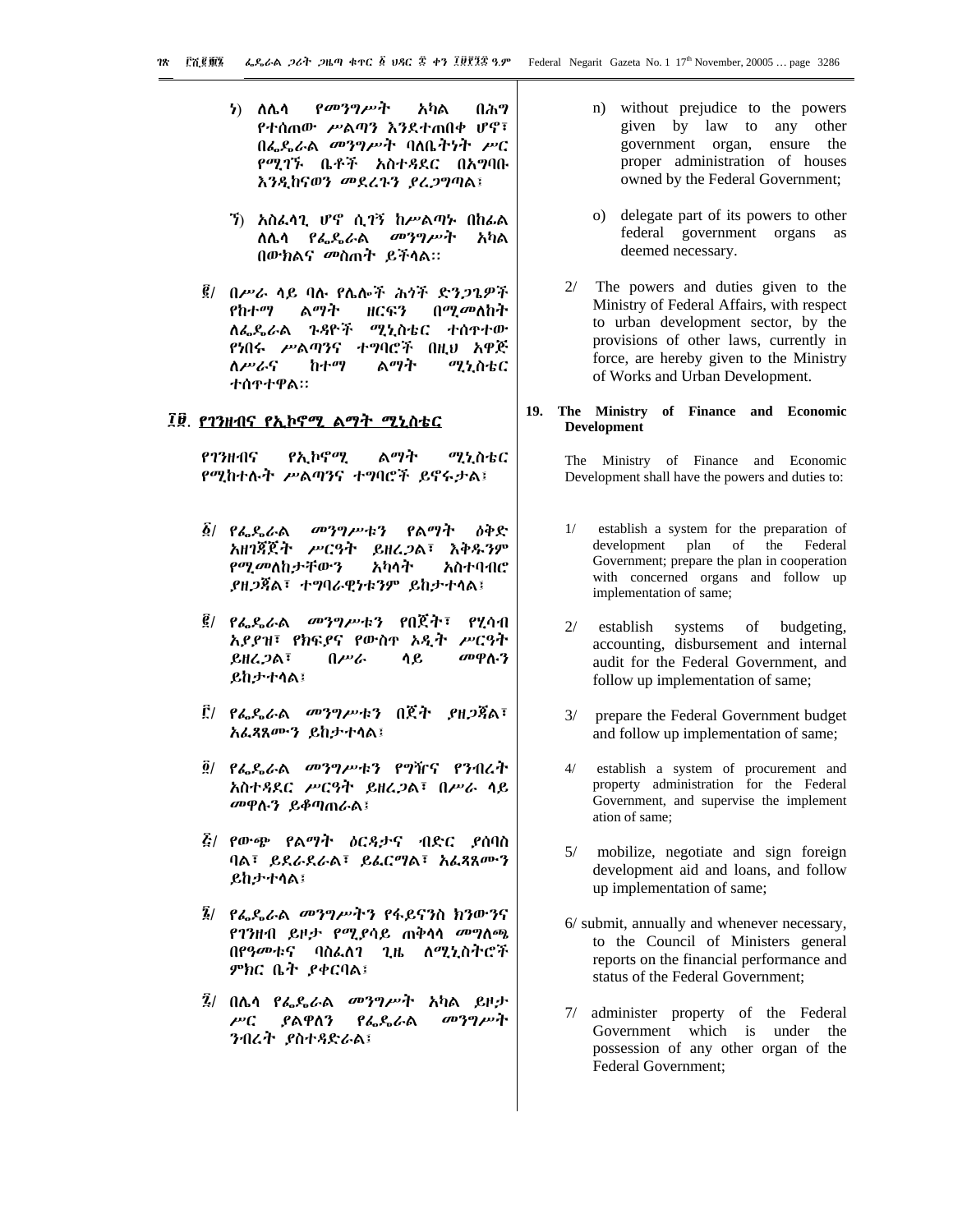- ፰/ *የፌ*ዴራል *መንግሥ*ት አክሲዮኖችን፣ የሚተ ሳለፉና የማይተሳለፉ የገንዘበ ሰነዶችንና ሌሎች ተመሳሳይ ተቀማጭ  $P23H-0$ ሀብቶችን ይይዛል፤ ይጠብቃል፤
- ፱/ የፌዴራል መንግሥትን የልማት ዕቅዶች አፌጻጸም ይገመግማል፤ የክልሎችን የልማት አፌጻጸም የሚያካትት በዋቅሉ **UI&Q** የልማት めやみ予 አፌጻጸም *ዓመ* ታዋ ለሚኒስትሮች ሪፖርት አዘጋጅቶ ምክር ቤት ያቀርባል፤
- $\vec{l}$   $\vec{l}$   $\vec{l}$   $\vec{r}$   $\vec{r}$   $\vec{r}$   $\vec{r}$   $\vec{r}$   $\vec{r}$   $\vec{r}$   $\vec{r}$   $\vec{r}$   $\vec{r}$   $\vec{r}$   $\vec{r}$   $\vec{r}$   $\vec{r}$   $\vec{r}$   $\vec{r}$   $\vec{r}$   $\vec{r}$   $\vec{r}$   $\vec{r}$   $\vec{r}$   $\vec{r}$   $\vec{r}$   $\vec{r}$   $\vec{r}$  መንግሥት የሚተዳደርበትን በተለይም የታክስና የቀረዋ መሥረት የሆነ የፋይናንስ ፖሊሲ *ያመነጫ*ል፤
- ፲፩/ የአገሪቱን የሥነ ሕዝብ ፖሊሲ ያዘጋጃል፣ ሲፌቀድም አፌጻጸሙን **ይከታተሳል፣ ይስተባብራል፣ ይቆጣጠራል፤**
- ፲፪/ የካርታና የማዕከላዊ ስታትስቲክስ ሥራዎች መደረጋቸውን በአማባቡ እንዲከናወኑ ያሬ*ጋግ*ጣል።

# <u>ኛ. የገቢዎች ሚኒስቴር</u>

የገቢዎች የሚከተሉት ሥልጣንና ሚኒስቴር ተግባሮች ይኖሩታል፤

- *፩/ ዘመ*ናዊ የታክስ አስተዳደር ሥርዓት ይመሥርታል፣ በአግባቡ ተግባራዊ እንዲሆን መደረጉንም ያረጋግጣል፤
- *፪/ የገ*ቢ ሰብሳቢ *መሥሪያ* ቤቶችን አፈጻጸም በማስተባበርና በመቆጣጠር የፌዴራል መንግሥት **በትክክልና** በወቅቱ  $20<sub>1</sub>$ እንዲሰበሰብ ያደርጋል፤
- ፫/ ኢ*ን*ቨስት*መን*ትን ለማበረታታት ለባለሃብ ቶች የተሰጡ የታክስና ቀረዋ ነፃ መብቶችን **ያስፌጽ**ማል፤
- $\tilde{g}$ / ታክስ ከፋዩ ሕብረተሰብ ግዴታውን በፌቃ ደኝነት የመወጣት ባህልን ማዳበር የሚያስ ችሉት ትምህርታዊ ፕሮግራሞች እንዲቀረ ጹና ሥራ ሳይ እንዲውሉ ያደርጋል።

# *ኛ፩. የፌዴራ*ል *ጉጻ*ዮች ሚኒስቴር

የፌዴራል ጉዳዮች ሚኒስቴር የሚከተሉት ሥልጣንና ተግባሮች ይኖሩታል፤

 $\tilde{\mathcal{B}}$ / የሕዝቡ ሰሳም መጠበቁን በማረጋገዋ ረገድ አግባብ ካሳቸው የፌዴራልና የክልል መንግሥት አካሳት *ጋ*ር በመተባበር ይሰራል፤

- $8/$ be the repository of and safeguard the Federal Government's shares. negotiable and non-negotiable instruments and other similar financial assets:
- 9/ evaluate the performance of development plans of the Federal Government; prepare and submit to the Council of Ministers annual national reports incorporating summarized reports of **Regional States:**
- $10/$ initiate fiscal policy of the Federal Government that particularly serves as a basis for taxes and duties;
- 11/ formulate the population policy of the country and, upon approval follow up, co-ordinate and supervise its implementation;
- $12/$ ensure the proper carrying out of activities relating to mapping and central statistics

## 20. The Ministry of Revenue

The Ministry of Revenue shall have the powers and duties to:

- 1/ establish and ensure the proper implementation of a modern tax administration system;
- 2/coordinate and supervise the performances of revenue collecting agencies for proper and timely collection of federal government revenue;
- 3/ enforce tax and duty exemption incentives given to investors;
- 4/ cause the preparation and implementation of educational programs designed to promote the culture of voluntary discharge of tax obligations.

#### 21. The Ministry of Federal Affairs

The Ministry of Federal Affairs shall have the powers and duties to:

 $1/$ cooperate with concerned federal and regional state organs in maintaining public order;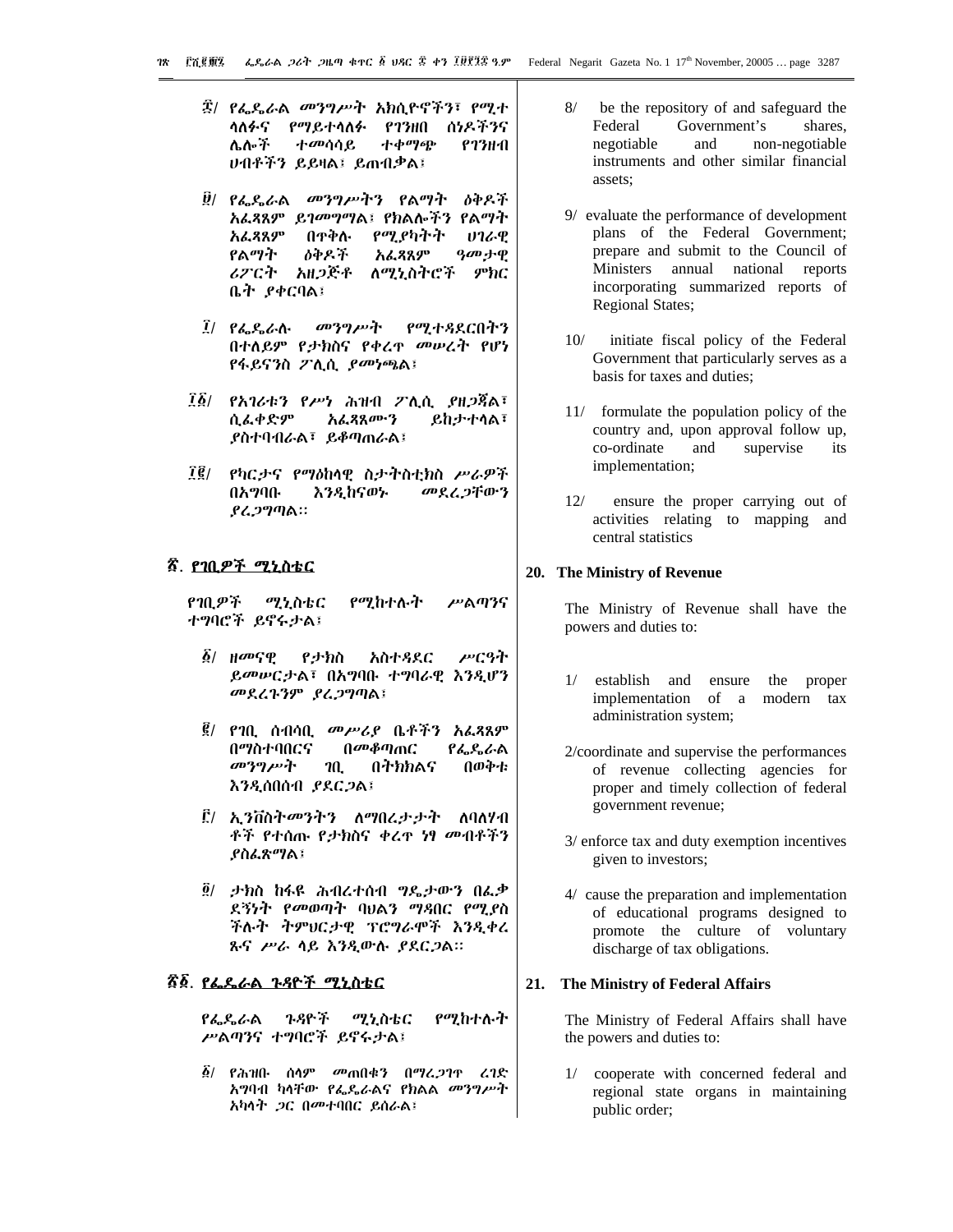- ዲሞክራሲያዊ ፪/ የኢትዮጵያ ፌዴራሳዊ ሪፐብሊክ ሕገ መንግሥት አንቀጽ ፵፰ እና *雲)) ድንጋጌዎች እን*ደተጠበቁ ሆነው፣ በክልሎች መካከል የሚነሱ አለመግባባቶች የሚፌቱባቸውን ሁኔታዎች ያመቻቻል፤
- $\mathbf{f}'$ / አማባብ የሳቸው ふうチ እንደተጠበቁ ሆነው፣ ከክልሎች ዋያቄ ሲቀርብ በክልሎች ውስዋ የሚፌጠሩ አለመግባባቶችና ግጭቶች በዘሳቂነት የሚፌቱበትን ፖለቲካዊ መፍትሔ ይቀይሳል፣ ተግባራዊ ያደርጋል፤
- $\hat{g}/4.86$ መንግሥቱ በክልሎች ጉዳይ አፌጻጸሙን ጣልቃ ሲወሰን እንዲገባ ያስተባብራል፤
- *ξι ለክ*ልሎች በተለይም ለ*ታጻጊ ክ*ልሎች ልዩ ትኩረት በመስጠት ድጋፍ ደደርጋል፣
- $\tilde{\mathbf{k}}$ / በፌዲራል መንግሥትና በክልሎች መካከል በመግባባትና በአ*ጋ*ርነት ላይ የተመሠረተ መልካም ግንኙነትና ተብብር እንዲኖር በማድረግ የፌዴራል ሥርዓቱ እንዲጠናከር የግንኙነቱ ማዕከል ሆኖ ያገለግሳል፤
- $\bar{2}$ / ሌሎች የፌዴራል መንግሥት አካላት ለታዳጊ ክልሎች የሚያደርጓቸውን ድጋፎች ያስተባብራል፣ ያቀናጀል፤
- ፰/ የፌዴራል ፖሊስ፣ የፌዴራል ግረሚያ ቤቶችና ፈንጂ የማምከን ሥራዎች በአግባቡ እንዲከናወኑ መደረጋቸውን ያረጋግጣል።

# <u>ኛጀ. የሔና ተበቃ ሚኒስቴር</u>

*የ*ጤና ተበ*ቃ ሚኒ*ስቴር የሚከተሉት ሥልጣንና ተግባሮች ይኖሩታል፤

- *፩/ የ*ጤናውን ዘርፍ ልማት *አገ*ራዊ እንቅስቃሴ **ያስተባብራል፣ ይመራል፤**
- $\tilde{g}$ / ተሳሳፊና 介オナダネタ ተሳሳፊ ያልሆ፦ ለመከላከልና ለማዋፋት የሚያስችሉ ስልቶችን ይቀይሳል፣ ተግባራዊነታቸውንም ይከታተሳል፤
- ፫/ በምግብ እ**ዋ**ረት ወይም አለ*መመ*ጣጠንና ብክለት ምክንያት የሚመጡ በሽታዎችን ለመከላከል የሚያግዙ ስልቶችን ይቀይሳል፣ ተግባራዊነታቸውን ይከታተሳል፤ የምግቦችን ለጤና ተስማሚነት ያሬጋግጣል፤
- ፬/ የሕዝቡን ጤና ለ*መ*ጠበቅ አገሪቱን ከሌሎች አገሮች በሚያገናኙ ዋና ዋና የመግቢያና መውጪያ በሮች የኳራንቲን ቁዋዋር ያደርጋል፤
- 2/ without prejudice to the provisions of Article 48 and 62(6) of the Constitution of the Federal Democratic Republic of Ethiopia, facilitate the resolution of misunderstandings arising between Regional States;
- $3/$ without prejudice to the provisions of the relevant laws and upon requests of Regional States, devise and implement sustainable political solutions for misunderstandings and conflicts that may arise within Regional States;
- 4/ coordinate the implementation of decisions authorizing the intervention of the Federal Government in the affairs of Regional States:
	- provide assistance to Regional States  $5/$ particularly to the emerging ones;
	- $6/$ serve as a focal point in creating good federal-regional relationship and cooperation based on mutual understanding and partnership and thereby strengthen the federal system;
	- 7/ coordinate and integrate supports of other federal organs to the emerging Regional States:
	- ensure the proper carrying out of federal 8/ police, federal prisons and mine action activities.

#### 22. The Ministry of Health

The Ministry of Health shall have the powers and duties to:

- 1/ coordinate and direct the country's health sector development program:
- $2/$  devise and follow up the implementation of strategies for preventing and eradicating communicable and noncommunicable diseases;
- 3/ devise and follow up the implementation of strategies for preventing malnutrition and food contamination; certify and supervise the safety of food stuffs;
- $4/$ undertake the necessary quarantine at the main entry and exit points of the country to safeguard public health;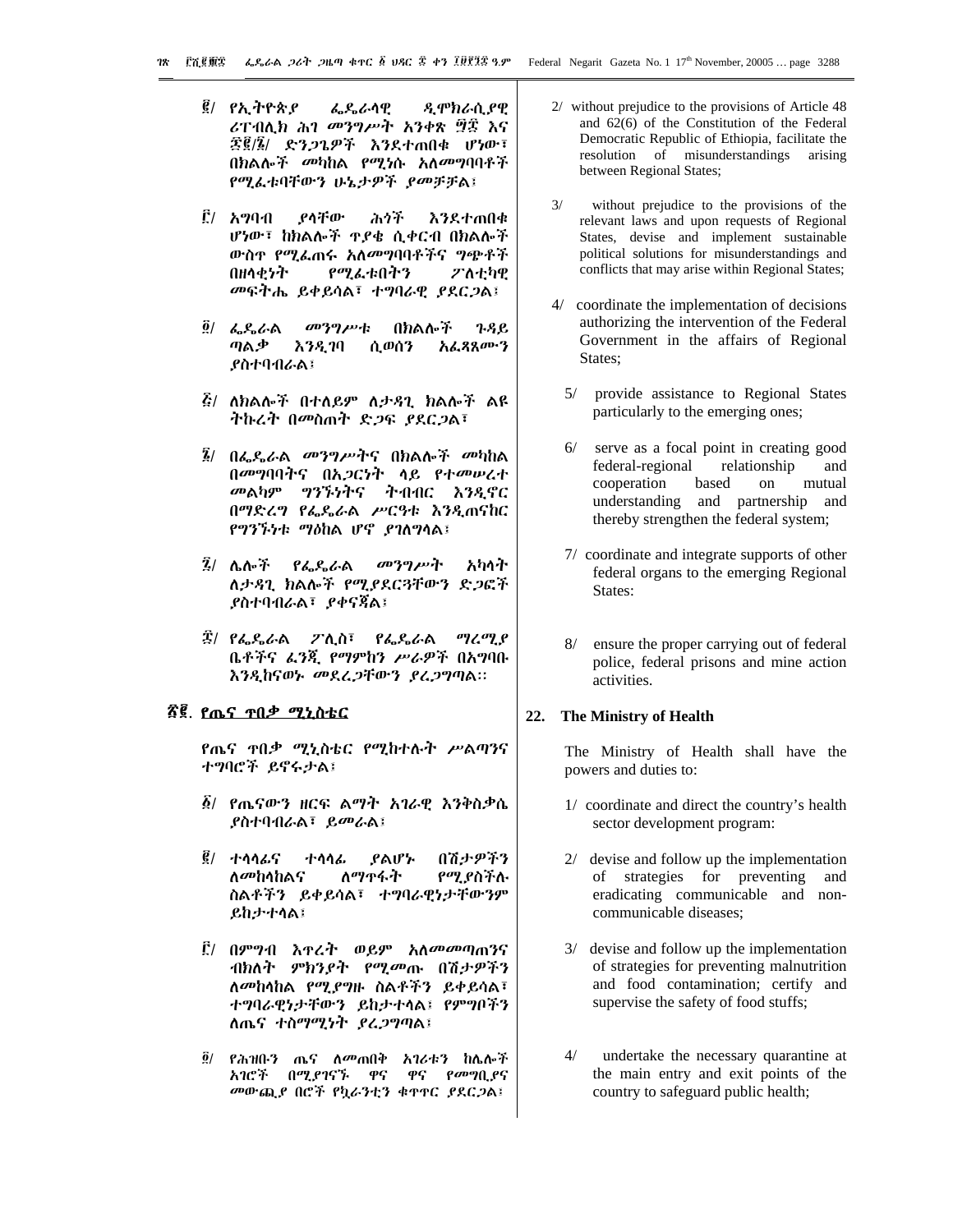- *ξι* ለሕዝብ ጤና አስጊ ሁኔ*ታዎች* ሲፌጠሩና አደ*ጋዎች* ሲከሰቱ ተገቢውን እርምጃ እርምጀዎች ይወስዳል፣ የሌሎችንም **ያስተባብራል፤**
- *፮/* በአገሪቱ ውስዋ የአስፌሳጊ *መ*ድኃኒቶችና መሣሪያዎች የህክምና  $\mathbf{d} \cdot \mathbf{d}$ አቅርቦት አንዲኖርና በአግባቡ ጥቅም ሳይ እንዲውሉ  $PACDA$
- ፯/ የባህል መድሃኒቶች እንዲጠኑ፣ እንዲመዘ ገቡና ዋቅም ላይ እንዲውሉ ሁኔታዎችን ያመቻቻል፣ ባለሙያዎችም እንዲመዘገቡና ተገቢውን አገልግሎት እንዲሰጡ አስፌሳ ጊውን ድጋፍ ያደርጋል፤
- ፰/ የጤና ምርምር ማዕከሳት ያቋቁማል፣ **ያስተጻድራል፤**
- *፱*/ *የ*ጤና አገልግሎቶች ሊኖራቸው *የሚገ*ባውን ደረጃ ይወስናል፣ አፌጻጸሙን ይቆጣጠራል፤
- *፲*/ በሕዝብ ጤና አገል**ግሎቶች በል**ዩ ልዩ ደረጃ የሚሥማሩ ባለሙያዎችን የብቃት ደረጃ ይወስናል፣ የሙያ ብቃት ማረጋገጫ የምስክሬ ወረቀት ይሰጣል፤
- ፲፩/ የመድኃኒት አስተጻደርና ቁጥኖር ሥራዎች እንዲከናወኑ መደረጋቸውን ያረጋግጣል፤
- $\vec{r}$  (  $\vec{g}$  / አስፌሳጊ ሆኖ ሲገኝ ከሥልጣኑ በከፌል ለክልል ጤና ቢሮዎች ወይም ለሌሎች *የመንግሥት አካ*ላት በውክልና *መ*ስጠት ይችሳል።

# <u> ኛ፫. የፍትሕ ሚኒስቴር</u>

የፍትሕ ሚኒስቴር የሚከተሉት ሥልጣንና ተግባሮች ይኖሩታል፤

- ፩/ የሕግ ጉዳዮችን በሚ*መ*ለከት የፌዴራል መንግሥት ዋና አማካሪ ሆኖ ይሥራል፤
- *፪*/ በፌዴራል ፍርድ ቤቶች ሥልጣን ሥር በሚወድቁ ወንጀሎች ፌዴራል *መንግሥ*ቱን  $0$ <sup>*m* $0$ </sub>ha  $0$ <sub>*khabas*</sup></sub>
- ፫/ በፌዴራል ፍርድ ቤቶች ሥል**ጣ**ን  $\mu$ <sup>c</sup> ወንጀል የሚወድቁ ተፌጽሚል ብሎ ሲያምን ምርመራ እንዲደረግ ያዛል፣ በቂ የተጀመረ ምርመራ ምክንያት ሲኖር **እንዲቆም** ወይም ተጨማሪ ምርመራ እንዲከናወን ያደርጋል፣ በሕግ መሠረት የወንጀል ክስ ያነሳል፤
- $5/$ undertake appropriate measures in the events of disasters and other situations that threaten public health, and coordinate measures to be taken by other bodies;
- ensure the availability and proper  $6/$ utilization of essential drugs and medical equipment in the country;
- 7/ create conducive conditions for research, registration and utilization of traditional medicines; and give the necessary support to practitioners to register and practice their profession;
- $8/$ establish and administer health research centers:
- $9/$ set and supervise the enforcement of health service standards:
- 10/ determine the qualification requirement of professionals desiring to engage in public health service at various levels, and issue certificates of competence to them:
- 11/ ensure the carrying out of drug administration and control activities:
- 12/ delegate part of its powers to regional health bureaus and other government organs as deemed necessary.

#### 23. The Ministry of Justice

The Ministry of Justice shall have the powers and duties to:

- 1/ be chief advisor to the Federal Government on matters of law;
- $2/$ represent the Federal Government in criminal suits falling under the jurisdiction of the federal courts;
- $3/$ order the conduct of investigation where it believes that a crime the adjudication of which falls under the jurisdiction of the federal courts has been committed; order the discontinuance of an investigation or instruct for further investigation on good cause; withdraw criminal charges in accordance with the law: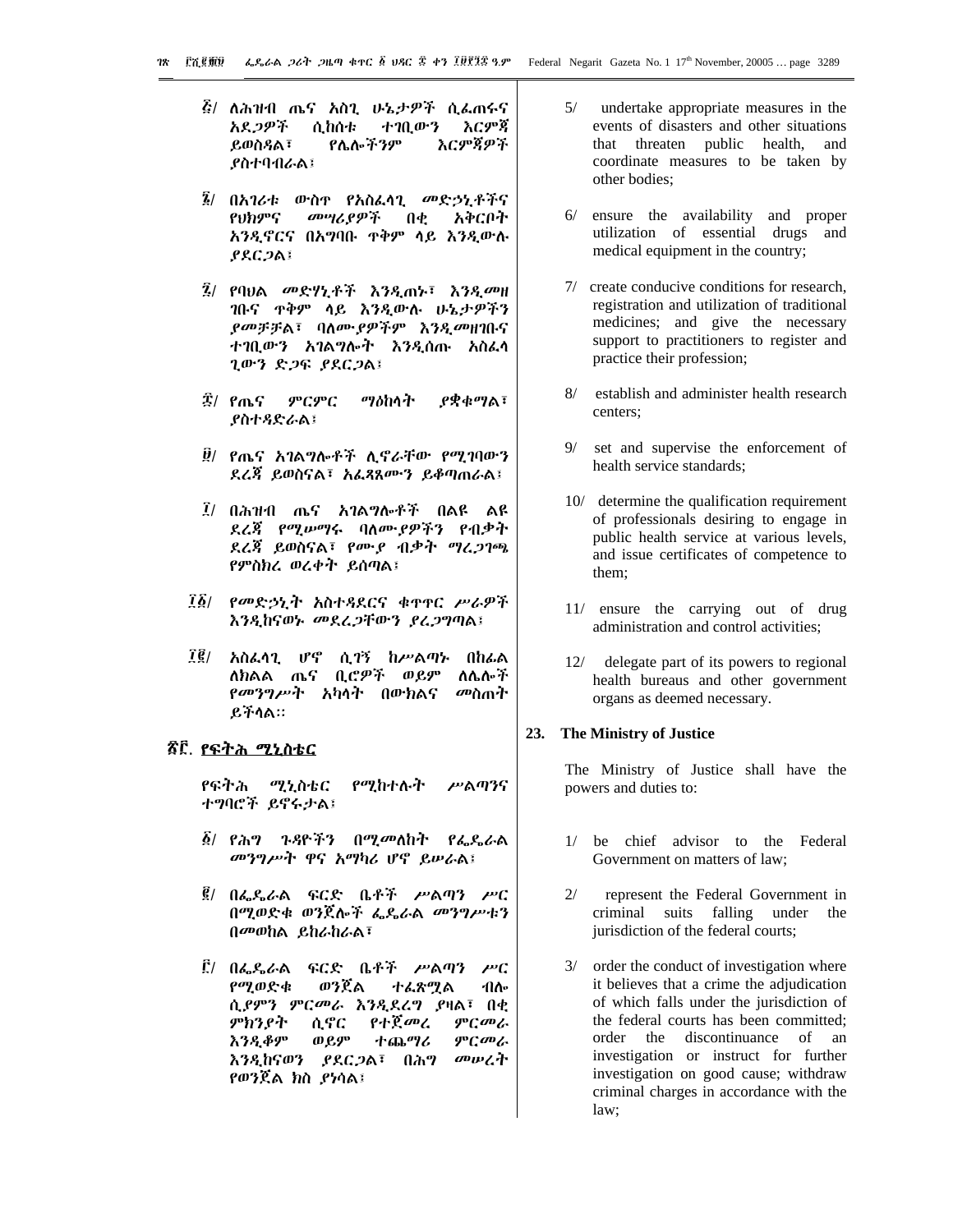፬/ የወንጀል መነሻዎችንና የመከላከያ ዘዴዎችን *ያ*ጠናል፣ ወንጀል የሚቀንስበትን ሥልት በወንጀል *መ*ከላከል ይቀይሳል፤  $22$ *የሚመ*ለከታቸውን *መንግሥታ*ዊ አካላት ያስተባብራል፤

- ፭/ የወንጀል ድርጊት ምስክሮች እንዳስፌሳጊ*ነ*ቱ **TIP እንዲያገኙ ያደርጋል**፤
- *፯*/ በወንጀል ድርጊት ወይም በሰብአዊ *መ*ብት መጣስ ምክንያት ከባድ ጉዳት ደርሶባቸው በፌዴራል ፍርድ ቤቶች ክስ ለመመስረትና ለመከራከር አቅም የሌላቸው ግለሰቦች ካሣ እንዲያገኙ በፍትሐብሔር ክስ ይረዳል፤
- ፯/ የሕዝቡን እንዲሁም የፌዴራል መንግሥትን መብትና ተቅም ለማስከበር አስፌሳጊ ሆኖ ሲ የገኘው በፌዴራልና በክልል ፍርድ ቤቶች፣ በማንኛውም ዳኝነት ሰሚ አካል ወይም የሽምግልና ጉባዔ ክስ ይመሰርታል፣ እንዲመሠረት *ያደርጋ*ል ወይም ክስ በማናቸውም ደረጃ ጣልቃ በመግባት ይከራከራል፤
- ፰/ የሃይማኖት ድርጅቶችን፣ ዓላማቸው ትርፍ ለማግኘት ያልሆኑ  $\rho_0 \cdot \rho_0$ ድርጅቶችን ሥልጣኍ **እንዲሁም** በሕግ ለሌሳ የመንግሥት አካል ካልተሰጠ በስተቀር እንቅስቃሴይቸው በአዲስ አበባና በድሬደዋ ከተሞች የተወሰነ ወይም በአንድ ክልል ያልተወሰነ መንግሥታዊ ያልሆኑ ድርጅቶችንና ማኅበሮችን ይመዘግባል፤
- *፱*/ የፌዴራል መንግሥት መሥሪያ ቤቶች የማሆኑባቸውን ተከራካሪ የፍትሐብሔር የመብት ክሶችና <u> ዋያቄዎች</u> አያያዝ **ይከታተሳል፣** እንደአስፌሳጊነቱ አስፌሳጊ ሆኖ ሲ*ያገኘ*ው ሪፖርት እንዲቀርብለት ያደር*ጋ*ል፣ ለዚሁም ብቃት ያለው የሰው ኃይል መመደቡን ያፈጋግጣል፤
- ፲/ በፌዴራል *መንግሥት* አካሳትና በክልሎች ሲቀርብለት የሕግ てきやう ዋ የቁ በማዘ*ጋ*ጀት ይረዳል፤
- ፲፩/ በፌዴራል ፍርድ ቤቶች መከራከር ለሚችሉ ጠበቆች ፌቃድ ይሰጣል፣ ይቆጣጠራል፣ ይሥርዛል፤
- $\vec{l}$   $\vec{\ell}$  / ከሰብአዊ *መብት* አጠባበቅ አንፃር የሕዝብን ንቃተ ሕግ ለማዳበር በተለያዩ ዘዴዎች የሕግ ትምህርት ይሰጣል፤ የሕግ ትምህርትንና ሥልጠናን በ*ሚመ*ለከት ከሚመለከታቸው አካሳት ጋር ይተባበራል፤
- $4/$ study the causes crimes and the methods for prevention them; devise ways and means crime prevention; coordinate the relevant government organs in crime prevention;
- $5/$ ensure that witnesses to criminal cases are accorded protection, as necessary;
- $6/$ assist victims of crimes or violations of human rights in civil proceedings to claim damages where such victims are unable to institute such claims in the federal courts and to follow up the proceedings on their own;
- $7/$ Institute or cause the institution of suits or intervene at any stage of the proceedings of such suits before federal and regional state courts, any judicial body or arbitration tribunal where the rights and interests of the public and of the Federal Government so require;
- $8/$ register religious organizations, nonprofit making foreign organizations and, unless specific power is given to other government organs, non-governmental organizations and associations operating in the cities of Addis Ababa and Dire Dawa or in more than one Regional State:
- $9/$ follow up, as necessary, the handling of civil sots and claims to which the federal government organs are parties; cause reports to be submitted to it on same, and ensure that competent staff is assigned for the purpose;
- $10/$  assist in the preparation of draft laws when so requested by federal and regional state organs;
- 11/ issue, supervise and revoke licenses to advocates for practicing before federal courts;
- 12/ provide legal education through the use of various methods with a view to raising public legal consciousness in relation to the protection of human rights; cooperate with the appropriate bodies regarding legal education and training;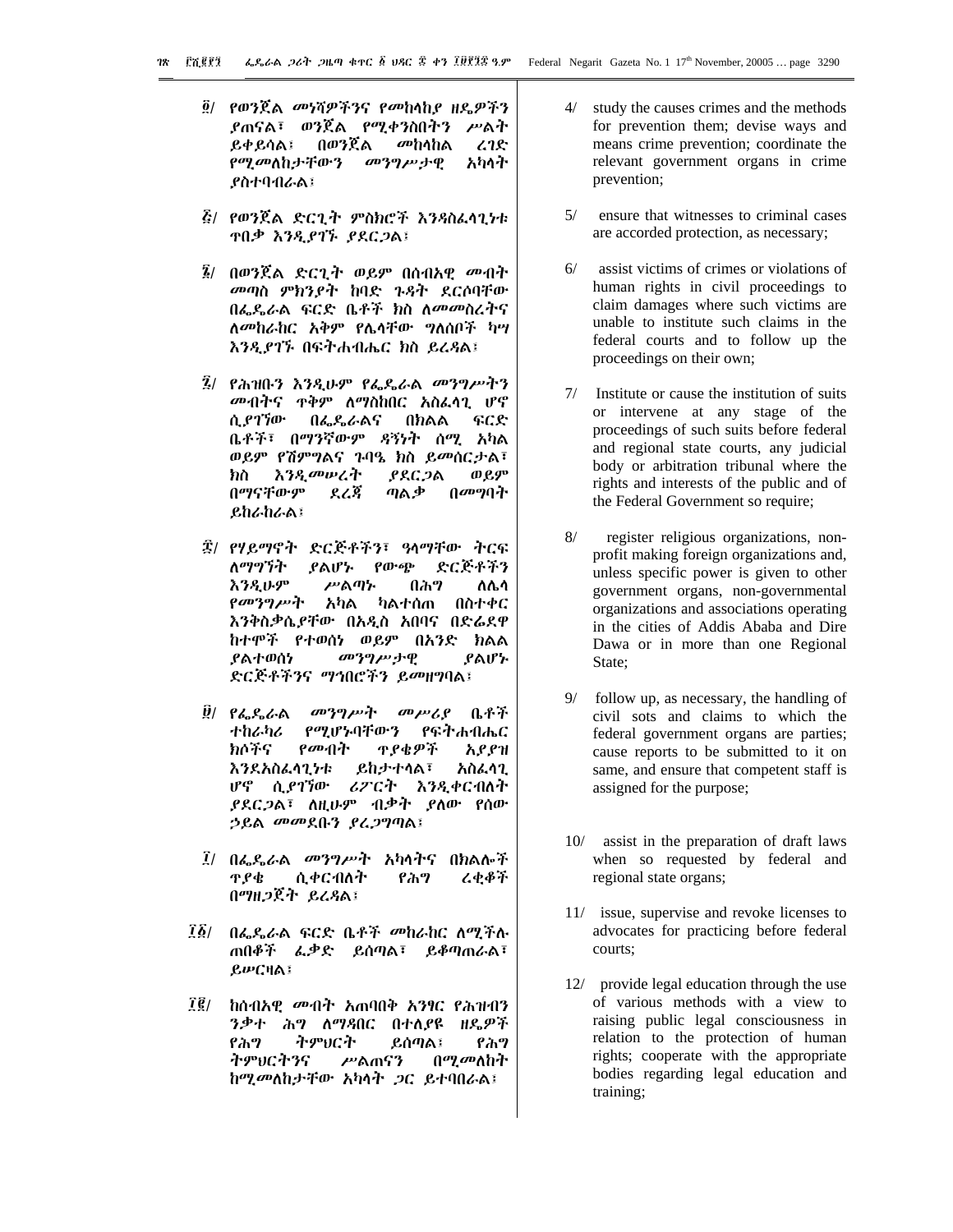ኬሽንና *የፌ*ዱራል ሕ*ጎችን የግ*ጠቃለል ሥራ ያካሂዳል፤ የክልሎችን ሕጎች ያሰባስ  $9A\bar{3}$ እንደአስፌሳጊነቱም **እንዲ**ጠቃሰሉ  $PAC2A$ 

#### <u>ኛ፬. የአገር መከላከያ ሚኒስቴር</u>

የአገር መከላከያ ሚኒስቴር የሚከተሉት ሥልጣንና ተግባሮች ይኖሩታል፤

- ፩/ አግባብ ካላቸው አካላት *ጋ*ር በመተባበር *የአገሪቱን የግ*ዛት ሉዐሳዊነት *ያ*ስከብራል፤
- $\vec{g}$ / መከላከያ ሥራዊት  $P$ ቋቁማል፣ ያስታዋ ቃል፣ ይቆጣጠራል፣  $\rho \omega \cdot \gamma \rho$ ብቃቱን ያሬጋግጣል፤
- ፫/ የሀገሪቱ የመከሳከ*ያ ሡ*ራዊት የብሔሮች፣ የብሔረሰቦችና የሕዝቦችን ሚዛናዊ ተዋጽኦ *ያካተተ መሆኑን*ና ተግባሩንም ከፖለቲካ ድርጅት ወገናዊነት ንፃ በሆነ አካኋን ማከናወኑን ያሬ*ጋግ*ጣል፤
- ፬/ የመከላከያ ሥራዊት ማሥልጠኛ ተቋማት እንዲደራጁ ያደርጋል፤
- $E/$  hhaa አቅም በሳይ **PIP'T** የፀዋታ መደፍረስ ሲ*ያጋ*ዋም ወይም ማናቸውም ክልል ሕገ መንግሥቱን በ*መጣ*ስ ሕገ መንግሥታዊ ሥርዓቱን አደጋ ሳይ ሲዋል በሕገ መንግሥቱ በተደነገገው መሠረት θዋታንና ሲታዘዝ  $\lambda$ መንግሥታዊ ሥርዓቱን ያስከብራል፤
- *፮/ የሽምቅ ውጊያን*ና ሽብርተኝነትን ይከላከላል፤
- $\bar{2}$ / አገር መከሳከልን በ*ሚመ*ለከት አማባብ ያሳቸውን አካላት የፌዴራልና የክልል ያስተባብራል፣ በመተባበርም ይሥራል፤
- ፰/ የጦር ሠፌሮችንና ለሠራዊቱ የሚያስፌለጉ ትን የመኖሪያ ሠራሮች ይሠራል፣ ያሠራል፤
- ፱/ በክተት ጊዜ በአገር ውስዋ የሚገኝ ሃብት በተቀናጀ ሁኔታ ዋቅም ሳይ የሚውልበትን ዘዴ እደጠና ደስወስናል፤
- $I/$   $Rh + I$ አዋጅ በሚታወጅበት  $2.1<sub>b</sub>$ ከጠሳት ዋቃት ኅብረተሰቡ ራሱን የሚከላከልበትን ዕቅድ ያወጣል፣ ሲፌቀድም ከሚመለከታቸው አካሳት *ጋ*ር በመተባበር ሥራ ሳይ እንዲውል ያደርጋል፤

 $13/$ undertake legal reform studies and out the codification and carry consolidation of federal laws; collect regional State laws and consolidate same as necessary.

#### 24. The Ministry of National Defense

The Ministry of National Defense shall have the powers and duties to:

- 1/ in cooperation with the appropriate organs, defend the territorial integrity of the country;
- 2/ establish, equip and supervise the defense forces and ensure their combat capabilities;
- $3/$ ensure that the composition of the national defense forces reflect equitable representation of nations, nationalities and peoples and that they carry out their functions free of any partisanship to any political organization;
- $\Delta/$ organize training establishments for the defense forces;
- $5/$ enforce security measures and the constitutional order, when instructed in accordance with the provisions of the Constitution, where situations endangering public safety are beyond the control of Regional States or where by Regional State violates the Constitution and endangers the constitutional order;
- combat guerrilla and terrorist activities;  $6/$
- 7/ coordinate the activities of, and cooperate with the appropriate federal and regional state organs in matters relating to the defense of the country;
- $8/$ construct and cause the construction of military comps and residential quarters required for the defense forces;
- prepare plans and get authorizations for the coordinated utilization of resources in the country that may be required in an event of national mobilization
- $10/$ prepare schemes whereby the public can defend itself or guard against enemy threats when general mobilization is declared; and, upon authorization, implement same in cooperation with concerned organs;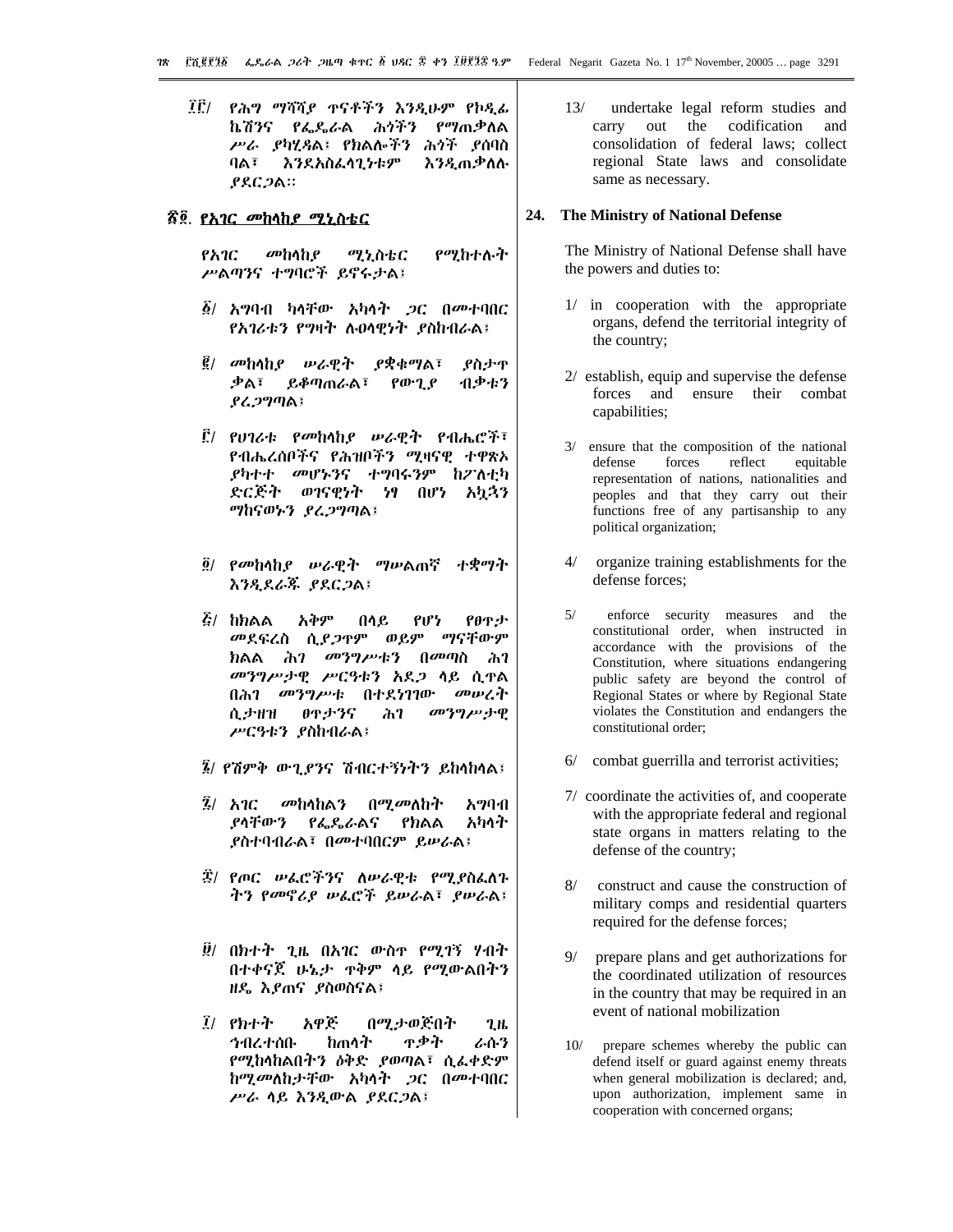- ፲፩/ በጦርነት ወይም በአስቸኳይ ጊዜ አዋጅ የመከሳከያ ሥራዊትን የሚቀሳቀል፣ እንዲሁም ሰው ሥራሽም ሆነ የተፌዋሮ አደ*ጋዎች* ሲከሰቱ <u>ዕንዛ</u> **POLSSC9** ብሔራዊ ተጠባባቂ ኃይል ይ*መ*ስምሳል፣ ያሰለተናል፣ ያደራጃል፣
- <u> 10 |</u> ውጤቶችን የመከሳከያ ኢንዱስትሪ *የሚያመርቱ*፣ *የሚያ*ድሱና የሚጠግኍ ድርጅቶች ያቋቁማል፣ ያስተዳድራል፣
- $\vec{I}$ [ $\vec{E}$ /  $\rho$   $\vec{v}$   $\uparrow$   $\rho$ ተቋማት በሰሳም  $2<sub>th</sub>$ አገልግሎት የሚኖራቸውን የማምረትና *የመ*ስጠተ ተርፍ አቅም ለገቢ ማስገኛ ተግባር እንዲውል በማድረግና ለመከላከያ ጠቀሜታ የሚያስፌለጉ ንብረቶችን በማስወገድ የሚገኘውን ገቢ እንዲሁም በተቆጣጣሪ ባለሥልጣንነት ከሚመራቸው የመከላከያ ኢንዱስትሪ ድርጅቶች የሚገኘውን የትርፍ ድርሻ የሚኒስትሮች *ምክ*ር ቤትን እያስፌቀደ ለሀገር *መ*ከላከያ አቅም ግንባታ እንዲውል ያደር*ጋ*ል፤
- 7 ö / አንቀጽ  $T$  $\tilde{r}$  $(1)$ አንቀጽ ንዑስ የተመለከተው አስተዳደር **73HA** በፋይናንስ አስተዳደር አዋጅ **4TC** ፶፯/፲፱፹፱ እና በአዋጁ *መ*ሥራት በወጡ መመሪያዎች የተደነገጉትን ደንቦችና ሥርዓቶችና መመዘኛዎች ተከትሎ መፌጺ ሙን ያረጋግጣል፣ በዋናው አዲተርም እንዲመረመር ያደርጋል፤
- *፲፭/ የሡራዊቱ አ*ባሳት በሥሳም ጊዜ በአገሪቱ የልማት *ሥራዎች እንዲ*ሳተፉ *ያ*ደር*ጋ*ል፤
- $12/$   $\lambda$ 164 የሚቀርብሳትን አለም አቀፍ የሰላም ማስከበር *ፕሪ* በአግባቡ ለ*መ*ወጣት የሚያስችል የሰሳም አስከባሪ ኃይል *ያደራጃ*ል፣ *ያ*ሰማራል።

# <u>ኛጅ. የውጭ ጉዳይ ሚኒስቴር</u>

የውጭ ጉዳይ ሚኒስቴር የሚከተሉት ሥልጣንና ተግባሮች ይኖሩታል፤

- $\delta/$ ふりんた በሚኖራት  $\rho_0 \cdot \rho_0$ ツグブッヤ ጥቅሟና *መብ*ቷ እንዲጠበቅና በሌሎች መንግሥታት እንዲከበር ያደርጋል፤
- $\vec{g}_I$ አገሪቱ ከነረቤት አገሮች *ጋ*ር ያሳት መልካም ንርብትና እንዲጠናከር ያደር ጋል፤
- $11/$ recruit, train and organize national reserve force that shall join the Armed Forces in time of war or state of emergency and that provide assistance in the event of man-made or natural disasters:
- $12/$ establish and administer enterprises that may engage in the production, maintenance and repair of defense industry products;
- 13/ retain revenue generated by engaging idle production and service rendering capacities of defense institutions, in peace times, in income generating activities and the proceeds obtained from the disposal of properties which are no more required for defense purposes as well as dividends from defense industries put under its supervision, and utilize such fund upon obtaining the approval of the Council of Ministers, for national defense capacity building projects;
- 14/ ensure that the procedures and standards embodied in the Financial administration Proclamation  $N_{\Omega}$ 57/1996 and regulations and directives issued there under are followed in the administration of the fund referred o in Sub-Article (13) of this Article and submit same for auditing by the Auditor General:
- 15/ ensure that the defense forces participate in the country's development activities in times of peace;
- 16/ organize and deploy competent peacekeeping forces where the country is required to participate in international peacekeeping missions.

#### 25. The Ministry of Foreign Affairs

The Ministry of Foreign Affairs shall have the powers and duties to:

- safeguard the interests and rights of the country in connection with its foreign relations and ensure that they are respected by foreign states;
- $2/$ ensure that the country's good relations with neighboring countries are strengthened;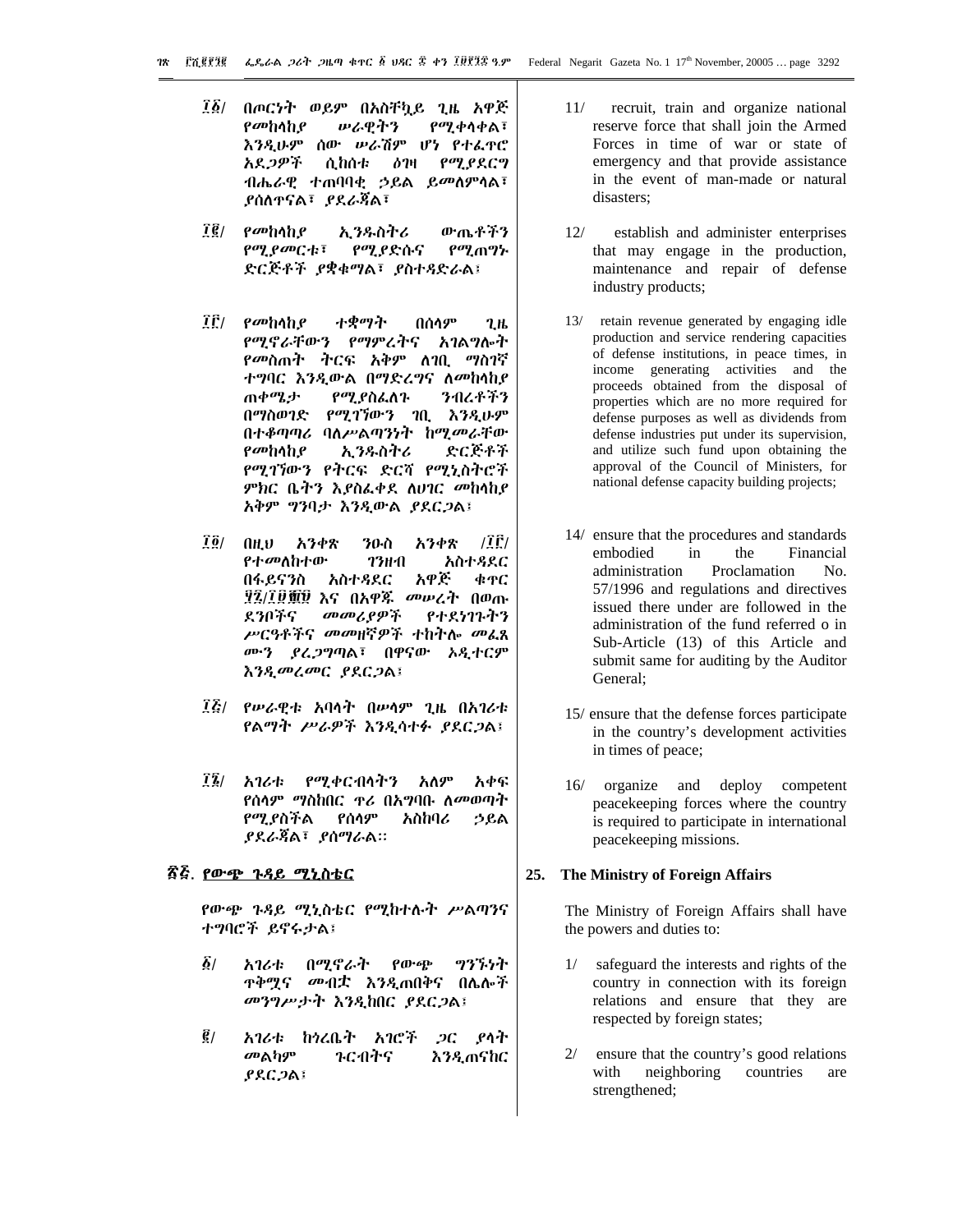፫/ *የኢኮኖሚ ዲ*ፕሎማሲ በማካሄድ፣

- ሀ) የአገሪቱን የውጭ ንግድና すんオダ በማስፋፋት፣
- $\Lambda$ ) የውጭ አ ንቨስተሮችን በመለየትና በመሳብ፣
- ሐ) የውጭ የልማት ፋይናንስና  $P$   $thh$ የሚገኝበትን ተራድአ いっと በማመቻቸት፣ ከ*ሚመ*ለከታቸው ረገድ  $2C$ አካላት

ይተባበራል፤

- $\vec{g}/\theta$   $(10 \cdot 6)^5$ አገር የሚኖሩ ኢትዮጵያዊያን መብትና ዋቅም እንዲጠበቅ  $PRCDA$ በኢትዮጵያ በኢትዮጵያዊያን ማኅበረሰብና ማኅበራትን ዊያን ወዳጆች የተመሠረቱ ያበረታታል፣ ድጋፍ ይሰጣል፤
- *ξι ሥ*ልጣኍ በተለይ ለሴሳ አካል በሕግ ካልተሰጠ በስተቀር፣ ኢትዮጵያ ከሌሎች መንግሥታትና ዓለም ዓቀፍ ድርጅቶች ጋር *የምታደርጋቸውን በመንግሥት የተልቀደ ዓ*ለም አቀፍ ውሎች ጉዳዩ ከሚመለከ ታቸው አካላት ጋር በመመካከር ይፈርማል፤ እንዲሁም ዓለም አቀፍ ውሎች እንዲጸድቁ ለማድረግ የሚያስፌልጉትን ፎርማሲተዎች ሁሉ ያከናውናል፤
- *፤ ሌሎች የመንግሥት አካ*ላት ከውጭ *አገ*ር መንግሥታትና ከዓለም ዓቀፍ ድርጅቶች የሚያደርጓቸውን ツንኙነቶች  $2C$ ያስተባብራል፤
- ፯/ በኢትዮጵያ ከሚገኙ  $\rho_0 \cdot \rho_0$ አገሮች መንግሥታት እንደራሴዎች፣ ቆንስሎችና የዓለም ዓቀፍ ድርጅቶች ወኪሎች ጋር የጋራ አስፌሳጊንቱ በመገናኘት እንደ ዋቅሞች የሚጠበቁበትን ሁኔታ *ያመቻቻ*ል፤
- ፰/ በውጭ አገር የኢትዮጵያ የዲፕሎማቲክና የቆንስሳ ሚስዮኖችን እንዲሁም በዓለም ዓቀፍ ድርጅቶች የኢትዮጵያ  $\phi$ ay መልእክተኞች ጽሕፌት ቤቶችን ተግባራት ያስተባብራል፣ ሥራቸውንም ይቆጣጠራል፤
- *፱/ ሥ*ልጣ፦ በተለይ ለሌሳ አካል ካልተሰጠ በስተቀር፣ የኢትዮጵያ መንግሥት የፌረማ ቸው ዓለም ዓቀፍ ውሎች የሚያስከትላቸው መብቶችና *ግ*ዴታዎች መከበራቸውን ያሬጋግጣል፤
- $\tilde{l}$ ኢትዮጵያ ከሌሎች መንግሥታትና ዓለም ዓቀፍ ድርጅቶች ጋር የምታደርጋቸውን ዓለም ዓቀፍ ውሎች የተመሰከረባቸውን ዋናዎቹን ቅጅዎች መዝግቦ ይጠብቃል፤
- $3/$ through pursuing economic diplomacy, cooperate with the concerned organs in:
	- promoting the country's foreign a) trade and tourism;
	- $b)$ identifying and attracting foreign investors;
	- facilitating the mobilization of  $c)$ external financial and technical assistances:
- $\Delta/$ ensure that the interests and the rights of Ethiopians residing abroad are protected; encourage and support associations formed by Ethiopian communities and friends of Ethiopia;
- 5/ in consultation with the concerned organs, negotiate and sign treaties that Ethiopia enters into with other states and international organizations and which are approved by the Government, except in so far as such power is specifically given by law to other organs; and effect all formalities of ratification of treaties;
- $6/$ coordinate all relations of other government organs with foreign states and international organizations;
- $7/$ keep contacts, as may be necessary, with foreign diplomatic and consular representatives in Ethiopia as well as with representatives of international organizations with a view to facilitating the protection of mutual interests;
- $8/$ coordinate and supervise the activities of Ethiopia's diplomatic and consular missions and permanent missions of Ethiopia to international organizations;
- $9/$ ensure the enforcement of rights and obligations arising from treaties signed by the Ethiopian Government except in so far as specific power has legally been delegated to other organs;
- 10/ register and keep all authentic copies of treaties concluded between Ethiopia and international other states and organizations;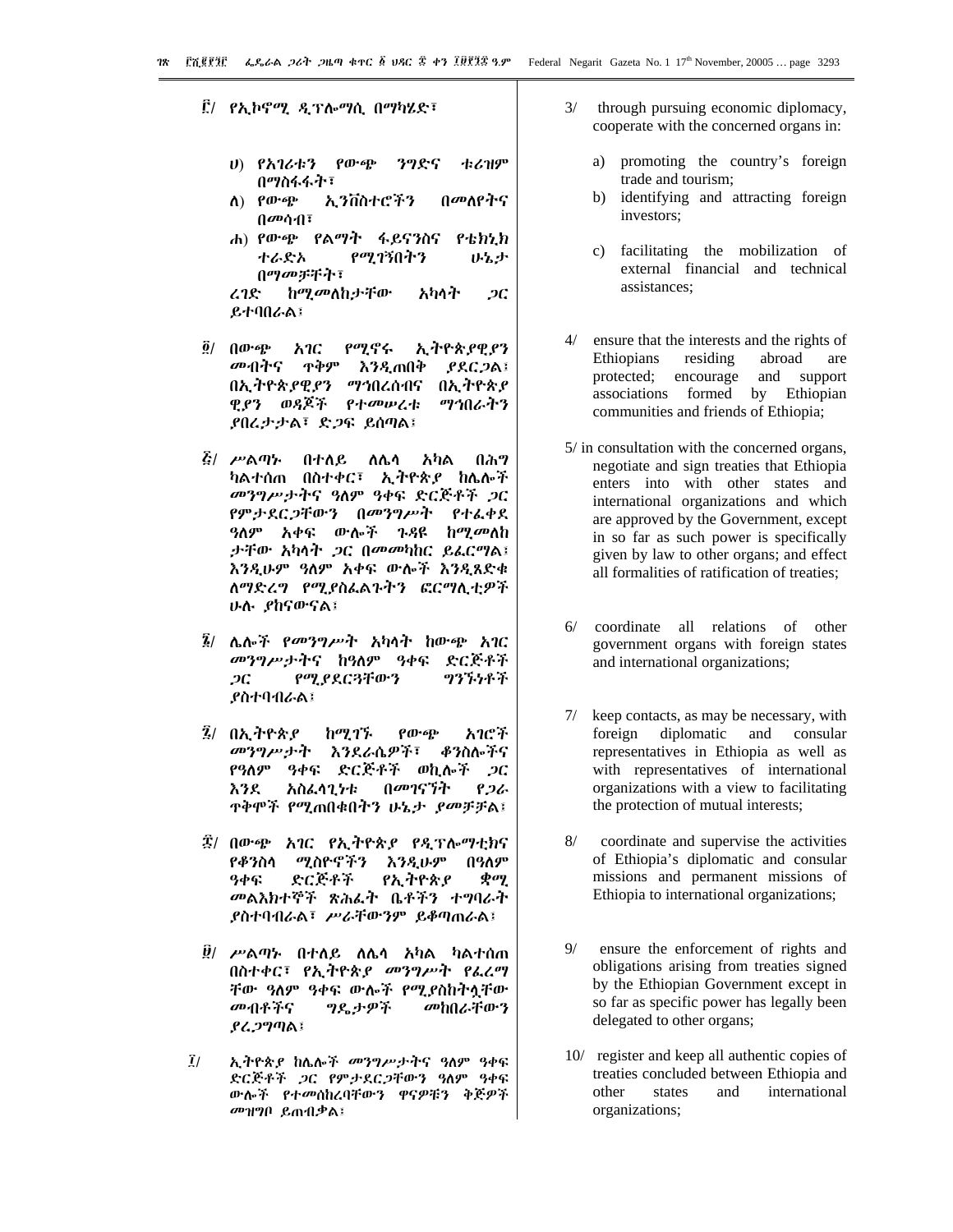- *፲፩/ የኢት*ዮጵ*ያ መንግሥት* በብዙ *መንግሥታት* መካከል የሚደረጉ ዓለም አቀፍ ውሎችን አስቀማጭ በሚሆንበት  $2<sub>h</sub>$ ይኸው ባለአደራነት ተግባር የሚጠይቀውን ያከናውናል፤
- *፲፪/ በዓለምአቀፍ ሕግና ኢትዮጵያ በተቀበለ* ቻቸው ዓለምአቀፍ ውሎች ለውጭ አገር መንግሥታት እንደራሴዎችና ለዓለምአቀፍ ድርጅቶች ወኪሎች የተሰጡ መብቶች እንዲከበሩ ያደርጋል፤
- IF/ አግባብ ባለው ሕግ መሠረት ዲፕሎማቲክና ሰርቪስ ፓስፖርቶች እና የዲፕሎማቲክና ሰርቪስ መግቢያ ቪዛዎች ይሰጣል።

# <u>ኛ፮. የማስታወቂያ ሚኒስቴር</u>

የማስታወቂያ ሚኒስቴር የሚከተሉት ሥልጣንና ተግባሮች ይኖሩታል፤

- $\hat{\underline{\delta}}$ / የመንግሥት ፖሊሲዎችን **ያስተዋው** ቃል፣ ወቅታዊ የመንግሥት አ.ንፎርሜሽን ስዚህም **ያሰራጫል፤** የሚያስፌልገውን ሥርዓት ይዘረ*ጋ*ል፣ ይመራል፤
- $\vec{g}/4$ ሐራዊ መግባባትን <u>ለመፍጠር</u> የሚያስችሉ እንዲሁም የአገሪቱን መልካም ገጽታ የሚያሳለብቱ የሚዲያ ፕሮግራምች እንዲዘጋጁና እንዲሰራጩ ያደርጋል፤
- ፫/ የብሮድካስት አገል*ግ*ሎት ለአገር *ዕ*ድገት አስተዋጽኦ ሊያበረክት በሚችል መልኩ መካሂዱን ያረጋግጣል፤
- ፬/ ለንግድ የሚቋቋሙ ፕሬሶችን ይመዘግባል፤ የንግድ ዓላማ ለሌላቸው ፕሬሶች እና ለጊዜ የዊ ሥራ ለ*ሚመ*ጡም ぴ ተቀማጭነታቸው ኢትዮጵያ ውስዋ ለሆኑ የውጭ አገር ዜና ወኪሎች ፌቃድ ይሰጣል፤
- *ξι የማ*ስታወቂ*ያ* ナカネか  $PL<sub>c</sub>$ ሕግን መከናወኑን ያረጋግጣል።

#### <u>ኛ፯. የውሃ ሃብት ሚኒስቴር</u>

የውሃ ሃብት ሚኒስቴር የሚከተሉት ሥልጣንና ተግባሮች ይኖሩታል፤

 $\delta$ / የተፋሰስ ተናት በማካሄድ የአገራቱን የከርሰ ምድርና ገጸ ምድር የውሃ ሀብት አለኝታ በመጠንና በዋራት ይለያል፣ ዋቅም ሳይ የሚውልበትን ሁኔታ ያመቻቻል፤

- 11/ perform the functions of a depository of multilateral treaties when the Ethiopian Government is a depository of such treaties;
- $12/$ ensure that privileges and immunities accorded to foreign diplomatic missions and representatives of international organizations under international laws and treaties to which Ethiopia is a party are respected;
- 13/ issue diplomatic and service passports and diplomatic and service entry visas in accordance with the relevant laws.

#### 26. **The Ministry of Information**

The Ministry of Information shall have the powers and duties to:

- popularize government policies and  $1/$ disseminate current government information; establish and direct a system required for same;
- $2/$ cause the production and transmission of media programs that could promote national consensus and the country's image building;
- ensure that broadcast services are  $3/$ conducted in a manner that contributes to the development of the country;
- $4/$ register commercial press; issue permit to non-profit making press and foreign news correspondents stationed  $in$ either Ethiopia temporarily  $\alpha$ permanently;
- 5/ ensure that advertisements are conducted in compliance with legal requirements.

#### 27. The Ministry of Water Resources

The Ministry of Water Resources shall have the powers and duties to;

 $1/$ undertake basin studies and determine the country's ground and surface water resource potential in terms of volume and quality, and facilitate the utilization of same: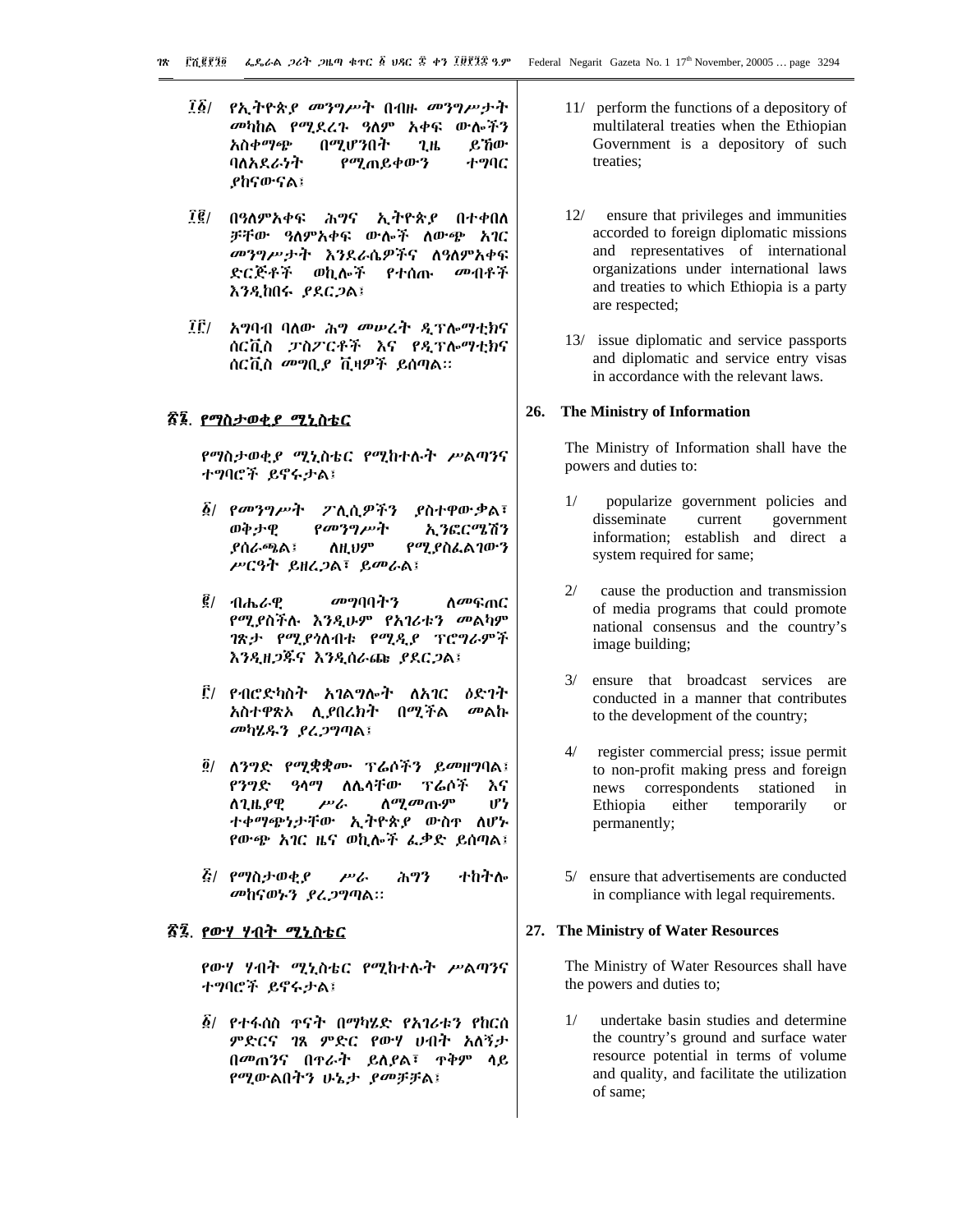- ፪/ ከአንድ በላይ የሆኑ ክልሎችን አቋርጦ የሚፌስ ወይም የሚያዋስን ውሃ በልዩ ልዩ *የግ*ል*ጋ*ሎት ዓይነቶችና በክልሎች መካከል ሚዛናዊ በሆነ መንገድ የሚከፋፌልበትንና **ዋቅም ሳይ የሚውልበትን ሁኔታ ይወስናል፤**
- **! በወሰንና** ወሰን ተሻ*ጋሪ* የውሃ አካሳት አጠቃቀም ላይ ዋናት ያካሂዳል፣ አለም አቀፍ ውሎችን ይደራደራል፣ አፌጻጸማቸውን ይከታተሳል፤
- $\tilde{g}/$  የመካከለኛና የከፍተኛ መስኖ ልማት ለማስፋፋት የሚያስችሉ アムዎችን ሥራዎች የተናት፣ የዲዛይንና የማንባታ እንዲካሄዱ ያደርጋል፤
- $\vec{E}$ / በዚህ አንቀጽ ንዑስ አንቀጽ /፪/ እና /፫/ በተጠቀሱት የውሃ አካሎች ላይ የውሃ ሥራዎች <u>ለመሥራትና</u> በዋቅም ሳይ ለማዋል ፌቃድ ይሰጣል፣ ይቆጣጠራል፤
- ሌሎች *፮/ ለሚመ*ለከታቸው አካላት እንዳ ተሳለፉ ካልተደረገ በስተቀር፣ መንግሥት በጀት በፌዴራል **P+750.** ግድቦችንና የውሃ ውቅሮችን ያስተዳድራል፣
- *፯*/ *የሚቲዎሮ*ሎጂ አገልግሎት ሥራ እንዲከና ወን መደረጉን ያረጋግጣል።

# <u>ኛ፰. የወጣቶችና ስፖርት ሚኒስቴር</u>

የወጣቶችና ስፖርት ሚኒስቴር የሚከተሉት ሥልጣንና ተግባሮች ይኖሩታል፤

- $\delta$ / ወጣቶች በነፃ ፍላጎታቸው ተደራጅተው የዲሞክራሲ ሥርዓት ግንባታ፣ のりりんま መልካም አስተዳደርና ልማት እንቅስቃሴ እንዲሳተፉ ተገቢውን ድጋፍ ያደርጋል፤
- ፪/ የወጣቶች ኢኮኖሚያዊና ማህበራዊ ችግሮች እንዲፌቱ ምቹ ሁኔታዎችን ይፌኖራል፤
- ፫/ የተደራጁ ወጣቶች ተገቢውን የቴክኒክ፣ የማቴሪያልና የፋይናንስ ድጋፎች እንዲያገኙ **PRC ጋል፤**
- ፬/ በየጊዜው የወጣቶችን ሁኔ*ታ የሚያመ*ለክቱ ዝርዝር *መረጃዎች* ይሰበስባል፤
- *ξ/ ወጣቶችን በሚመ*ለከቱ ጉዳዮች የተለ*ያ*ዩ አካላት የሚያደርጓቸውን እንቅስቃሴዎች **ያስተባብራል፤**
- $2/$ determine conditions and methods required for the optimum and equitable allocation and utilization of water bodies that flow across or lie between more than one Regional States among various uses and the regional States;
- $3/$ undertake studies and negotiations of treaties pertaining to the utilization of boundary and trans-boundary water follow bodies. and  $\mathbf{u}$ the implementation of same;
- $4/$ cause the carrying out of study, design and construction works to promote the expansion of medium and large irrigation dams;
- 5/ issue permits and regulate the construction and operation of water works relating to water bodies referred to in Sub-Article  $(2)$  and  $(3)$  of this Article;
- 6/ administer dams and hydraulic structures constructed by federal budget unless they are entrusted to the authority of other relevant bodies;
- $7/$ ensure the provision of meteorological services.

#### The Ministry of Youth and Sports 28.

The Ministry of Youth and Sports shall have the powers and duties to:

- $1/$ provide the necessary support to enable the youth to form voluntary organizations and participate in the promotion of the country's democratic governance good process, and development;
- create conducive conditions to mitigate  $2/$ the economic and social problems facing the youth;
- 3/ ensure that appropriate technical, material and financial supports are provided to the organized youth;
- $4/$ collect detailed periodical information pertaining to the youth;
- 5/ coordinate the activities of various bodies on issues involving the youth;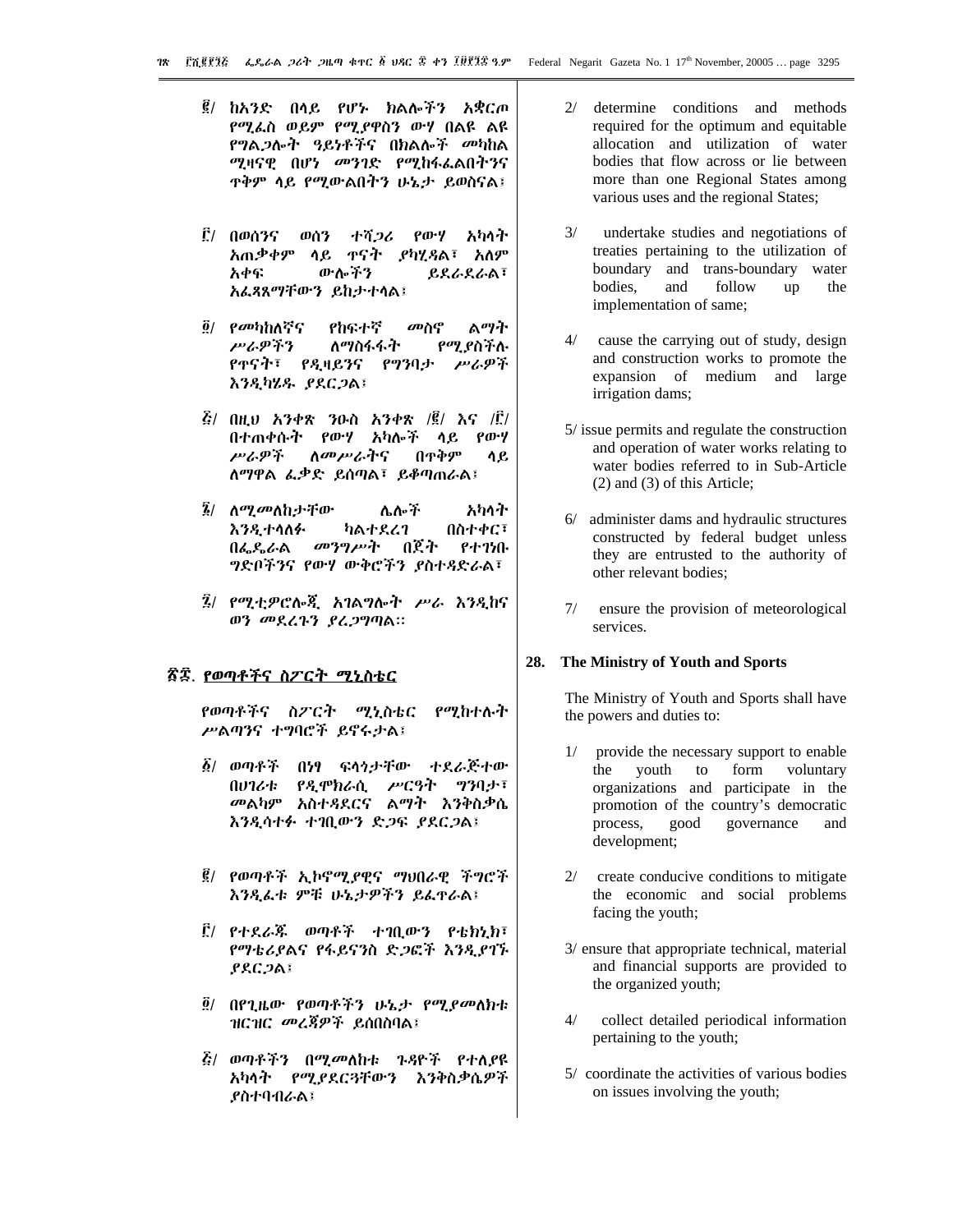- $\bar{\mathbf{z}}$ / ሕዝቡን በስፖርት ለሁሉምና ባሕሳዊ ስፖርት ተሣታፊና ተጠቃሚ *ያ*ደር*ጋ*ል፤
- ፯/ የሥለጠነ የሰው ኃይል ማፍራትና ብቃትን ለማሳደግ የስፖርት ትምህርት፣ ሥልጠናና ምርምር ተቋሞች የሚቋቋሙበትን ሥልት በመቀየስ ተግባራዊ እንዲሆን ያደርጋል፤
- ፰/ የስፖርት ማዘውተሪያ ሥፍራዎችንና የስፖርት ማበልፀጊያ ማዕከሳትን ያስፋፋል፤
- ፱/ ከሚመለከታቸው አካላት ጋር በመተባበር የስፖርት ህክምና አገልግሎት ያደራጃል፤ በስፖርት አበረታች መድኃኒቶችና ዕፆች መጠቀመን ለመከላከል የሚያስችል ሥርዓት ይዘረጋል፤
- *፤*/ የስፖርት *ማኅ*በራት ስለሚቋቋሙበት ሁኔታ  $\omega$   $\omega$ ያወጣል፤ በፌዴራል ደረጃ *የሚቋቋ*ሙ የስፖርት ማኅበራትን ይመዘግባል፣ አስፌሳጊውን ድጋፍ ይሰጣል።

## <u>ኛጀ. የሴቶች ጉዳይ ሚኒስቴር</u>

የሴቶች  $3.9C$ ሚኒስቴር የሚከተሉት ሥልጣንና ተግባሮች ይኖሩታል፤

- *፩/ በአገር አቀፍ ደሬጃ ሴቶችን* መብትና ጥቅም  $P^{q}Z_{r}$ ሃሣበችን ለማስከበር *ያመነጫ*ል፤ ስልት በመቀየስ ለተግባራዊነቱ አስፈላጊውን ክትትል  $PACDA$
- *፪/ በፌ*ዴራል *መንግሥት* አካላት የሚዘ*ጋ*ጁ ፖሊሲዎች፣ ሕጎች፣ የልማት ፕሮግራሞችና ፕሮጀክቶች የሥርዓተ タナツ ጉዳይ እንዲያካትቱ ስልት በመንደፍ አስፌሳጊውን ክትትል ያደርጋል፤
- ፫/ ሴቶች በሀገሪቱ የፖለቲካ፣ የኢኮኖሚና የማኅበራዊ እንቅስቃሴዎች ውስዋ በንቃት ለ*መ*ሳተፍ የሚያስችሏቸው **ዕድሎች** የተመቻቹሳቸው መሆኑን ያረጋግጣል፣
- ፬/ በሴቶች ሳይ የሚቃጡ *መ*ድሎዎችን በዋ *ናት በመ*ለየት መድሎዎቹ የሚወገዱባ ቸውን የመፍትሔ ሃሣቦች ያቀርባል፤ አፌጻ ጸሙን ይከታተሳል፤
- *ξ/* ሴቶች ለዘመናት በበታችነትና በልዩነት በመታየታቸው የደረሰባቸውን ጭቆና ከግ ምት ውስዯ በማስገባት በኢኮኖሚ፣ በማህበ ራዊና በፖለቲካ ጉዳዮች ተሳትፎአቸውን ለማሳደግ ልዩ ትኩረትና ድ*ጋ*ፍ መስጠት ስለሚቻልበት ሁኔታ ሃሳብ ያቀርባል፤ ተግባ ራዊነቱንም ይከታተሳል፤
- $6/$  enable the public to participate in and benefit from sports-for-all and cultural sports;
- $7/$ formulate and implement strategies for the establishment of sports education, training and research institutions necessary for the development of trained human resource and promotion of competence;
- $8/$ promote the expansion of sport facilities and centers:
- $\mathbf{Q}/$ in cooperation with the appropriate bodies, organize sports medical facilities, and adopt systems for controlling doping practices;
- 10/ issue directives on the establishment of sport associations register sports associations operating at the national level and provide them with the necessary support.

#### 29. The Ministry of Women's Affairs

The Ministry of Women's Affairs shall have the powers and duties to:

- initiate recommendations on the  $1/$ protection of the rights and interests of women at national level, and follow up the implementation of same by devising strategies;
- $2/$ follow up, by designing strategies, that the preparation of policies, legislations, development programs and projects by federal government organs give due consideration to gender issues;
- ensure that opportunities are created for women to actively participate in political, economic and social activities;
- $4/$ undertake studies to identify discriminatory affecting practices women; submit recommendations on elimination of such practices and follow up their implementation;
- $5/$ submit recommendations on the application of affirmative measures in order to promote the participation of women in economic social and political affairs by taking into account the oppression they faced for centuries as a result of inequality and discrimination;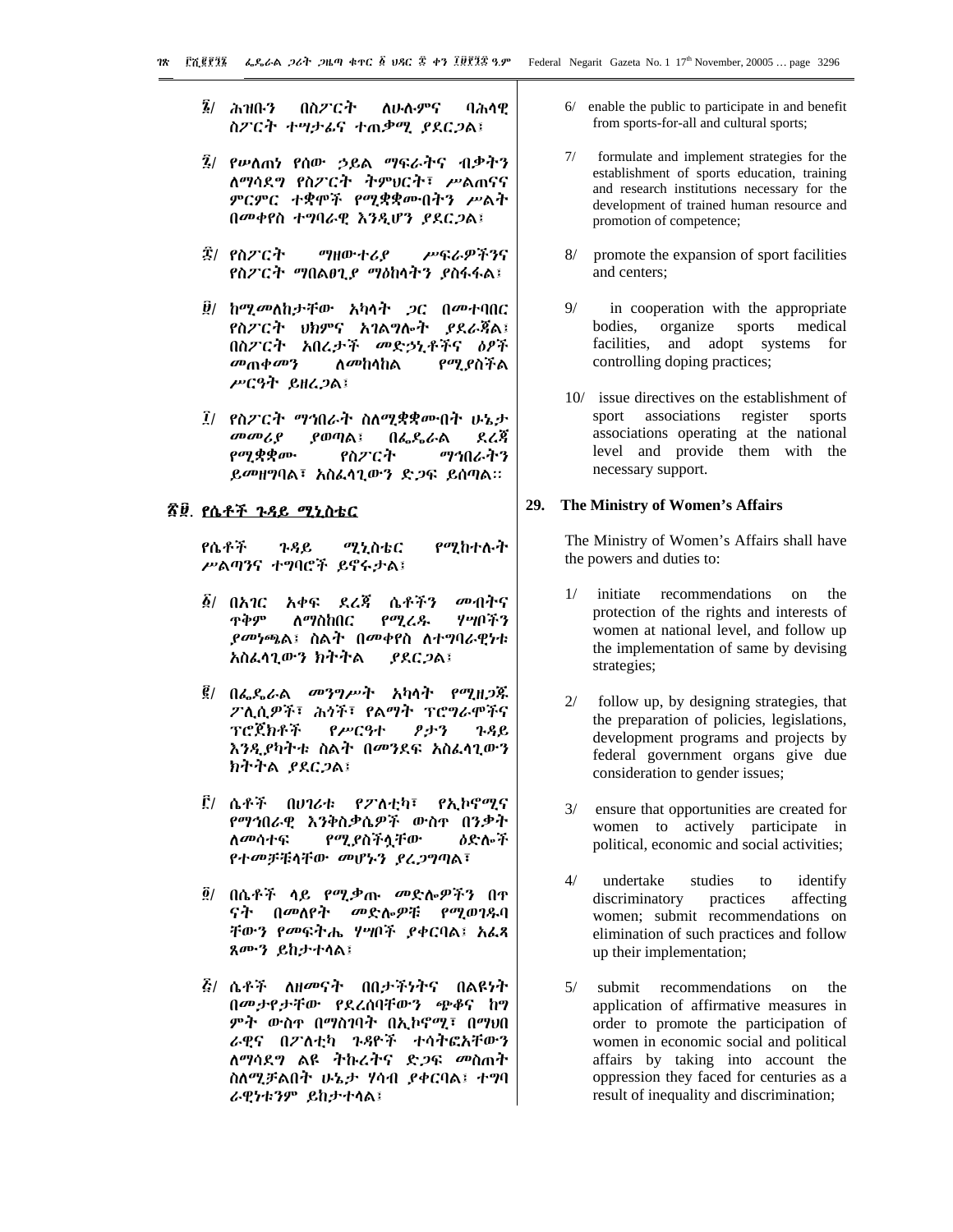- ፮/ ሴቶች የመንግሥት በተለያዩ አካላት በውሣኔ ሰጪ የሥራ ቦታዎች ለመመደብ Л¢ ትኩረት የተሰጣቸው መሆኑን ያሬጋግጣል፤
- *፯*/ ሴቶች እንደፍላኅቶቻቸውና እንደችግሮቻ ቸው ተደራጅተው ስመብቶቻቸው እንዷታ ገሉና ችግሮቻቸውን ማስወገድ እንዲችሉ ያበረታታል፣ ሁኔታዎችን ያመቻቻል፤
- *፰/* ሴቶችንና ሕጻናትን *የሚመ*ለከቱ ዓለም አቀፍ ውሎችን አፌጻጸም ይከታተሳል፤ ለ*ሚመ*ለከታቸው አካላትም ወቅታዊ ሪፖርት ያቀርባል፤
- ፱/ የሀገሪቱ የሴቶች ፖሊሲ ተግባራዊ እንዲሆን በአገር አቀፍ ደረጃ **ይከታተሳል፣** ያስተባብራል፤
- *፲/ በዝቅተኛ የኑሮ ደረጃ ላይ የሚገኙ ሴቶችን* የኑሮ ሁኔታ ለማሻሻል የሚረዱ ዋናቶችን ያስጠናል፣ ፕሮግራሞችንና ፕሮጀክቶችን በመቅረጽ ተግባራዊ ያደርጋል፤ ስዚሁ ዓሳማ ለሚንቀሳቀሱ ድርጅቶችም አስፌሳጊውን **እገዛ ያደርጋል፤**
- ፲፩/ የእናቶችና የሕፃናት ደኅንነት ስለሚሻሻ ልበት ሁኔታ ያጠናል፣ ከሚመለከታቸው አካላት  $2C$ በመተባበርም ተግባራዋ እንዲሆን ያደርጋል፤
- $\vec{l}$  (  $\vec{l}$ መንግሥታዊ ካልሆኑ ድርጅቶች፣ ከተለያዩ *የማህ*በረሰብ ተቋማትና ከሴቶች *ማኅ*በራት ጋር ሴቶችን በሚመለከቱ ጉዳዮች ዙሪያ አብሮ ይሥራል፣ ሁኔታዎችን ያመቻቻል።

#### ፴. <u>የባህልና ቱሪዝም ሚኒስቴር</u>

- $\delta/$ የባህልና ቱሪዝም ሚኒስቴር የሚከተሉት ሥልጣንና ተግባሮች ይኖሩታል፤
	- ሀ) የኢትዮጵያ ብሔር፣ ብሔረሰቦችና ሕዝቦች ナびぼ  $Q<sub>U</sub>Q<sub>Q</sub>$ ቅርሶችና እሴቶች እንዲጠኑና እንዲጠበቁ  $PACDAI$
	- ተፅእኖ ማህበራዊ ለ) በባ $\nu$ ል ሳቢያ እድገትን የሚያጓትቱ አመለካከቶችን፣ እምነቶችንና ልማዳዊ አሰራሮችን *የመ*ለወዋ ተግባሮች *ያ*ከናውናል፤
	- ሐ) የባህል ዘርፉ ልማታዊ አስተዋጽኦ እንዲስፋፋ ያደርጋል፤
	- $\omega$ ) በባህል ዘርፍ የሕዝቡን ተሳትፎ *ተቋማዊ መሠረት ለማስያዝ የባህ*ል ተቋማት እንዲስፋፉ ያደርጋል፤
- $6/$ ensure that the necessary attention is given to place women to decisionmaking positions in various government organs;
- $7/$ encourage and facilitate women to be organized, based on their free will and needs, with a view to defending their rights and solving their problems;
- $8/$ follow up the implementation of treaties concerning women and children and submit periodical reports to the concerned organs;
- $9/$ follow up and coordinate, at national level, the implementation of the country's policy on women's affairs;
- $10/$ sponsor studies and formulate and implement programs and projects contributing to the improvement of the living conditions of needy women, and give the necessary support  $\overline{t}$ organizations operating for achieving the said objective;
- 11/ undertake studies to promote the wellbeing of mothers and children and implement same in cooperation with other organs;
- $12/$ collaborate with non-governmental organizations, civic organizations and women's associations on issues concerning women, and create conducive environment for their activities.

# 30. The Ministry of Culture and Tourism

- 1/ The Ministry of Culture and Tourism shall have the powers and duties to:
	- a) cause the study and preservation of history, cultural heritages and values of the nations, nationalities and peoples of Ethiopia;
	- induce changes in cultural attitudes,  $b)$ beliefs and practices retarding social progress;
	- c) promote the contribution of culture to development;
	- expand cultural institutions to  $\rm d$ institutionalize public participation in the field of culture;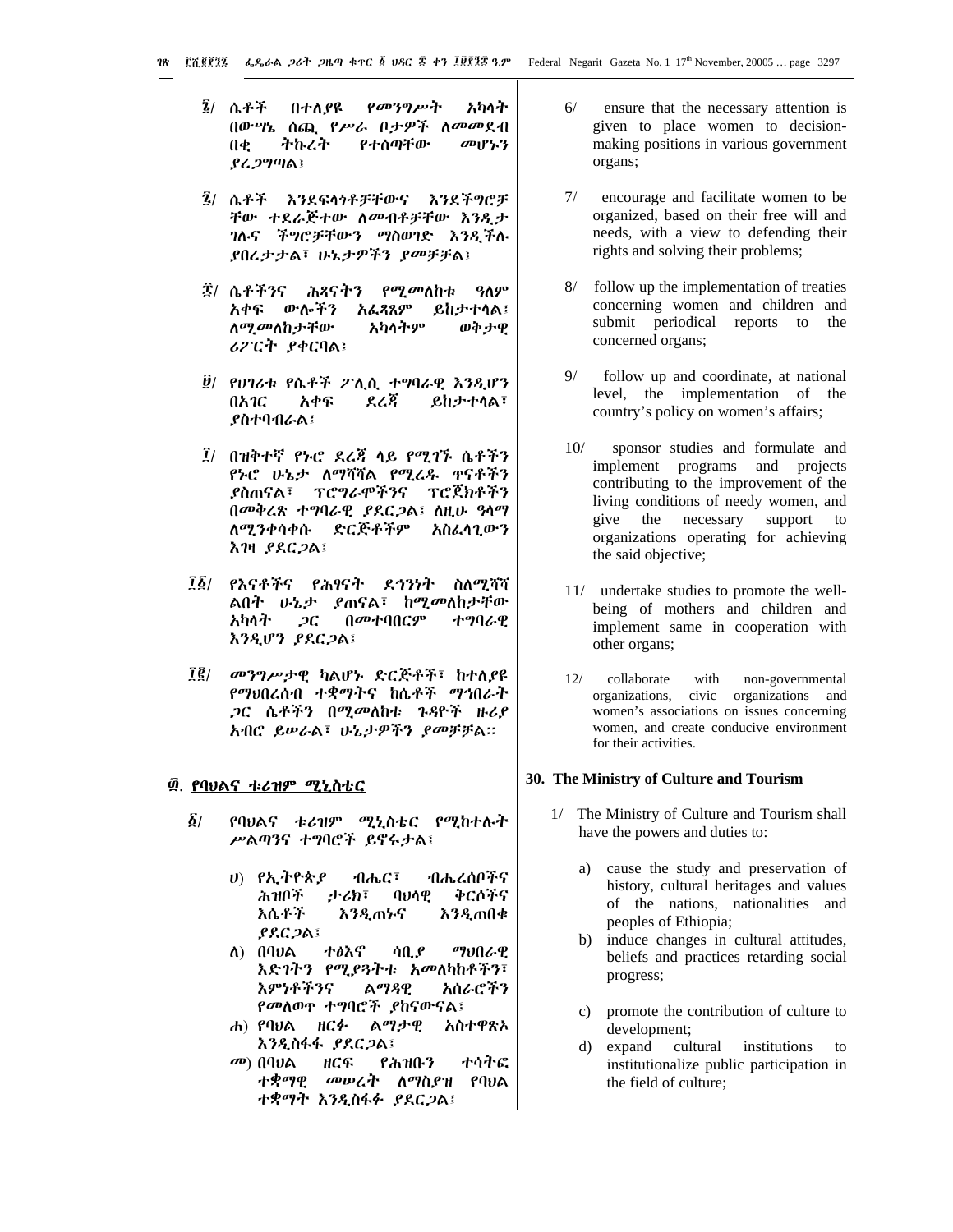- *w*) የአገሪቱን የቱሪዝም መስሕቦችና መልካም ገጽታ በዓለም የቱሪዝም ገበደ በሥፋት ያስተዋውቃል፤ የአገር ውስዋ ቱሪዝም እንዲስፋፋ ያበረታታል፤
- ሬ) የአገሪቱ ቱሪስት መስሕቦች ተለይተው እንዲታወቁና ለቱሪዝም አመቺ ሆነው እንዲለሙና እንዲደራጁ፣ የቱሪስት አገ ልግሎት ሰጪ ድርጅቶች እንዲስፋፉ፣ የየአካባቢው *ማኅ*በረሰብም ከቱሪዝም **ዋቅሞች ተካፋይ እንዲሆን ያደርጋል፤**
- ሰ) የቱሪስት አገልግሎት ሰጪ ተቋማትን ደረጃዎች ይወስናል፣ ተፌጸሚነቱን ይቆጣጠራል፤
- ሽ) በቱሪዝም የሥመረ አገልግሎት እንዲ ኖርና የቱሪስቶችም ደህንነት እን ዲረ*ጋገ*ዋ የሚያስፌልገው የብዙ ወገኖች የሥራ ቅንጅት እውን እንዲሆን ለሚፌ ጠሩ *የጋራ መ*ድረኮች በማዕከልነት  $P1$ ስግሳል፤
- ቀ) በሰው ኃይል ሥልጠናና በሙያ ምክር አገልግሎት አማካይነት የቱሪዝም ሴክተርን የማስፈጸም አቅም ይገነባል፤
- በ) የባህልና **七乙丑の** መረጀዎችን **ያሰባስባል፣ ያጠናቅራል፣ ያሰራጫል።**
- $\vec{e}$  / በሥራ ሳይ ባሉ የሌሎች ሕጎች ድንጋጌዎች ለቱሪዝም ኮሚሽን እንዲሁም የባህል ዘርፍን በሚመለከት ለወጣቶች፣ ባህልና ስፖርት ሚኒስቴር ተሰዋተው የነበሩ ሥልጣንና ተግባሮች በዚህ አዋጅ ለባህልና ቱሪዝም ሚኒስቴር ተሰዋዋል።

# ፴፩. የማዕድንና ኢነርጂ ሚኒስቴር

የማዕድንና ኢነርጂ ሚኒስቴር የሚከተሉት ሥልጣንና ተግባሮች ይኖሩታል፤

- $\tilde{g}$ / የማዕድንና ኢነርጂ ልማት **እንዲስፋፋ**  $PACDA$
- ፪/ የማዕድንና ኢነርጂ መረጃዎች በአግባቡ እንዲሰበሰቡ፣ እንዲጠበቁና ለተጠቃሚዎች እንዲቀርቡ ያደርጋል፤
- ፫/ *የማ*ስድን ፍለ*ጋ*ና ልማት デギ みねず በመፍጠር የማዕድን ኢንቨስት*መን*ትን **ያበረታታል፤**
- e) promote widely the country's tourist attractions and its positive image on the world tourism market, and encourage domestic tourism;
- $f$ ) ensure that the country's tourist attractions are identified, properly developed and organized, tourist facilities are expanded, and that local communities share the benefits derived from tourism:
- g) set and supervise the enforcement of standards for tourist facilities:
- h) serve as a focal point for forums established  $\mathbf{t}$ facilitate the coordination of the multi-sectoral efforts required for the provision of quality tourist services and for ensuring the well-being of tourists;
- build the capacity of the tourism  $i)$ sector through the provision of human resource training and consultancy services:
- collect, compile and disseminate  $i)$ information on culture and tourism.
- 2/ The powers and duties given to the Tourism Commission and, with respect to cultural sector, to the Ministry of Youth, Sports and Culture by the provisions of other laws, currently in force, are hereby given to the Ministry of Culture and Tourism.

# 31. The Ministry of Mines and Energy

The Ministry of Mines and Energy shall have the powers and duties to:

- promote the development of mining and  $1/$ energy;
- $2/$ ensure the proper collection and maintenance of depository of mineral and energy data and their accessibility to users;
- $3/$ encourage mining investment through facilitating exploration and mining operations;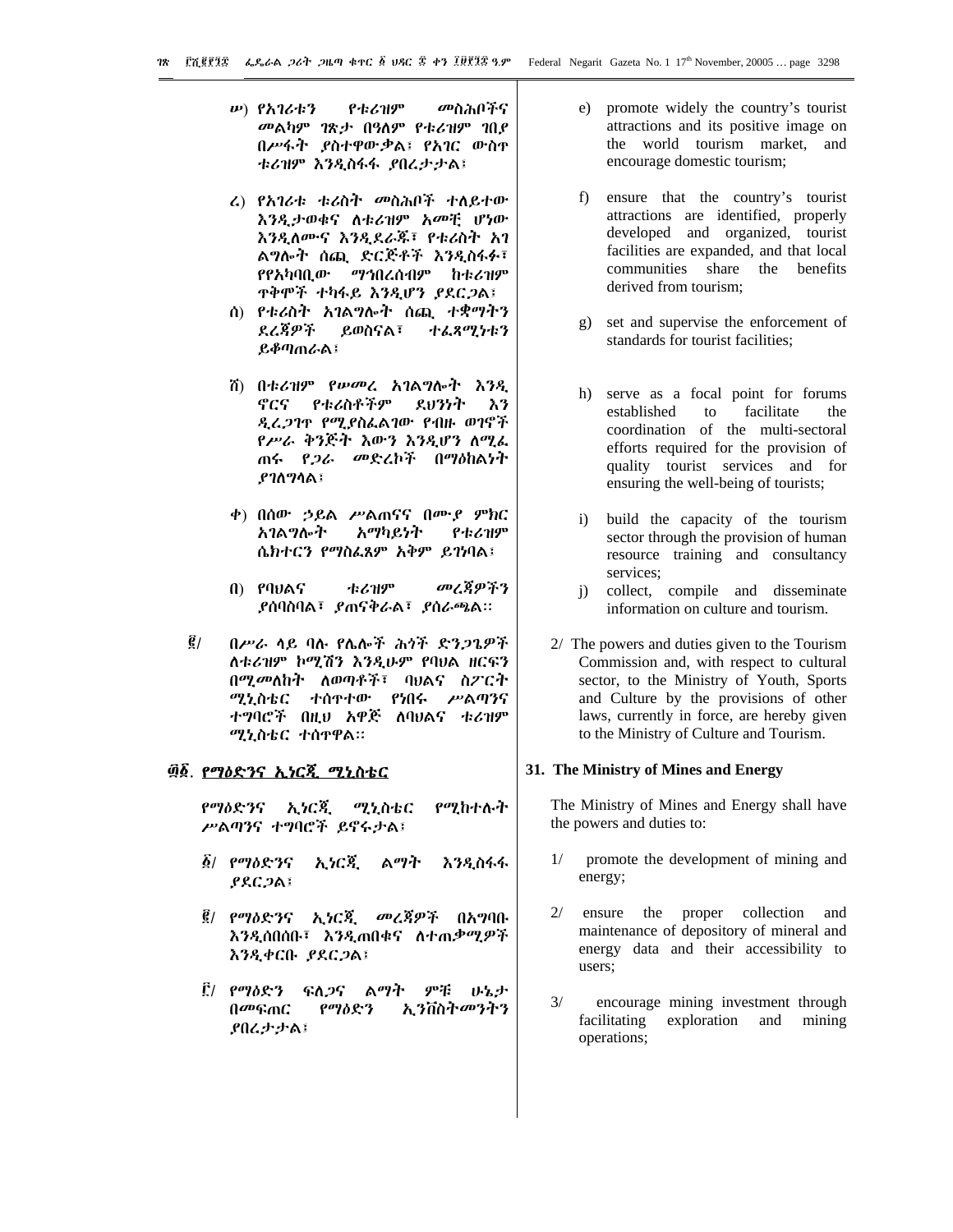- ፬/ በማዕድን ፍለ*ጋ*ና ልማት ለሚሥማሩ የግል ባለሃብቶች ፌቃድ ይሰጣል፤ በገቡት ውል መሠረትም **ሥራቸውን** ማካሄዳቸውንና የክፍያ ግዴታዎቻቸውን መፈጸማቸውን ይቆጣጠራ፤
- *፩/ ስለአ ነርጃ* ልማትና አጠቃቀም ጥናት ያካሂ ያል፤ የሀገሪቱ <u>ኤሌክትሪክ</u> ኃይል አቅርቦት እንዲያድግና እንዲስፋፋ **PRC ጋል፤**
- ምርቶች  $\tilde{z}$  eyse ማከማቻና ማከፋፈ የ ተቋሞችን ደረጃ ይወስናል፣ ተፈጻሚነቱን **ይከታተሳል፤**
- $\bar{2}$ / አማባብ ካላቸው አካላት ጋር በመተባበር የነዳጅ ክምችትን *መ*ጠባበቂ ያ  $\omega_0$ ይወስናል፣ ክምችቱ እንዲኖር መደረጉን ያሬ ጋግጣል፣
- ፰/ ከሚመለከታቸው ጋር በመተባበር በባህሳዊና ደረጃ *የሚመረቱ*፡ በአሃስተኛ የከበሩና ጌጣጌጥ ማዕድናት ግብይት ህጋዊ መስመር እንዲይዝ ያደርጋል፤
- $\ddot{\theta}$ /  $\rho$ <sup>o</sup> $\eta$ <sub> $\delta$ </sub> $\chi$ <sup>-</sup> $\gamma$ ልማትን ለማፋጠን የሚረዱ ተቋሞች የምርምርና የማሥልጠኛ እንዳስፌሳጊነቱ ያቋቁማል።

# ፴፪. <u>የሥራተኛና ማህበራዊ ጉዳይ ሚኒስቴር</u>

የሥራተኛና ግህበራዊ  $3.9e$ ሚኒስቴር የማከተሉት ሥልጣንና ተግባሮች ይኖሩታል፤

- ፩/ *የኢንዱ*ስትሪ ሰሳም እንዲጠበቅ፣
	- ሀ) ሥራተኞችና አሥሪዎች በማህበር የመደራ ጀትና የሕብረት  $\rho$ ማድረግ ድርድር መብቶቻቸውን እንዲጠቀሙ ያበረታታል፣ ድ*ጋ*ፍ ይሰጣል፤
	- ለ) በአሥሪዎችና በሰራተኞች መካከል የሁለት ዮሽ እንዳሁም የመንግሥት ወገንን ጨምሮ የሦስትዮሽ አሥራሮች **እንዲለመ**ዱ  $PACDA$
	- ሐ) የሥራ ክርክሮች በተቀሳጠፌ መንገዮ መፍትሄ እንዲያገኙ የሚያስችሉ አሥራሮ ችን ይዘረ*ጋ*ል፤
- ፪/ የሙያ ጤንነትና ደህንነት አጠባበቅ ደረጃ ዎችን ያወጣል፣ ሥራ ሳይ መዋሉንም ይከታተሳል፤
- issue licenses to private investors engaged  $\Delta/$ in exploration and mining operations, and ensure that they conduct mining operations and meet financial obligations in accordance with their concession agreements;
- $5/$ studies undertake concerning the development and utilization of energy; and promote the growth and expansion of the country's supply of electric energy;
- $6/$ set standards for petroleum storage and distribution facilities, and follow up the enforcement of same:
- 7/ in cooperation with the appropriate organs, determine the volume of petroleum reserve and ensure that it is maintained:
- $8/$ regulate, in cooperation with the concerned organs, the market for precious and ornamental minerals produced at the level of traditional and small-scale mining operations;
- $Q/$ establish, as may be necessary, research and training centers that may assist the enhancement of the development of mining and energy.

#### 32. The Ministry of Labour and Social Affairs

The Ministry of Labour and Social Affairs shall have the powers and duties to:

- $1/$ with a view to ensuring the maintenance of industrial peace:
	- encourage and support workers and a) employers to exercise their right to organize and collective bargaining;
	- b) encourage the practice of participating in bilateral forums between workers and employers and tri-partite forums including the government;
	- $c)$ establish efficient labour dispute settlement mechanisms;
- $2/$  issue and follow up the implementation of occupational health and safety standards;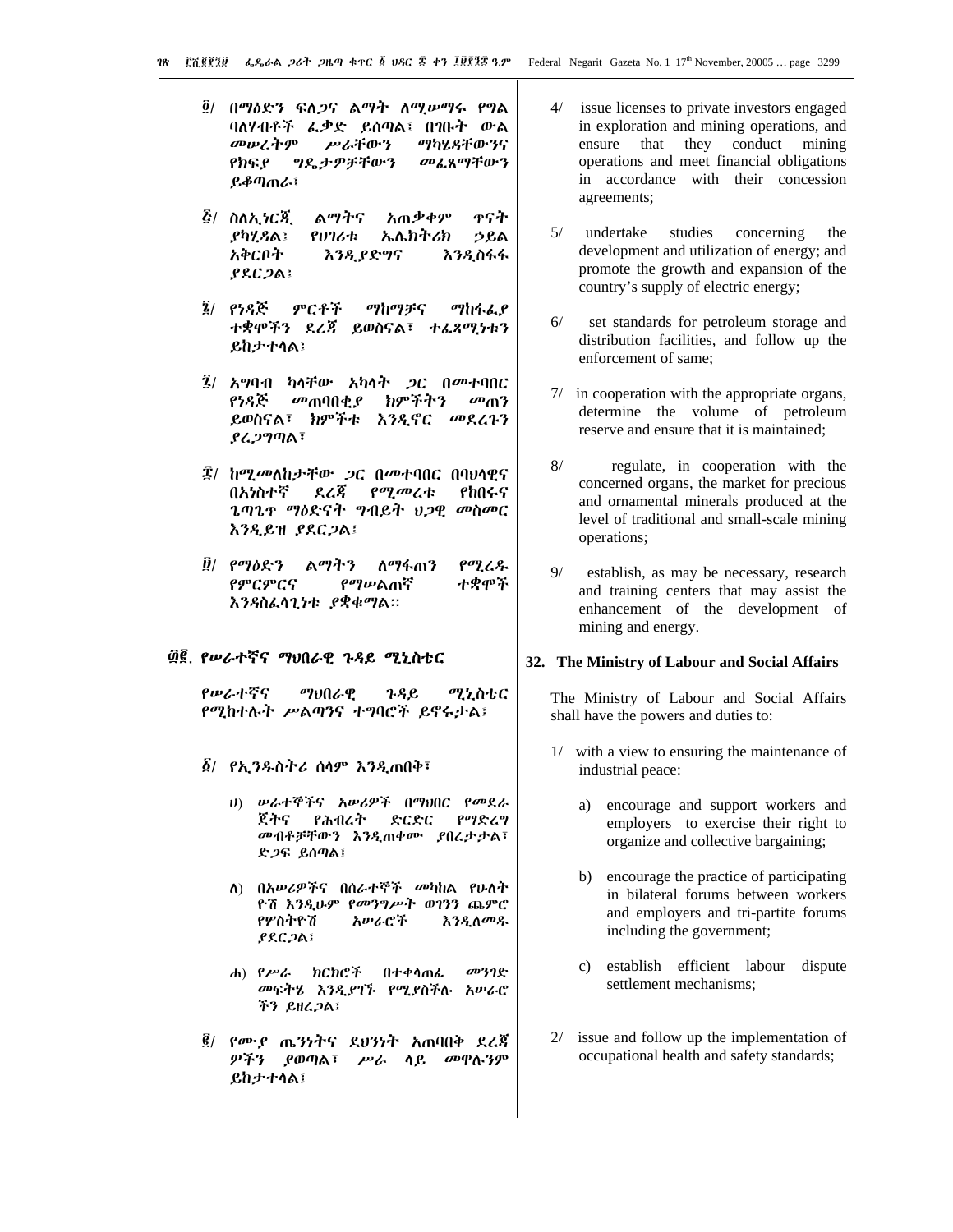- ፫/ ቀልጣፋና ፍትሐዊ ሥምራት  $\rho_{\mu\nu}$ አገልግሎት ሊኖር የሚችልበትን ሁኔታ *ያመቻቻ*ል፤ ለውጭ አገር ሰዎች የሥራ ፌቃድ የሚሰዋበትን ሁኔታ ይወስናል፣ ፌቃድ ይሰጣል፤ የኢትዮጵያዊያን የውጭ ሥምሪት አገልግሎትን አገር የሥራ **ይቆጣጠራል፤**
- ፬/ በ*አገሪቱ ውስ*ዮ *መ*ደበኛ በሆ*ነ*ና *መ*ደበኛ ባልሆነ ሥራ ሳይ ስለተሰማራውና በሥራ አዋነት ስለሚገኘው የሰው ኃይልና ስለሙያ አመጻደብ ዋናት ያደርጋል፤ የሥራ ገበያ መረጃዎችን **ያ**ጠናቅራል፣ ይሰበስባል፣  $\ell \nu_{\alpha}$ ጫል፤
- *ξι* በአገር አቀፍ ደረጃ የሚደራጁትን የሥራ ተኛና የአሥሪ ማህበራት ይመዘግባል፤
- *፞፟፤*/ ለፌዴራል *መንግሥት* ተጠሪ በሆኑ ከተሞች ውስዋ የሚገኙ  $P_{\alpha} \ell_{\alpha} C_{\alpha}$ መንግሥት የልማት ድርጅቶችን የሚመለከቱ የ**ሥራ**ተኛ ማኅበራትንና የኅብረት ስምምነቶችን ይመዘ *ግ*ባል፤ በነዚሁ ድርጅቶች ውስዋ የሥራ ሁኔታ ቁዋዋር አገልግሎት ተግባሮችን የከናውናል፣
- $\tilde{R}$ / የዜጎች ማህበራዊ ደህንነት የሚጠበቁባቸ ውንና የሚሻሻሉባቸውን ዘዴዎች በተለይም፣
	- $U$ )  $P$ ቤ $+$ ሰ $-$ ብ ደህንነት ስለሚጠበቅበትና *ጋብቻ ስለማ* ሐናከርበት፣
	- ጉዳተኞች ለ) የአካል **ዕድል** እኩል ተጠቃሚና  $\boldsymbol{\theta}$ ው ስ 小小よん ሲሆኍ ስለሚችሉበት፣
	- ሐ) አረ*ጋ*ዊያን እንክብካቤ ስለሚያገኙበትና ተሳትፎአቸው ሊኅለብት ስለሚችልበት፣ ሁኔታ ያጠናል፣ ሥራ ሳይ የሚውልበትን ሁኔታ ያመቻቻል።

# <u>፴፫. ስለሌሎች የፌዴራል አስፌጻሚ አካላት</u>

- *፩/ በሚከተሉት ን*ዑስ *አንቀጾች የተደረጉት* የስያሜና የተጠሪነት ማሻሻያዎች እንደተ መንግሥቱ ጠበቁ  $0.50 \cdot 1$ የፌዴራል ሌሎች አስፌጻሚ አካሳት የተቋቋሙባቸው ሕሳች በተደነገገው መሠረት ሥራቸውን ይቀዋሳሉ።
- *፪/ የፌ*ዴራል *መንግሥ*ተ አስፌጻሚ አካሳተና *ኃላፊዎቻቸውን በሚመ*ለከት ከዚህ አዋጅ  $2C$ ተያይዞ በሚገኘው ሥንጠረዥ የተመለከተው የስ*ያሜ ማ*ሻሻ*ያ* ተደር*ጓ*ል። የስያሜ ማሻሻ *ያ*ው በአስፌጻሚ አካላቱ ተጠሪነት እንዲሁም መብቶችና ግዴታዎች ሳይ የሚያስከትለው ለውዋ አይኖርም።
- 3/ create conducive conditions for the provision of efficient and equitable employment services: determine conditions for the issuance of work permit to foreigners and issue such permits; regulate the provision of foreign employment services to Ethiopians;
- $4/$ undertake studies on manpower employed in the formal and informal sectors. unemploved manpower and the classification of jobs in the country; collect, compile and disseminate information on labour market;
- $5/$ register workers' and employers' unions established at national level;
- $6/$ register workers' unions and collective agreements relating to federal public enterprises situated in cities accountable to the Federal Government, and carry out labour inspection services in such enterprises;
- 7/ undertake and facilitate the implementation of studies on ensuring and improving the social well-being of citizens, in particular, on;
	- the protection of family and marriage; a)
	- $h$ ) the creation of equal opportunity for persons with disabilities;
	- c) the provision of care to the elderly and the encouragement of their participation.

#### 33. Other Federal Executive Organs

- 1/ Without prejudice to the amendments made under the provisions of the following Sub-Articles, other federal executive organs shall continue to function in accordance with the legislations establishing them;
- $2/$ There is hereby made amendments to the designations of federal executive organs and their heads as specified in the Schedule attached hereto. The amendments made in designations shall have no effect with regard to the accountability as well as the rights and obligations of the executive organs.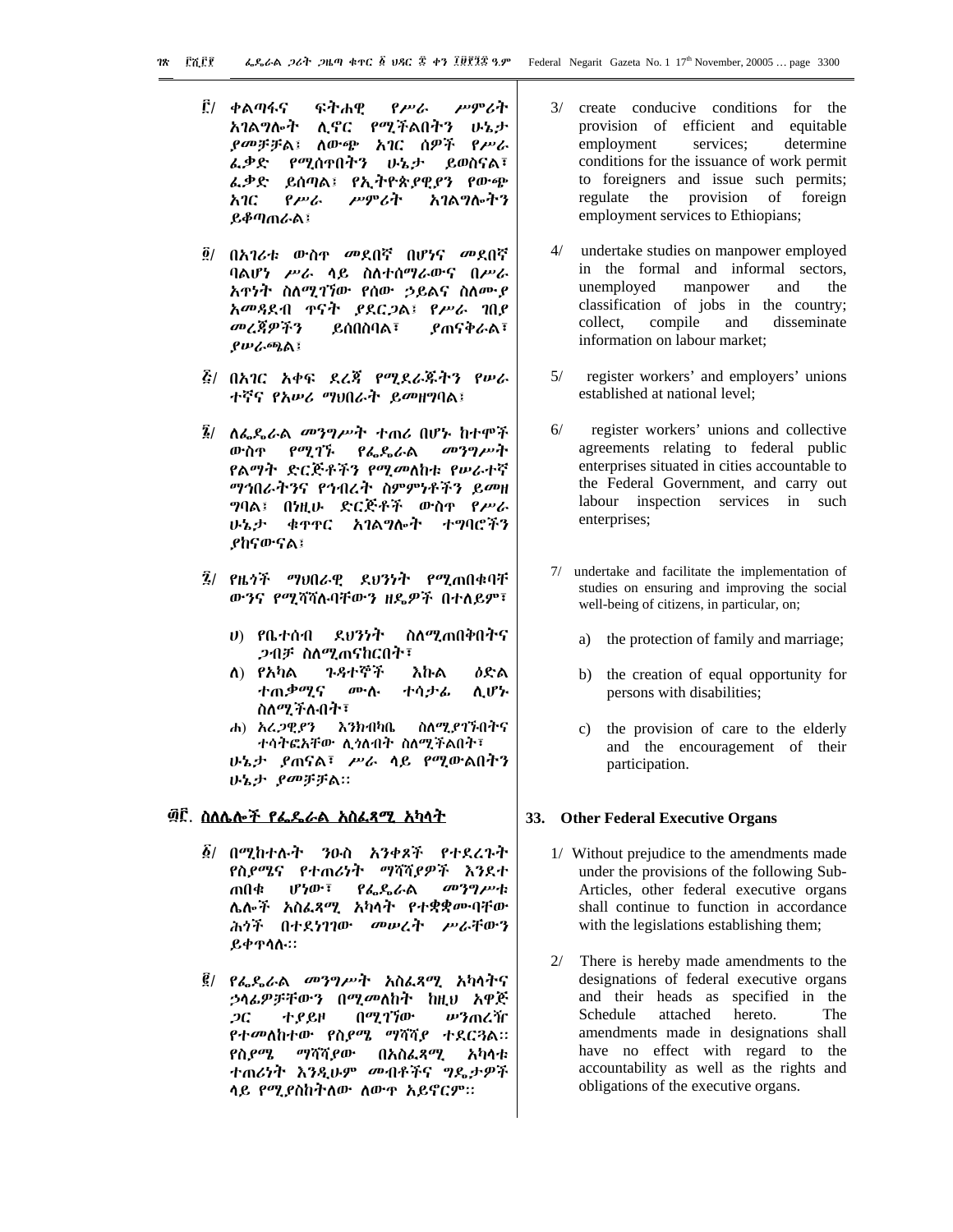- ፫/ *የሚ*ከተሉት አስፌጻሚ አካላት ተጠሪነት ለጠቅሳይ ሚኒስትሩ ይሆናል፤
	- υ) የኢትዮጵ*ያ* ሳይንስና ቴክኖሎጂ ኤጀንሲ፤
	- ለ) ብሔራዊ የመረጃና ደህንነት አገልግሎት፤
	- ሐ) የማኅበራዊ ዋስትና ኤጀንሲ፤ መ) የኢትዮጵያ ብሔሪዊ ባንክ።
- ፬/ የሚከተሉት አስፌጻሚ አካላት ተጠሪነት ለአቅም ግንባታ ሚኒስቴር ይሆናል፤
	- $\psi$ ) በፌዴራል ሲቪል ሰርቪስ ኤጀንሲ፤
	- ለ) የኢትዮጵያ ሲቪል ሰርቪስ ኮሌጅ፤
	- ሐ) የፍትህና የሕግ ሥርዓት ምርምር ኢንስቲትዮት።
- **፭/ የኢትዮጵያ** ኢንቨስት*መን*ት ኤጀንሲ ተጠሪነት ለንግድና ኢንዱስትሪ ሚኒስቴር ይሆናል።
- ፮/ የኅብረት ሥራ ኤጀንሲ ተጠሪነት ለማብርናና  $2mC$ ልማት ሚኒስቴር ይሆናል።
- ፯/ የሚከተሉት አስፌጻሚ አካላት ተጠሪነት ለሥራና ከተማ ልማት ሚኒስቴር ይሆናል፤
	- ሀ) የኢትዮጵ*ያ መንገ*ዶች ባለሥልጣን፤
	- ለ) የመንገድ ፌንድ ጽሕፌት ቤት፤
	- ሐ) የፌዴራል የከተሞች ፕሳን ኢንስቲ ትዩት፤
	- *መ*) *የኪራይ* ቤቶች ኤጀንሲ።
- ፰/ የሚከተሉት አስፌጻሚ አካሳት すのんけや አ ኮኖሚ ለ*ገን*ዘብና ልማት ሚኒስቴር ይሆናል።
	- $\boldsymbol{\theta}$ የማዕከላዊ ስታትስቲክስ ኤጀንሲ፤
	- የኢትዮጵያ ካርታ ሥራ ኤጀንሲ፤  $\Lambda$ )
	- የመንግሥት የልማት ድርጅቶች  $\mathbf{d}$ ባሳደራ ቦርድ።
- ፱/ የሚከተሉት አስፌጻሚ አካላት ተጠሪነት ለገቢዎች ሚኒስቴር ይሆናል፤
	- የኢትዮጵያ ጉምሩክ ባለሥልጣን፤  $\boldsymbol{v}$
	- $\Lambda$ የብሔራዊ ሎተሪ አስተዳደር።
- ፲/ የኢትዮጵያ ፌንጂ አምካኝ ጽሕፌት ቤት ተጠሪነት ለፌዴራል ጉዳዮች ሚኒስቴር ይሆናል፤
- $3/$ The following executive organs shall be accountable to the Prime Minister:
	- a) the Ethiopian science and Technology Agency;
	- $b)$ the National Intelligence and Security Service;
	- the Social security Agency;  $c)$
	- d) the National Bank of Ethiopia;
- $4/$ The following executive organs shall be accountable to the Ministry of Capacity Building;
	- the Federal Civil Service Agency;  $a)$
	- b) the Ethiopian Civil service College;
	- the Justice and Legal System Research  $c)$ Institute.
- 5/ The Ethiopian Investment Agency shall be accountable to the Ministry of Trade and Industry.
- $6/$ The Cooperatives Agency shall be accountable to the Ministry of Agriculture and Rural Development;
- $7/$ The following executive organs shall be accountable to the Ministry of Works and **Urban Development:** 
	- a) the Ethiopian Roads Authority;
	- $h$ ) the Office of the Road Fund.
	- $c)$ the Federal Urban Planning Institute;
	- $\rm d$ the Rented Houses Agency.
- $8/$ The following executive organs shall be accountable to the Ministry of Finance and Economic Development:
	- the Central Statistics Agency; a)
	- b) the Ethiopian Mapping Agency;
	- the Board of Trustee for Public  $c)$ Enterprises.
- $9/$ The following executive organs shall be accountable to the Ministry of Revenue:
	- a) the Ethiopian Customs Authority;
	- b) the National Lottery administration.
- 10/ The Ethiopian Mine Action Office shall be accountable to the Ministry of Federal Affairs;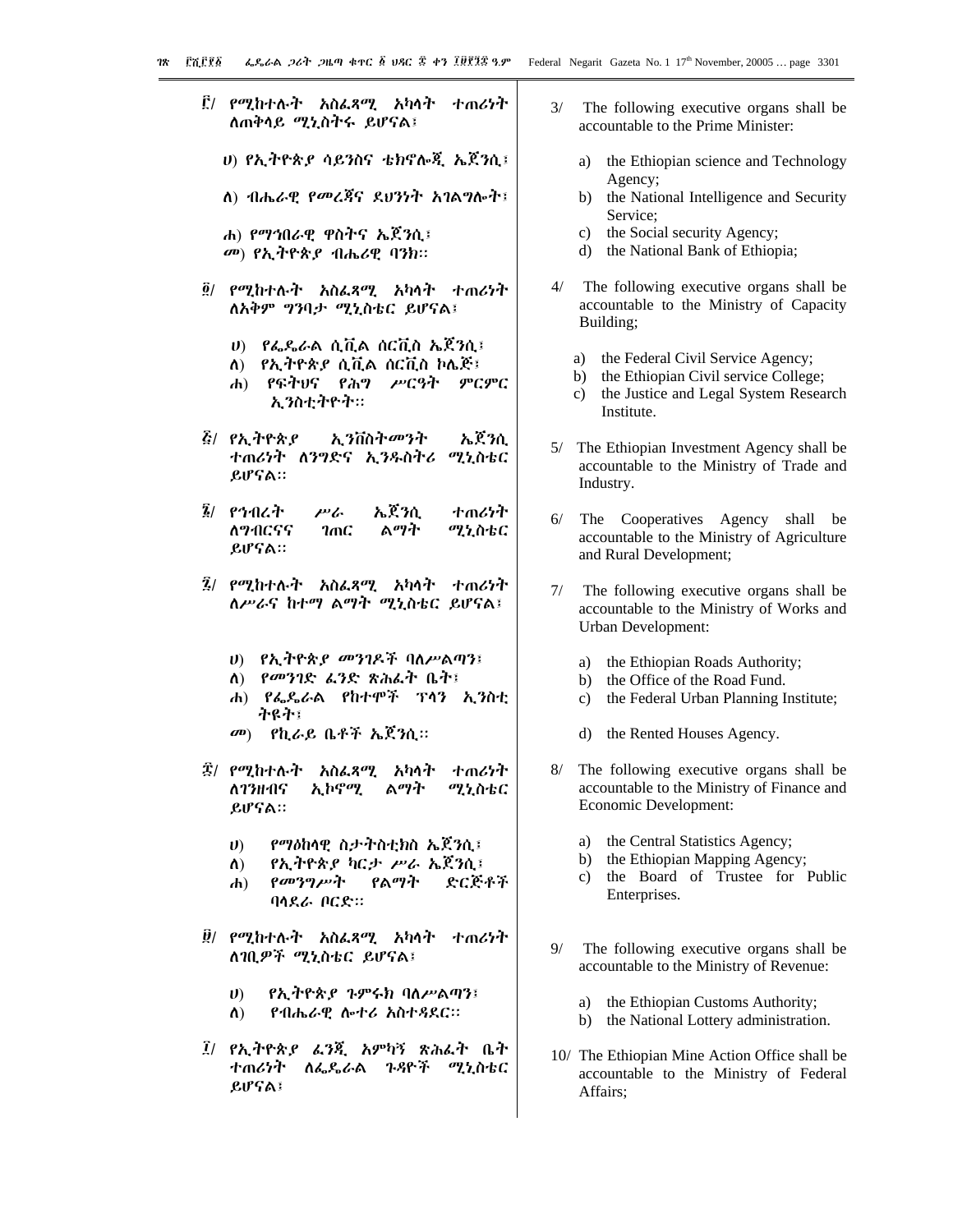- ፲፩/ የሚከተሉት አስፌጻሚ አካሳት ተጠሪነት ለጤና **ዋበ**ቃ ሚኒስቴር ይሆናል፤
	- ሀ) የኢትዮጵያ መድኃኒት አስተዳደርና ቁዋዋር ባለሥልጣን፤
	- ለ) የኤች.አይ.ቪ/ኤድስ መከሳከያና መቆጣ ጠሪያ ጽሕፉት ቤት።
- $\vec{I} \vec{g}/\vec{g}$ የልዩ ዐቃቤ *ሕግ ጽሕ*ፌት ቤት ተጠሪነት ለፍትሕ ሚኒስቴር ይሆናል።
- ÎË/ የኢትዮጵያ የብሮድካስት ባለሥልጣን ተጠሪሃት ስማስታወቂያ ሚኒስቴር ይሆናል።
- $\overline{1}\,\overline{0}/$ ብሔራዊ የሚቲዎሮሎጂ ኤጀንሲ ተጠሪነት ለውሃ ሀብት ሚኒስቴር ይሆናል።
- ፲፩/ የሴቶች ልማት ፈንድ ጽሕፌት ቤት ለሴቶች すのびか ሚኒስቴር ጉዳይ ይሆናል።
- $\mathbf{r}$ *የሚከተሉት አስፌጻሚ አካ*ሳት ተጠሪነት ለባህልና ቱሪዝም ሚኒስቴር ይሆናል፤
	- ሀ) የቅርስ ዋናትና ዋበቃ ባለሥልጣን፤
	- ለ) የብሔራዊ ቤተመዛግብትና ቤተመጻሕ ፍት ኤጀንሲ፤
	- ሐ) ብሔራዊ ቲያትር፤ *መ*) የኢትዮጵ*ያ* የስብሰባ ማዕከል።
- ፲፯/ የሚከተሉት አስፌጻሚ አካላት ተጠሪነት ለማዕድንና ኢነርጂ ሚኒስቴር ይሆናል፤
	- υ) = የኢትዮጵ*ያ* ጂኦሎጂካል ሰርቬይ፤
	- ለ) የኢትዮጵያ የገጠር ኢነርጂ ልማትና *ግ*ስፋፊ*ያ ግ*ዕከል።
- TË/ የሚከተሉት አስፌጻሚ አካላት ተጠሪነት ለትራንስፖርትና መገናኛ ሚኒስቴር ይሆናል፣
	- ሀ/ የትራንስፖርት ባለሥልጣን፣
	- $\Lambda$ / የኢትዮጵያ ሲቪል አቪዬሽን  $\mathbf{a}$ ሥልጣን

# ክፍል አራት ልዩ ልዩ ድንጋጌዎች

# ፴፬, <u>የተሻሩ ሕሳች</u>

፩/ የሚከተሉት ሕጎች በዚህ አዋጅ ተሽረዋል፤

- 11/ The following executive organs shall be accountable to the Ministry of Health:
	- the Ethiopian Drug Administration a) and Control Authority;
	- $h)$ the HIV/AIDS Protection and Control Office
- 12/ The Special Prosecutor's Office shall be accountable to the Ministry of Justice.
- The Ethiopian Broadcasting Authority  $13/$ shall be accountable to the Ministry of Information.
- $14/$ The National Meteorological Service Agency shall be accountable to the Ministry of Water Resources;
- 15/ Office of Women's Development Fund shall be accountable to the Ministry of Women's Affairs.
- 16/ The following executive organs shall be accountable to the Ministry of Culture and Tourism:
	- the Authority for Research and a) Conservation of Cultural Heritage;
	- b) the National archives and Library Agency:
	- c) the National Theatre:
	- d) the Ethiopian Conference Center.
- 17/ The following executive organs shall be accountable to the Ministry of Mines and Energy;
	- a) the Ethiopian Geological Survey;
	- Ethiopian Rural b) the Energy development and Promotion Center.
- 18/ The following executive organs shall be accountable to the Ministry of Transport and Communications:
	- the Transport Authority; a)
	- Ethiopian  $h$ ) the Civil Aviation Authority.

# **PART FOUR MISCELLANEOUS PROVISIONS**

- 34. Repeal
	- $1/$ The following legislations are hereby repealed: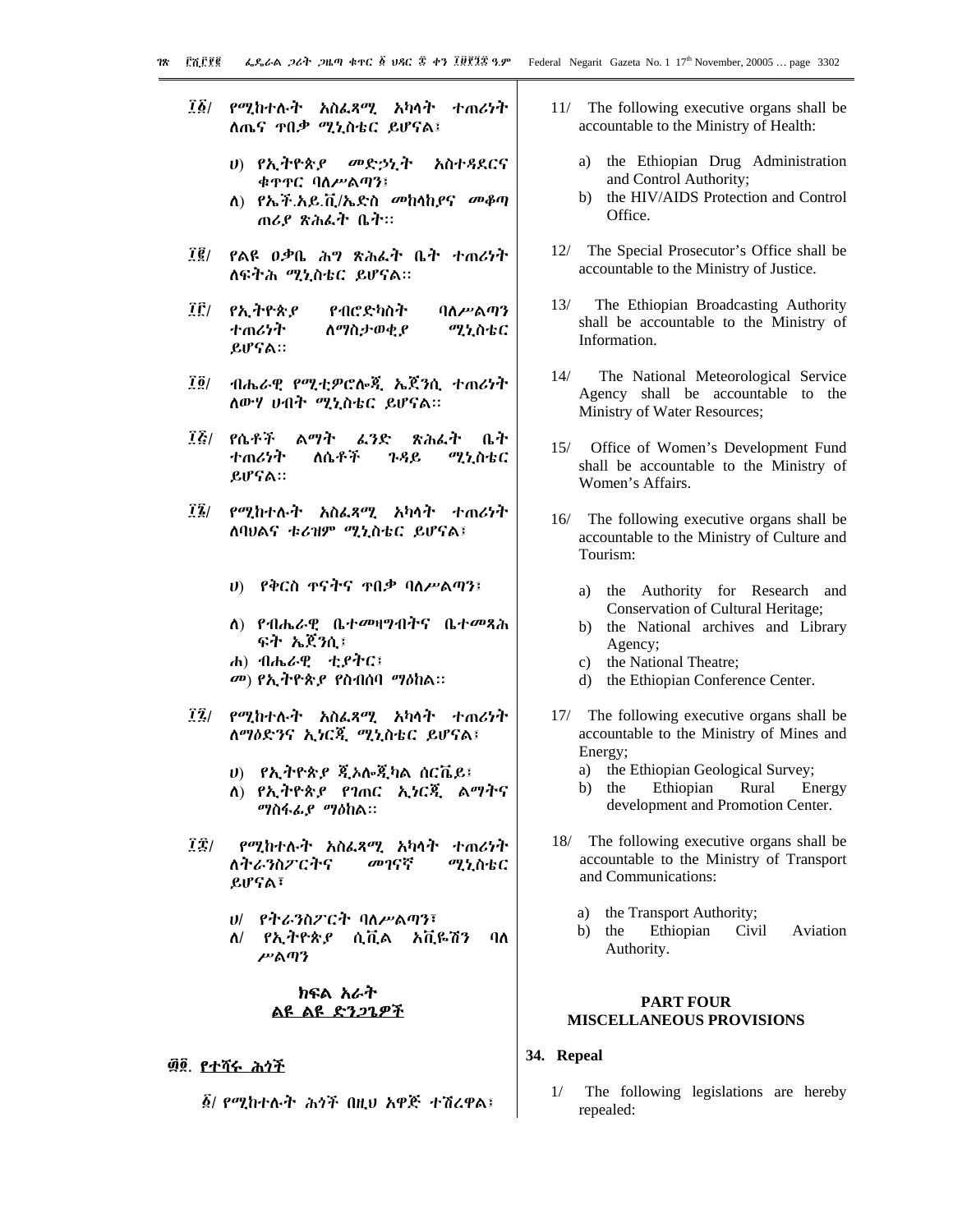- ሀ) የኢትዮጵያ ፌዴራሳዊ ዲሞክራሲያዊ **ሪፐ**ብሊክ አስፌጻሚ አካላትን ሥልጣንና ተግባር ለመወሰን የወጣው አዋጅ ቁዯር ፬/፲፱፹፯ /እንደተሻሻለ/፤
- ለ) የኢትዮጵያ ፌዴራሳዊ ዲሞክራሲያዊ ረፐብሊክ አስፌጻሚ አካላትን አደረ ጃጀት ለማሻሻል የወጣው አዋጅ ቁጥር **GRAZ/IDRAG / A3R+YYN/E**
- ሐ) የቱሪዝም ኮሚሽን ማቋቋሚያ አዋጅ  $*_{TC}$   $\frac{75}{10}$   $\frac{6}{10}$   $\frac{67}{10}$
- መ) የመንግሥት ቤቶች ሽያጭ አስፈጻሚ ጽሕራት ቤት ማቋቋሚያ አዋጅ ቁዋር *FIQIDEL*
- ሥ) የጤና አጠባበቅ ትምህርት ማዕከል ማቋቋሚያ የሚኒስትሮች ምክር ቤት  $830$   $47$   $9/19$ ?
- ፪/ ከዚህ አዋጅ ጋር የሚቃረን ማናቸውም ሕግ፣ ደንብ፣ መመሪያ ወይም የአሥራር ልምድ በዚህ አዋጅ በተመለከቱ ጉዳዮች ሳይ ተፈጻሚነት አይኖረውም።

#### ፴፭. <u>መብትና ግዴታዎች ስለማስተሳለፍ</u>

- ፩/ የኮንስትራክሽንና የኢነርጂ ዘርፎችን ከሚመ ልማት ለከቱት በስተቀር የመሠረተ ሚኒስቴር መብትና ግዴታዎች በዚህ አዋጅ ለትራንስፖርትና መገናኛ ሚኒስቴር ተሳልፌዋል።
- $\vec{g}$ / የከተሞች ልማት ዘርፍን *የሚመ*ለከቱ የፌዴራል ጉዳዮች ሚኒስቴር መብትና *ግ*ዴታዎች እንዲሁም የኮንስትራክሽን *የሚመ*ለከቱ የመሠረተ ዘርፍን ልማት ሚኒስቴር መብትና ግዴታዎች በዚህ አዋጅ ስሥራና ከተማ ልማት ሚኒስቴር ተሳልፌዋል።
- ፫/ በሚኒስትሮች ምክር ቤት ደንብ ቁጥር ፵/፲፱፻፺ ተቋቁሞ የነበረው የጤና አጠባበቅ ትምህርት ማዕከል *መብ*ትና ግዴታዎች በዚህ አዋጅ ለጤና ዋበቃ ሚኒስቴር ተሳልፌዋል።
- $\tilde{g}$ / የባህል ዘርፍን *የሚመ*ለከቱ የወጣቶች፣ የስፖርትና የባህል ሚኒስቴር መብትና ግዴታዎች **እንዲሁም** በአዋጅ ቁዋር ፲፩/፲፱፻፯ ተቋቁሞ የነበረው የቱሪዝም ኮሚሽን ግዴታዎች በዚህ አዋጅ ለባህልና ቱሪዝም ሚኒስቴር ተሳልፌዋል።
- the Definition of Powers and Duties a) of the Executive Organs of the Federal Democratic Republic of Ethiopia Proclamation No. 4/1995 (as amended);
- the Reorganization of the Executive  $b)$ Organs of the Federal democratic Republic of Ethiopia Proclamation No. 256/2001 (as amended);
- $c)$ the Tourism Commission Establishment Proclamation. No. 11/1995:
- d) The Office for the Sale of Government-owned Houses Establishment Proclamation No. 112/1995;
- $e)$ the Health Education Center establishment Council of Ministers Regulations No. 40/1998.
- $2/$ No law, regulation, directive or practice. shall, in so far as it is inconsistent with this Proclamation, have force or effect with respect to matters provided for by this Proclamation.

#### 35. Transfer of Rights and Obligations

- 1/ The rights and obligations of the Ministry of Infrastructure, other than those relating to construction and energy sectors, are hereby transferred to the Ministry of Transport and Communications;
- 2/ The rights and obligations of the Ministry of Federal Affairs relating to urban development sector and the rights and the Ministry obligations of of Infrastructure relating to construction sector are hereby transferred to the Works Ministry of and Urban Development;
- $3/$ The rights and obligations of the Health Education Center established under the Council of Ministers Regulations No. 40/1998 are hereby transferred to the Ministry of Health;
- $4/$ The rights and obligations of the Ministry of Youth, Sports and Culture relating to the cultural sector and the rights and obligations of the Tourism Commission established under Proclamation No. 11/1995 are hereby transferred to the Ministry of Culture and Tourism.